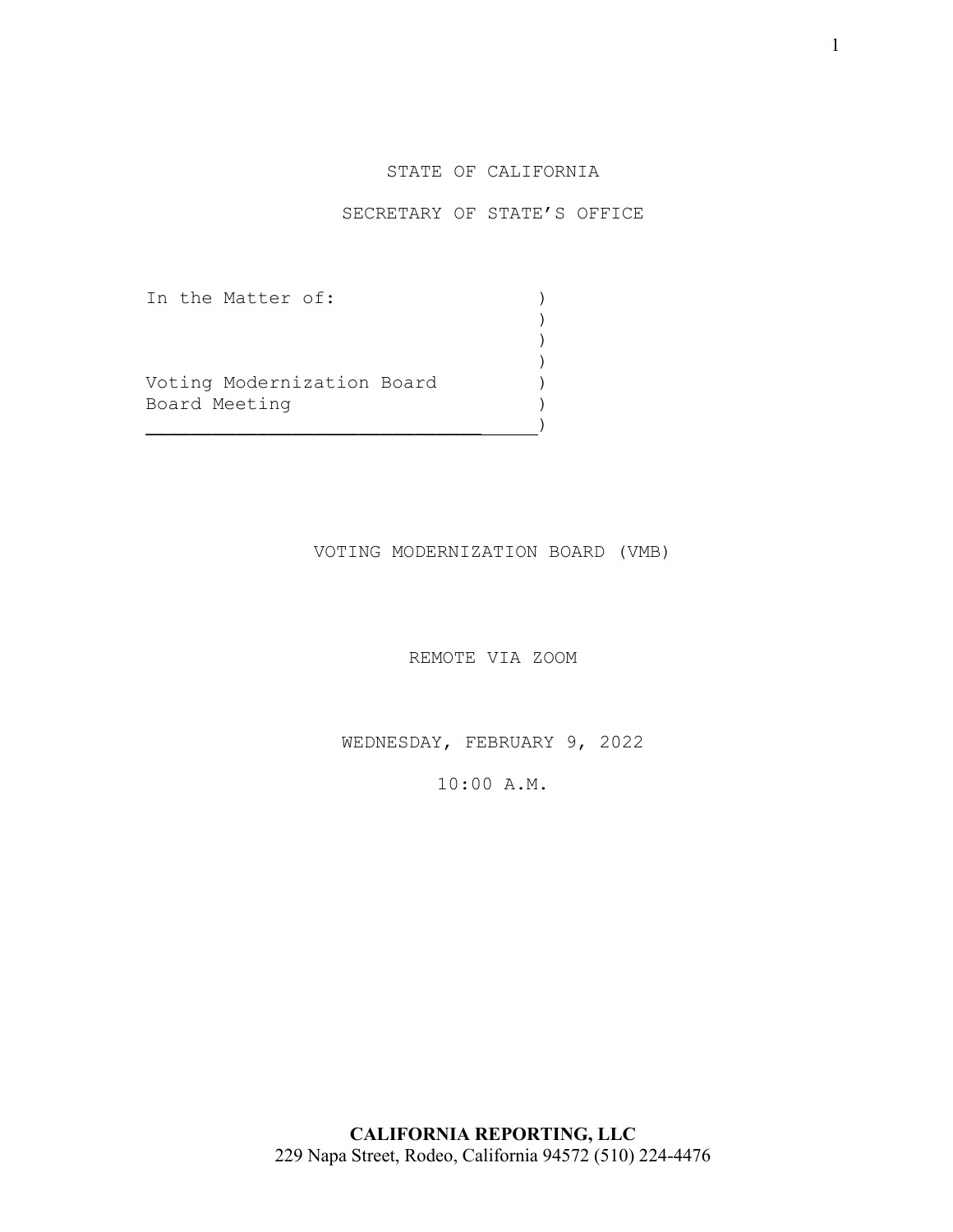Reported by: Martha Nelson

**CALIFORNIA REPORTING, LLC** 229 Napa Street, Rodeo, California 94572 (510) 224-4476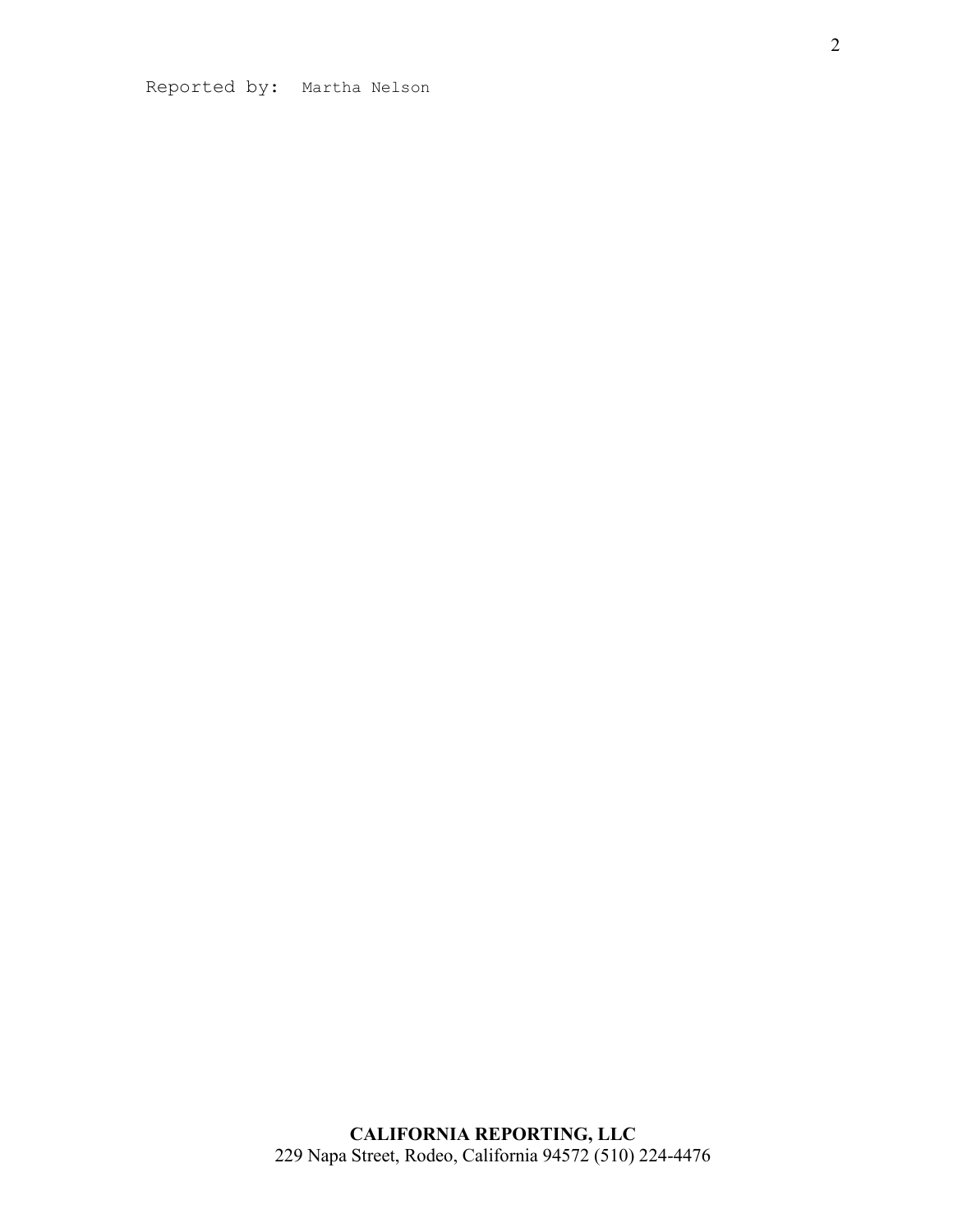#### VMB BOARD MEMBERS:

Stephen Kaufman, Chair June Awano Lagmay Gabriel Sandoval

## CALIFORNIA SECRETARY OF STATE STAFF:

Jana Lean Paula Ritter Joan Hackeling Robbie Anderson NaKesha Robinson

#### PRESENTERS:

Robin Glanville Kelly Sanders Renee Bischof

## PUBLIC COMMENT

Kim Alexander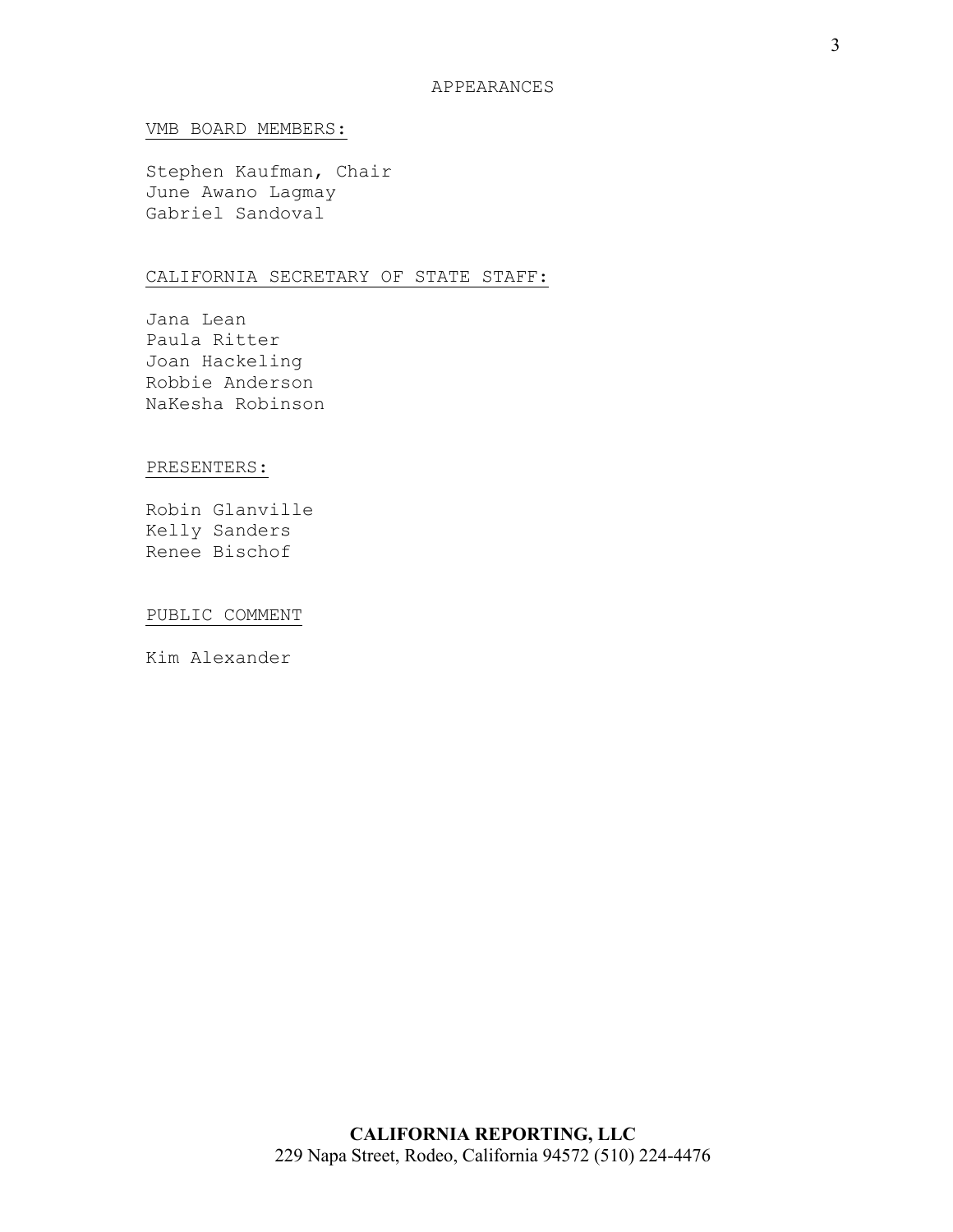en de la provincia de la provincia de la provincia de la provincia de la provincia de la provincia de la provi

| Ι.    | Call to Order                                                                                                                                                                                                                                | 4  |
|-------|----------------------------------------------------------------------------------------------------------------------------------------------------------------------------------------------------------------------------------------------|----|
| II.   | Roll Call and Declaration of Quorum                                                                                                                                                                                                          | 4  |
| III.  | Public Comment                                                                                                                                                                                                                               | 5  |
| IV.   | Adoption of August 11, 2021, Actions and<br>Meeting Minutes                                                                                                                                                                                  | 5  |
| V.    | Project Documentation Plan Review and Funding<br>Award Approval: Receive staff reports for<br>approval of funding awards.<br>A) Calaveras County<br>B) Humboldt County<br>C) San Diego County<br>D) Santa Barbara County<br>E) Sonoma County | 7  |
| VI.   | Discussion on Additional Funding Round                                                                                                                                                                                                       | 33 |
| VII.  | Other Business                                                                                                                                                                                                                               | 52 |
| VIII. | Adjournment                                                                                                                                                                                                                                  | 63 |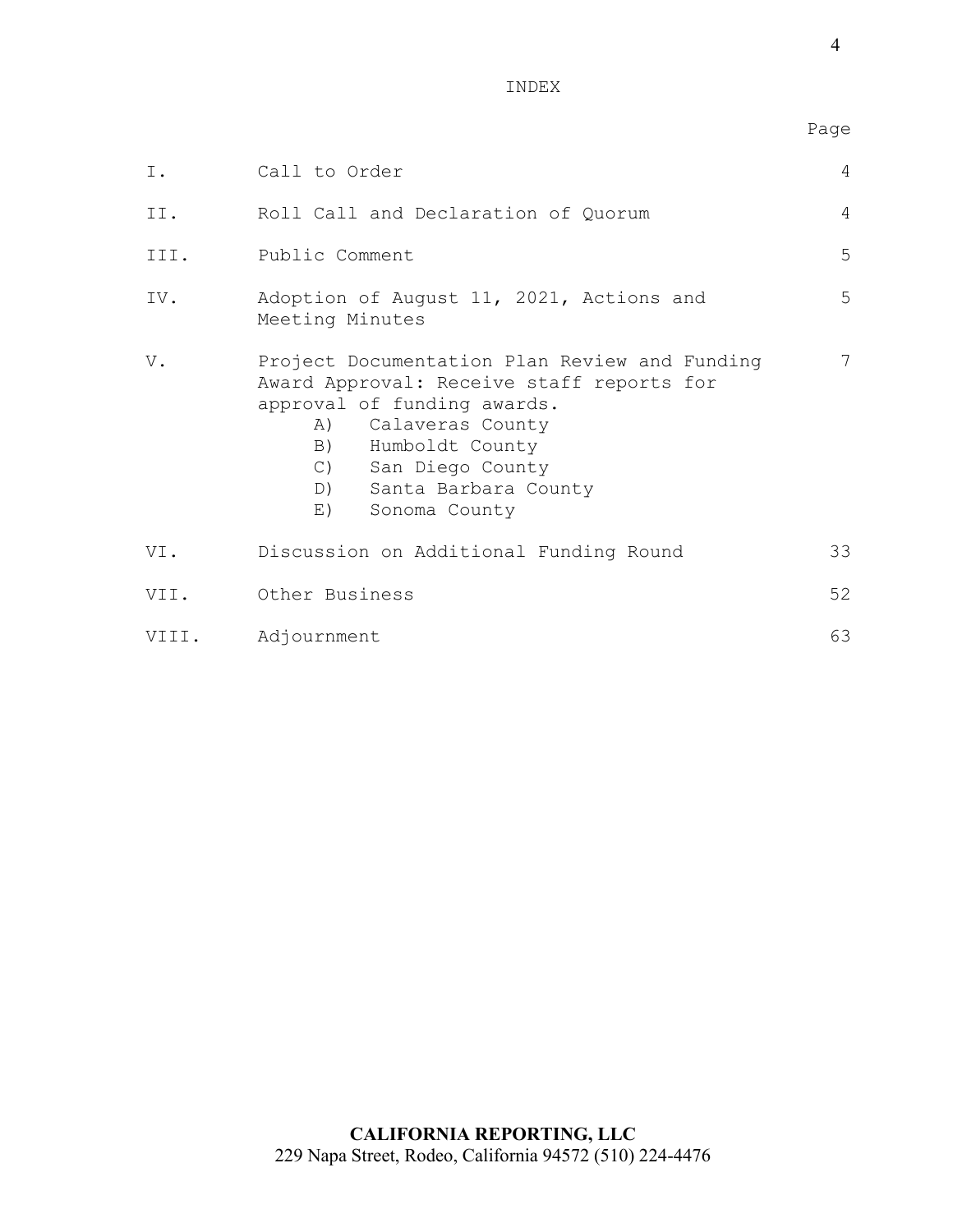| $\mathbf{1}$   | PROCEEDINGS                                                |  |  |
|----------------|------------------------------------------------------------|--|--|
| 2              | FEBRUARY 9, 2022<br>10:02 A.M.                             |  |  |
| 3              | CHAIR KAUFMAN: It's 10:02 a.m. I'm going to call           |  |  |
| 4              | the meeting to order. Good morning everybody. It's good to |  |  |
| 5              | see everybody, albeit a bit distant, but good to see these |  |  |
| 6              | friendly faces that we've come to know and love.           |  |  |
| $\overline{7}$ | BOARD MEMBER SANDOVAL: Good morning.                       |  |  |
| 8              | BOARD MEMBER AWANO LAGMAY: Good morning.                   |  |  |
| 9              | CHAIR KAUFMAN: Hey everybody.                              |  |  |
| 10             | MS. RITTER: Good morning.                                  |  |  |
| 11             | CHAIR KAUFMAN: Paula, do you want to do the official       |  |  |
| 12             | roll call?                                                 |  |  |
| 13             | MS. RITTER: Sure thing.                                    |  |  |
| 14             | Stephen Kaufman?                                           |  |  |
| 15             | CHAIR KAUFMAN: Here.                                       |  |  |
| 16             | MS. RITTER: June Awano Lagmay?                             |  |  |
| 17             | BOARD MEMBER AWANO LAGMAY: Here.                           |  |  |
| 18             | MS. RITTER: And Gabriel Sandoval?                          |  |  |
| 19             | BOARD MEMBER SANDOVAL: Present.                            |  |  |
| 20             | CHAIR KAUFMAN: Good morning fellow Commissioners.          |  |  |
| 21             | BOARD MEMBER SANDOVAL: Good morning.                       |  |  |
| 22             | BOARD MEMBER AWANO LAGMAY: Good morning.                   |  |  |
| 23             | CHAIR KAUFMAN: I miss our Uber rides from the              |  |  |
| 24             | airport.                                                   |  |  |
| 25             | BOARD MEMBER AWANO LAGMAY: In a karaoketaxi.               |  |  |

## **CALIFORNIA REPORTING, LLC**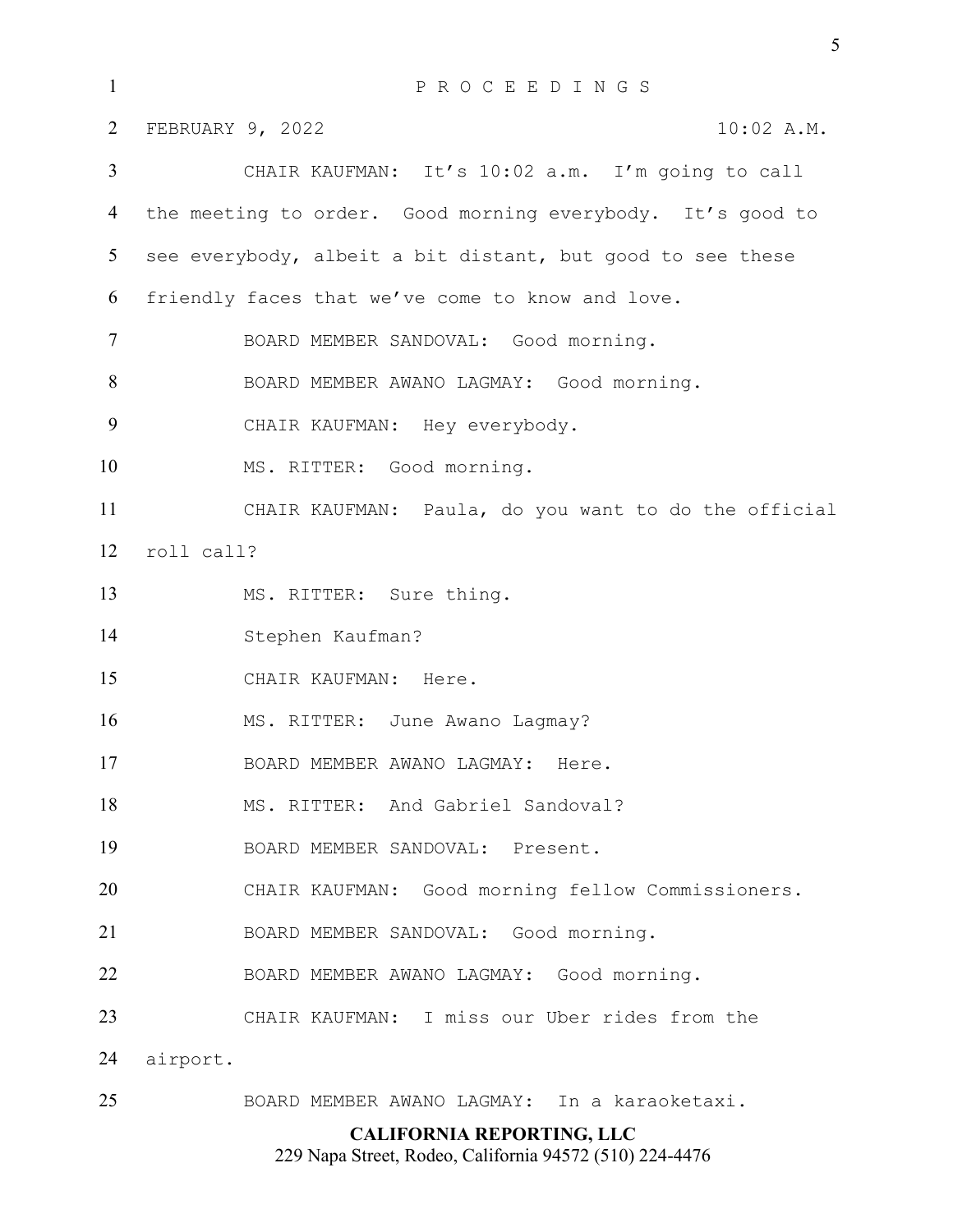CHAIR KAUFMAN: That's right. That's right. Okay. Starting things off, do we have any public comment regarding matters that are not already on the agenda? Okay. Seeing none, let us skip to item number four on the

agenda which is adoption of the August 11, 2021 Action and Meeting Minutes.

I note that June sent a note out this morning with a small correction that Staff can implement in finalizing the minutes.

My one comment on the minutes is it looked like, at the beginning, the Court Reporter transcribed just a bunch of back and forth before the meeting was even called to order, some chitchat between Board Members and others.

And I guess I'll just direct this comment to the Court Reporter. On an ongoing basis, if we can just start the minutes when the meeting is called to order instead of kind of off-the-record commentary beforehand, that would be preferable.

BOARD MEMBER SANDOVAL: Stephen, would you like to amend the minutes accordingly?

CHAIR KAUFMAN: You know, if it's easily doable for the official record, we can amend the minutes --

BOARD MEMBER SANDOVAL: I'd like to amend them.

24 CHAIR KAUFMAN: -- accordingly.

BOARD MEMBER SANDOVAL: Yeah.

**CALIFORNIA REPORTING, LLC**

229 Napa Street, Rodeo, California 94572 (510) 224-4476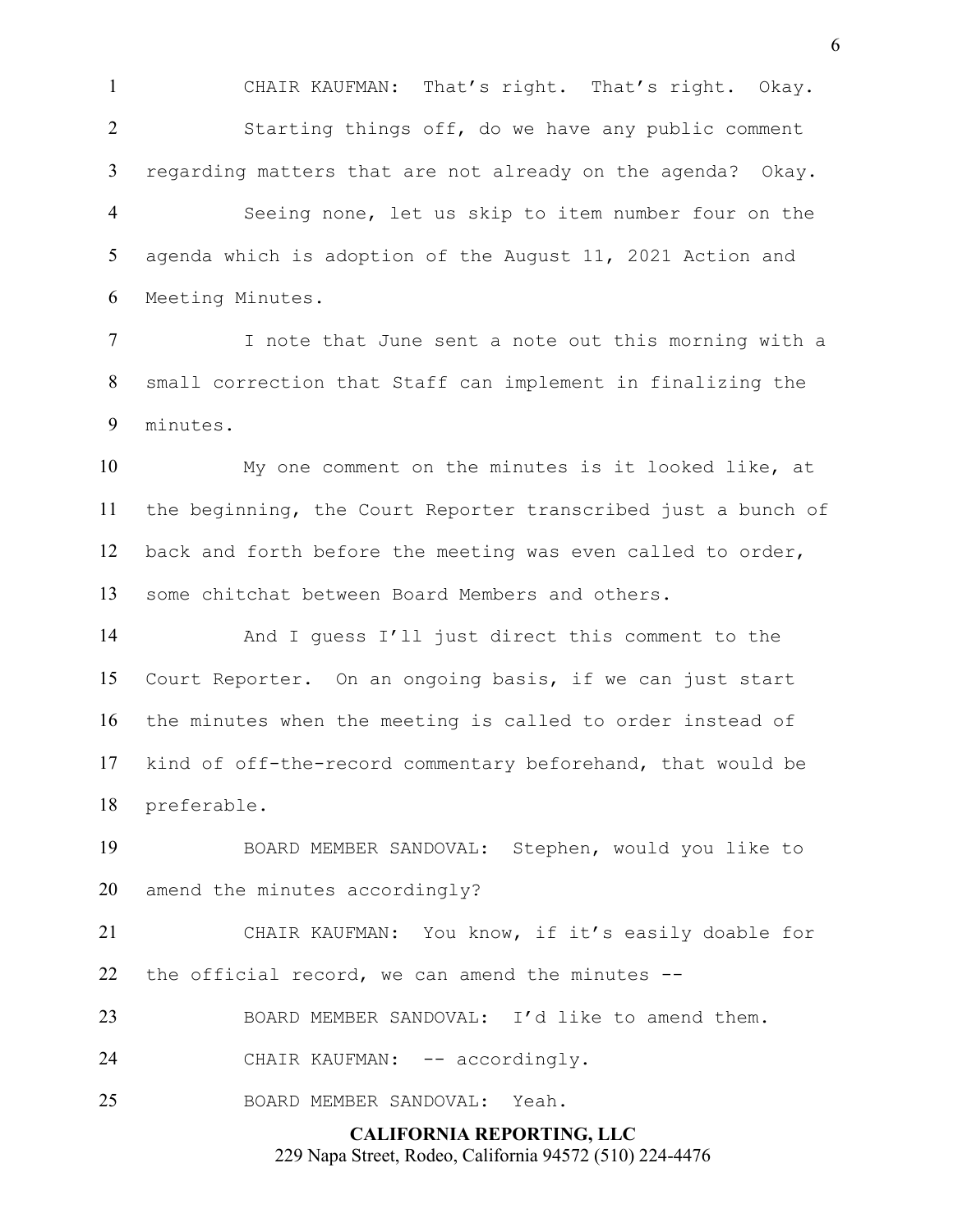CHAIR KAUFMAN: So does somebody want to make any 2 other comments about the minutes?

BOARD MEMBER SANDOVAL: No. CHAIR KAUFMAN: All right. Does somebody just want to make a motion then to approve the minutes as modified? BOARD MEMBER SANDOVAL: So moved. BOARD MEMBER AWANO LAGMAY: I'll second. CHAIR KAUFMAN: Okay. All in favor, say aye? 9 BOARD MEMBER AWANO LAGMAY: Aye. 10 BOARD MEMBER SANDOVAL: Ave. 11 CHAIR KAUFMAN: Aye. BOARD MEMBER AWANO LAGMAY: Aye. CHAIR KAUFMAN: Okay. The minutes are adopted. Okay, next order of business is a big order of business. It's item number five which is project documentation plans and funding awards requests that have been submitted by, happily, five different counties for our consideration today. We are, again, hoping that we're coming to the end of our line here and appreciate that a number of counties kind

of rallied here and submitted some funding award requests, some of which will use up their -- (clears throat) excuse me -- use up their allocations, others still have some money remaining on the table. But pleased to see that folks are trying to -- you know, are continuing to upgrade their

**CALIFORNIA REPORTING, LLC**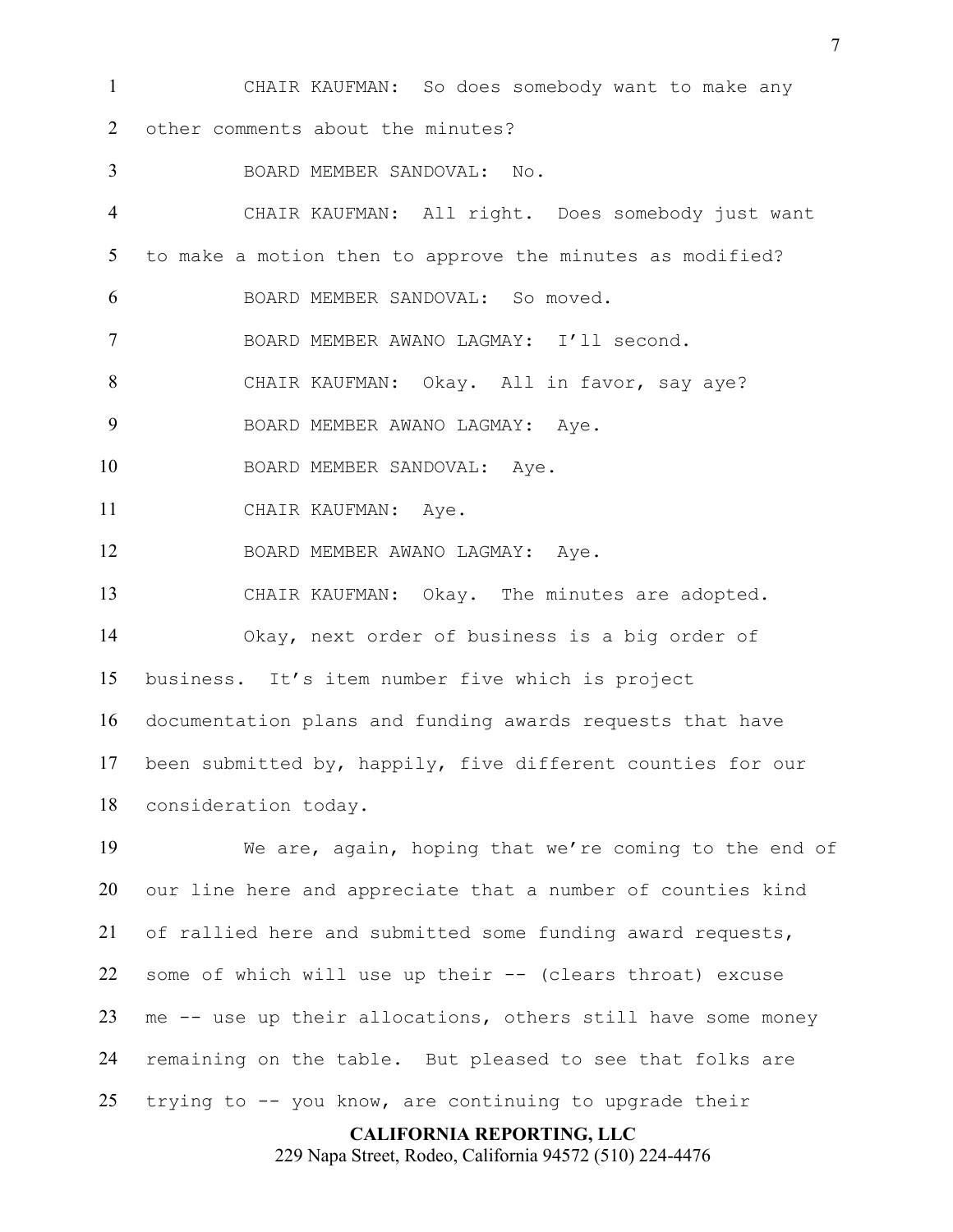systems and add to their systems and taking advantage of the fund that is now 20 years in existence.

So pleased to see this last round. Thank you all for responding to our staff and our calls from our staff to get it in while the getting's still good. We will be considering, after this, what we do with the remaining funding going forward. But we are happy to be considering these applications today.

And so I think we'll take each one, one at a time, and do them in order and give each county an opportunity, if they want to, to be heard. And then we will go through all five of these.

So with that, I'm going to turn it over to Staff to present staff reports, beginning with Calaveras County or any other -- anything else Staff wants to make us aware of generally with respect to this agenda item.

MS. LEAN: Stephen, this is Jana. Can I do a quick housekeeping item? I'm sorry we haven't done this before now.

20 But I'd like to introduce and formally announce, we do have two new members or Staff Consultants to the Board, and those two members are Joan Hackeling and Paula Ritter, so they'll be the ones presenting to the Board today.

So I think at the end of the meeting we can formally adopt that they're the new Staff to the Board. So if we can

## **CALIFORNIA REPORTING, LLC**

229 Napa Street, Rodeo, California 94572 (510) 224-4476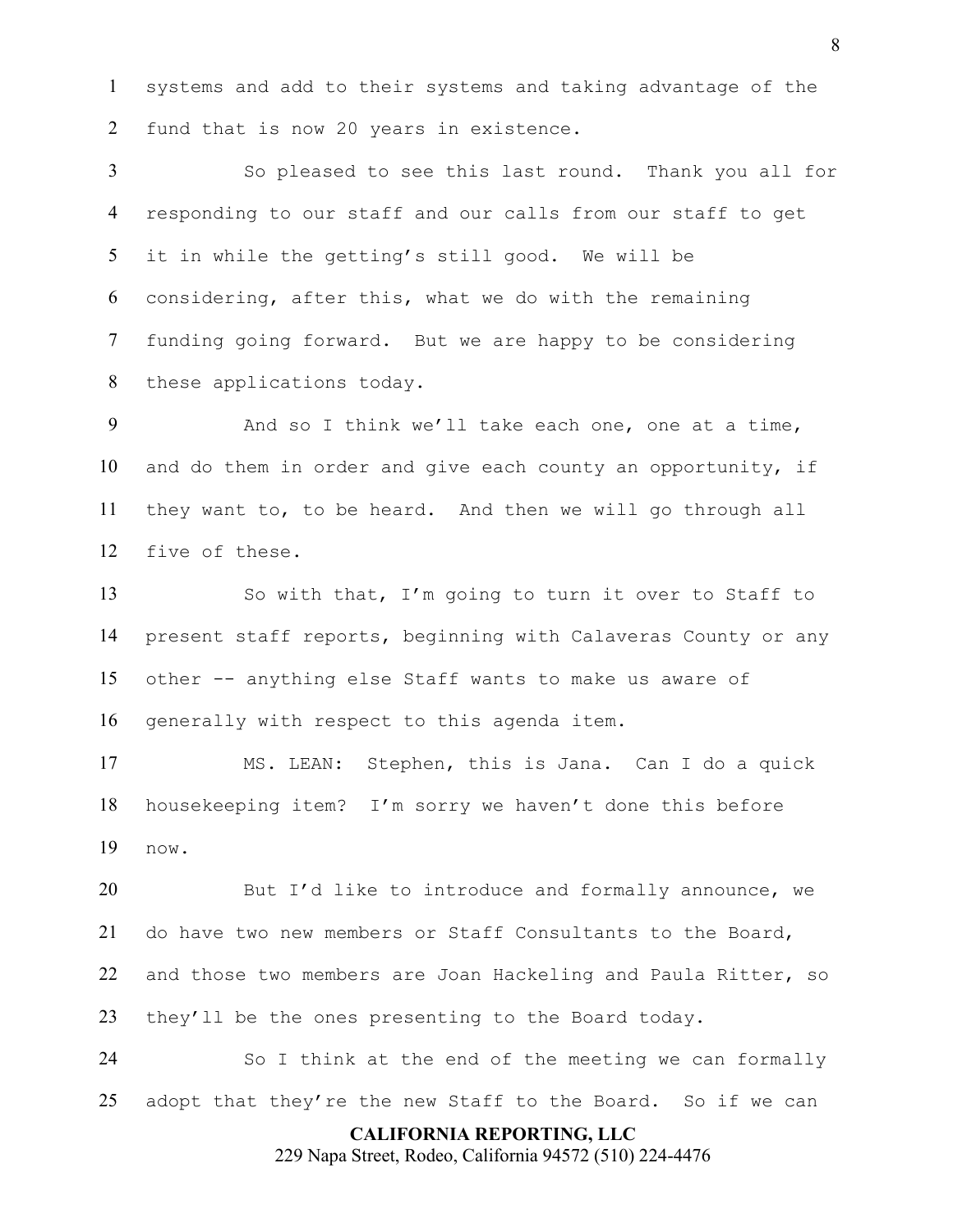**CALIFORNIA REPORTING, LLC** do that? I just want to make sure that we have that introduction and that we have both of the names on record. CHAIR KAUFMAN: Thank you, Jana. Welcome. Formally, welcome to both of you. I guess we've seen the correspondence go back and forth. At this point, it's the -- considering them new is a little odd. But anyway, a formal welcome to you both. 8 MS. HACKELING: Thank you. CHAIR KAUFMAN: I didn't even recognize this as your first meeting. 11 MS. RITTER: Thank you. MS. HACKELING: Thanks so much. CHAIR KAUFMAN: Okay. Whichever one of you is taking this item, or if you're splitting it up, please proceed. MS. HACKELING: Hi. Thank you for the introduction, and a pleasure to be with you all today. In terms of the Calaveras County PDP staff report, Calaveras County's Phase 2 Project Documentation Plan meets the requirements for completeness pending submission of a signed agreement with the vendor. Just as some background, in 2006, Calaveras County implemented Phase 1 of its Voter Modernization Strategy with the purchase of 22 precinct ballot counters and 20 AutoMARK Voter Assist terminals. Then in 2019, the County purchased and deployed the HART InterCivic Verity voting system, along

229 Napa Street, Rodeo, California 94572 (510) 224-4476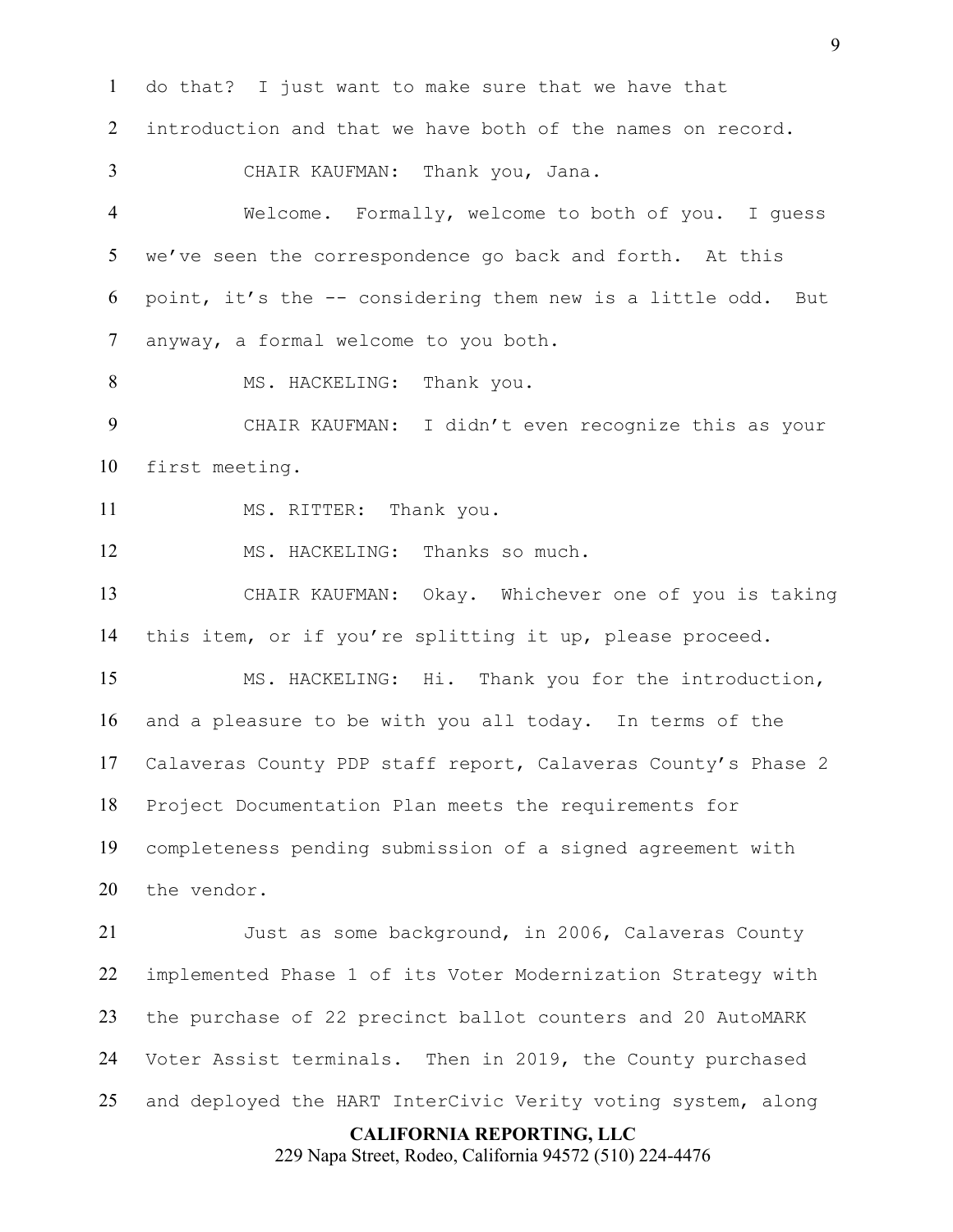with 22 Touch Writer accessible voting devices, six digital ballot scanners, and four ballot printer devices. This equipment, which was first purchased with non-VMB funds, allowed the County to provide each voting location with three ADA voting devices, one ballot printer, and one ballot scanner. These quantities met the statutory requirements for VCA counties set out in the Elections Code section 4005 for each vote center.

The County has seen an increase in voter participation and has determined that it needs additional voting equipment at each voting location. The County also lacks sufficient equipment inventory to open additional voting locations or provide replacement equipment if needed.

Therefore, Calaveras County requests funds to implement Phase 2 of its Voting Modernization Strategy. The County requests funds for 16 ballot printer devices and two six-bay battery chargers for voting -- for those voting devices. The additional equipment will allow the County to provide each voting location with up to three ballot printers, open additional voting sites if determined necessary, and provide spare equipment if a machine needs to be replaced on Election Day.

**CALIFORNIA REPORTING, LLC** It is our recommendation that Calaveras County's Phase 2 Project Documentation Plan be conditionally approved pending a signed vendor agreement, and a Conditional Funding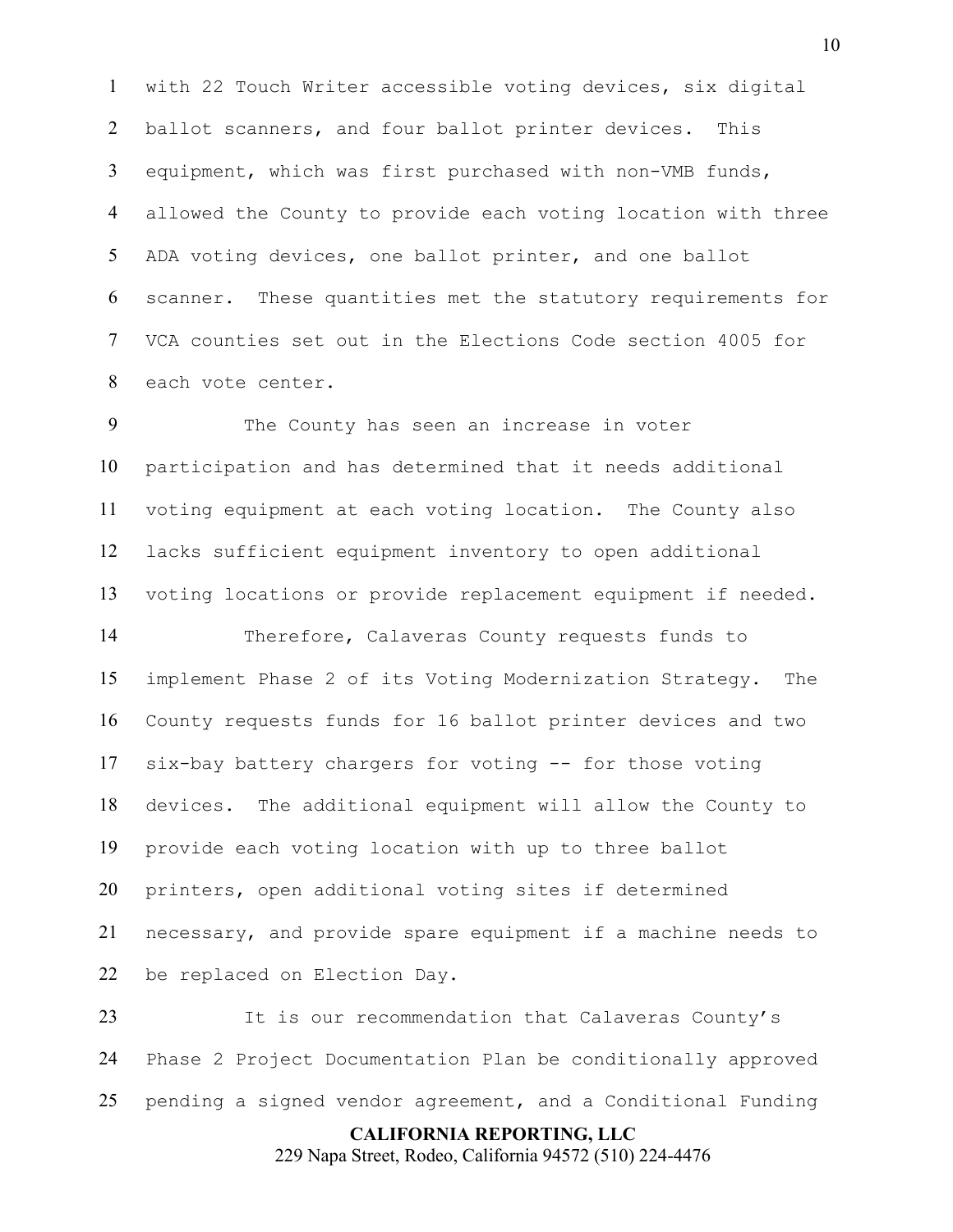Award Letter be issued in the amount of \$89,202.38.

Vendor quotes were provided for the requested items. 3 The funds would be released upon the County's submission of signed vendor agreement invoices.

So that concludes this staff report. Thank you. BOARD MEMBER AWANO LAGMAY: Outstanding.

CHAIR KAUFMAN: Is there anyone from Calaveras County attending the meeting today who wishes to be heard regarding this pending submission?

MS. GLANVILLE: Hi. I'm Robin Glanville, the Assistant Clerk-Recorder in Calaveras County. I think Joan did an excellent job. We just are very pleased that you guys are hearing our request today, so thank you.

CHAIR KAUFMAN: Great. Well, welcome. Thank you for joining us this morning. It looks like your application is fairly thorough and complete. Sixteen years between submission number one and submission number two but glad that, you know, we're still around to help with the progress that you're making.

I'm just kind of curious, do you still -- so is the system that was paid for and approved in 2006 still in play in your county or that's long gone?

MS. GLANVILLE: No. We replaced it with the HART Verity Count System.

**CALIFORNIA REPORTING, LLC** CHAIR KAUFMAN: Okay. And now you're building onto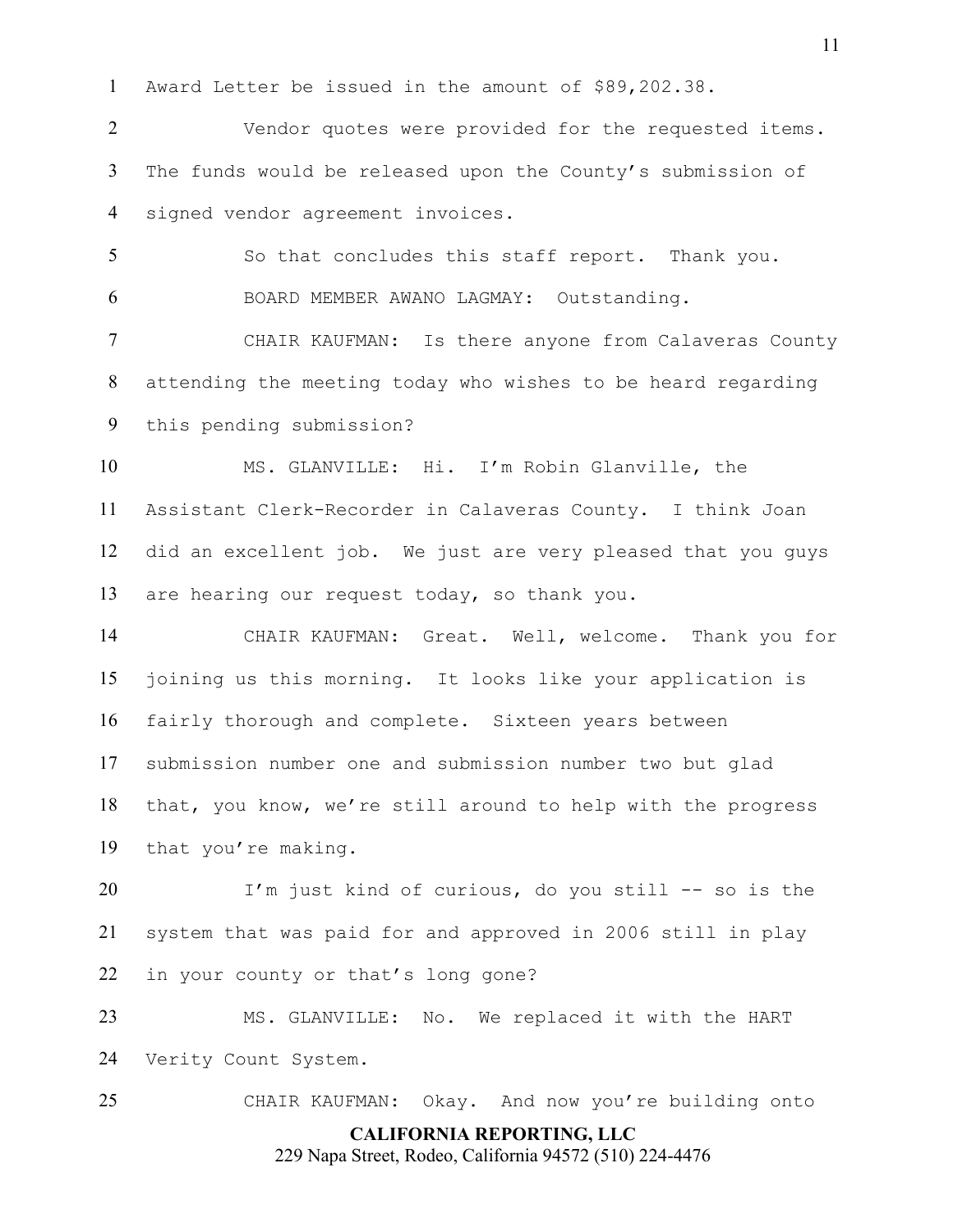that with this latest --

**CALIFORNIA REPORTING, LLC** 2 MS. GLANVILLE: Yes. CHAIR KAUFMAN: -- request? Okay. That's not surprising. Fellow Commissioners, any questions for Calaveras County? BOARD MEMBER AWANO LAGMAY: No questions. 8 BOARD MEMBER SANDOVAL: No questions. CHAIR KAUFMAN: Okay. So then, with that, do we have a motion to approve Calaveras County's funding award request in the amount of \$89,202.38? BOARD MEMBER AWANO LAGMAY: I move that the Staff recommendation as written be approved in this matter. BOARD MEMBER SANDOVAL: Second. CHAIR KAUFMAN: Okay. Paula, just for clarity on approving these, why don't we just do roll calls so we're not talking over each other on the Zoom meeting? MS. RITTER: Okie-doke. Stephen Kaufman? CHAIR KAUFMAN: Aye. 21 MS. RITTER: June Awano Lagmay? BOARD MEMBER AWANO LAGMAY: Aye. 23 MS. RITTER: And Gabriel Sandoval? BOARD MEMBER SANDOVAL: Aye. CHAIR KAUFMAN: Well, congratulations to Calaveras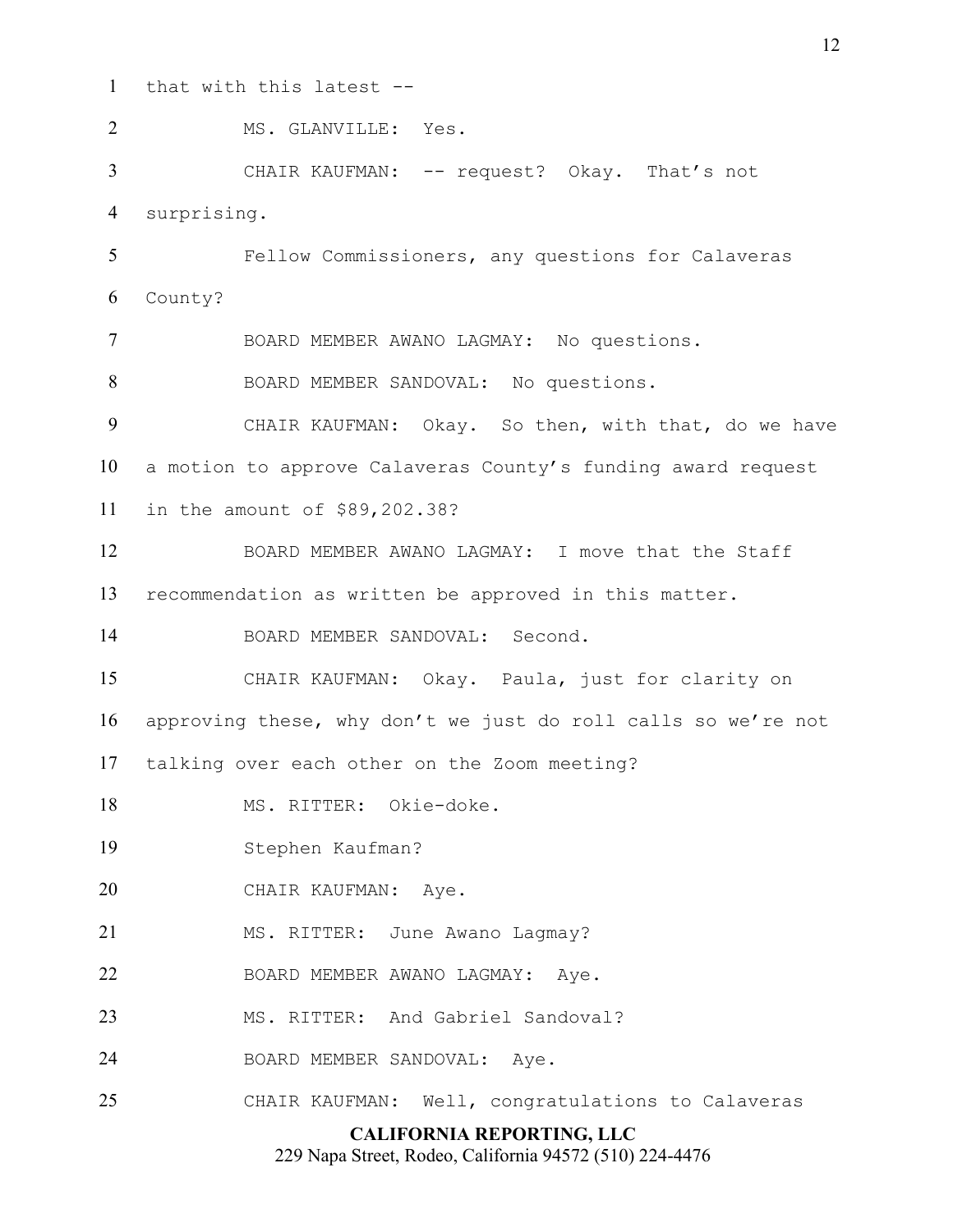County. And thank you for your submission and for all your work in trying to make voters' lives easier.

Okay, we will get a Funding Award Letter. So actually, on the one, we're going -- are we not doing the Funding Award Letter right away? Because you said it was contingent on the --

BOARD MEMBER AWANO LAGMAY: Contingent.

CHAIR KAUFMAN: -- signed vendor agreement, is that it?

MS. LEAN: So this is Jana Lean. We can give them a Conditional Funding Award Letter but they would only get payment once they've provided that signed agreement. And then once that is in, we can release funds.

CHAIR KAUFMAN: Got it. Okay.

Then let us jump to Humboldt.

MS. RITTER: Okay. I'm going to be presenting Humboldt today.

In Phase 1 of Humboldt County's Voting Modernization Strategy, which was in 2007, they purchased the HART InterCivic eSlates, Judge Booth Controllers, and related election software in order to comply with the requirements of the Help America Vote Act.

In Phase 2, which was in 2012, the County replaced their optical scan units that were reaching end of life.

In Phase 3, which was in 2019, the County purchased

**CALIFORNIA REPORTING, LLC**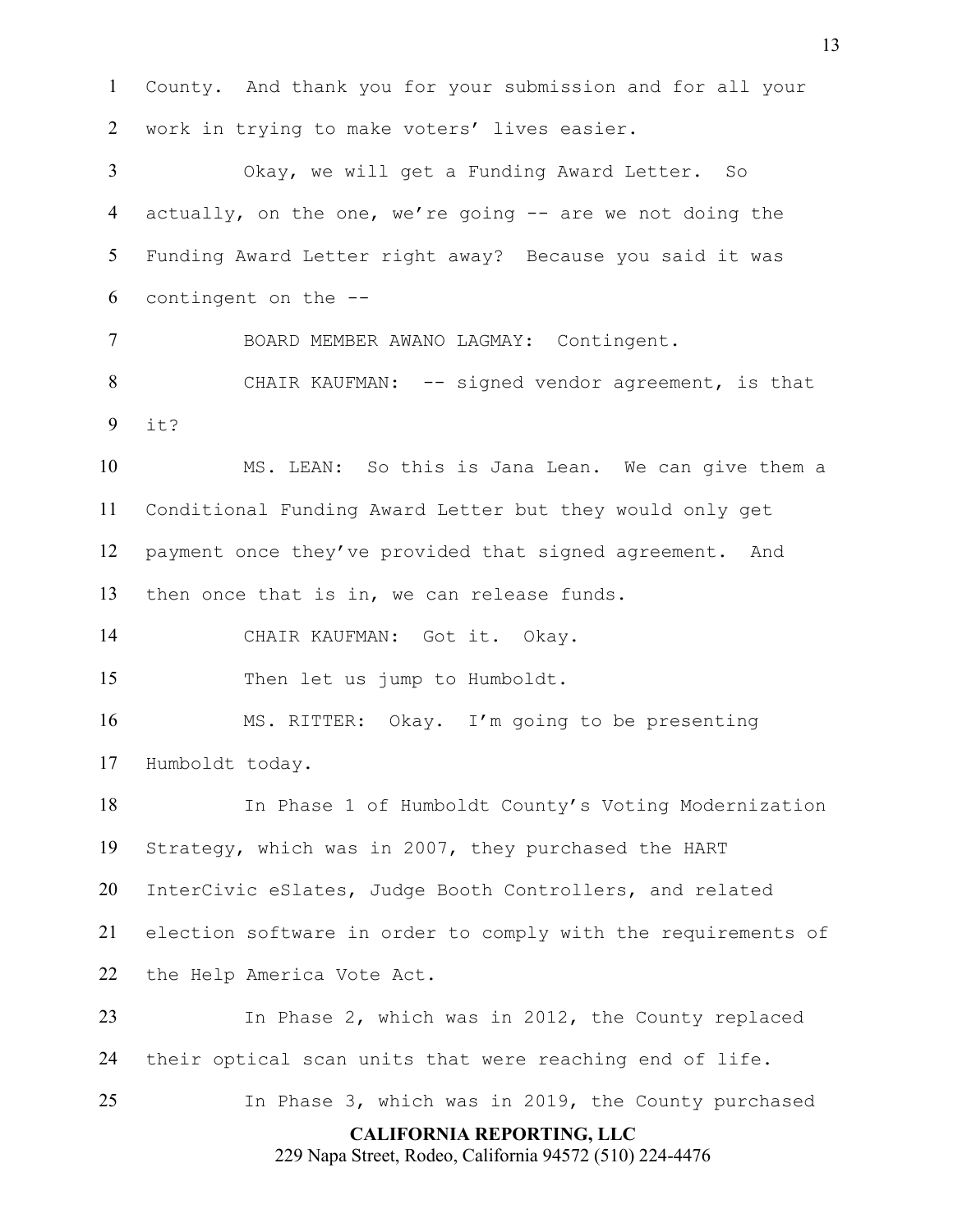an automated vote-by-mail ballot return envelope sorting/scanning system to assist with the processing of vote-by-mail ballots.

In the current phase, which is Phase 4 of their Voting Modernization Strategy, the County proposes to further enhance their voting system with the purchase of 15 HART InterCivic Verity print units, these are Ballot on Demand units, along with licensing and support. The County has used the Ballot on Demand units for all elections since November 2020 at its four-day voting sites.

Humboldt is in the process of implementing the Voters Choice Act voting model and hopes to complete this process, receive approval from the Secretary of State, and fully transition to VCA for the November 2022 General Election.

The County has determined that the additional 15 Ballot on Demand units are necessary in order to provide a sufficient level of services and ballot access to voters at all polling places under the VCA model. The equipment for which funding is requested will allow the County to print every ballot style at any VCA location countywide.

Successful implementation of the VCA model will provide voters with more choices on how, when and where they vote, as well as expand voter services previously only offered at the Elections Office.

Staff has reviewed Humboldt's Project Documentation

## **CALIFORNIA REPORTING, LLC**

229 Napa Street, Rodeo, California 94572 (510) 224-4476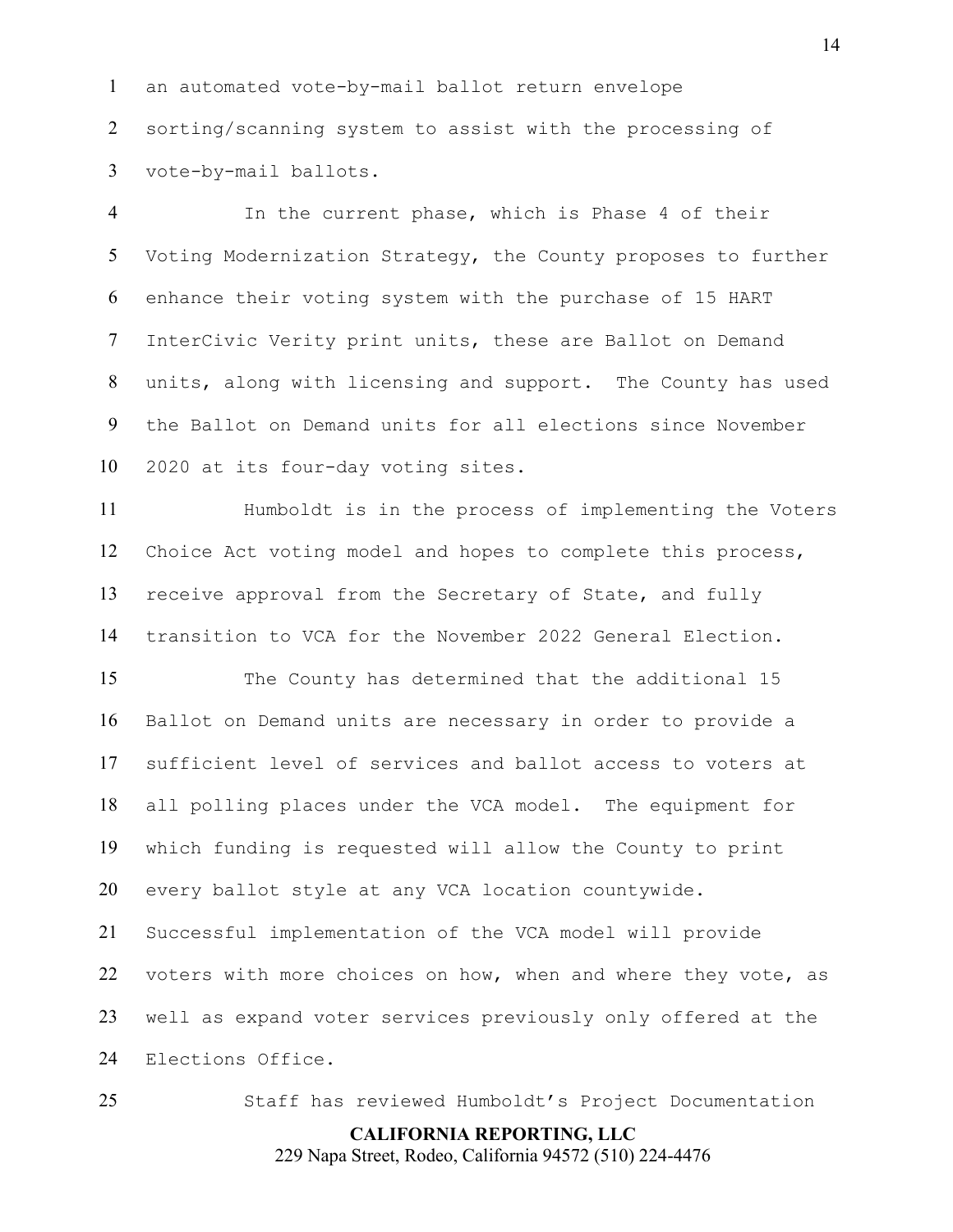Plan and determined that it meets the requirements for completeness, pending submission of a signed vendor agreement with the vendor.

So, similar to Calaveras, it's our recommendation that Humboldt County's Phase 4 Project Documentation Plan be conditionally approved pending a signed vendor agreement, and a Conditional Funding Award Letter be issued in the amount of \$65,891.85.

Vendor quotes were provided with the PDP. And the funds would be released, again, upon the County's submission of a signed vendor agreement and their invoices.

And that concludes the staff report for Humboldt. CHAIR KAUFMAN: Thank you, Paula.

Is anybody joining us this morning from Humboldt County?

MS. SANDERS: Yes. Hi. I'm Kelly Sanders and I'm the Clerk-Recorder Registrar of Voters for Humboldt County. CHAIR KAUFMAN: Hi, Kelly. How are you doing this morning?

20 MS. SANDERS: I'm good, thank you.

CHAIR KAUFMAN: Do you have anything you want to add for us, beyond the staff report that we received?

MS. SANDERS: No. I think that sufficiently covers what our plan is. And I just wanted to say thank you for the opportunity to request additional funding for -- to further

#### **CALIFORNIA REPORTING, LLC**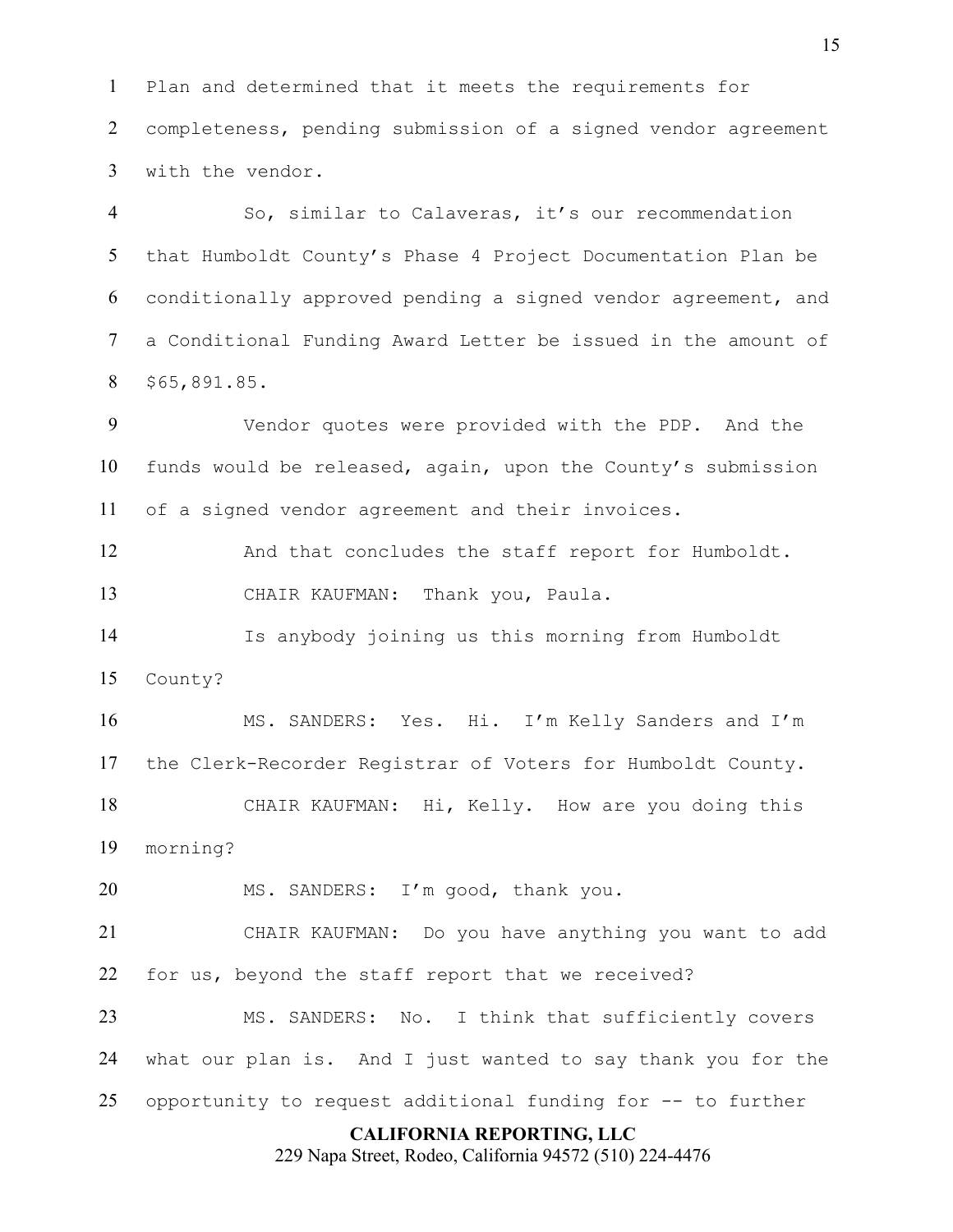our projects here in Humboldt County.

CHAIR KAUFMAN: Okay. Well, thank you for responding.

And I just wanted to ask, I understand that you guys had this -- had the Ballot on Demand system in place for 2020. Just wondering if you could just share with us a little bit of your experience with folks using the system, the early voting, and how that played out for you?

MS. SANDERS: Yeah, that worked out nicely for us. For the past two elections, we were VCA Like (sic), so that was our first introduction to that type of model. And that was the first time we deployed the Ballot on Demand units. We only had them at very few locations because we didn't purchase that many. They're mostly here at the Elections Office. But it does allow us to print any ballot style for the voters. And it reduces the time the voters would have to wait.

It also increased how quickly we could process ballots from various locations because we could print out the correct ballot style, rather than printing out -- or handing them a paper ballot for a precinct that they don't live in, and then having to come back to the Elections Office to be updated because they may have voted on contests that they weren't eligible to vote on.

So I think it's really going to help us provide

**CALIFORNIA REPORTING, LLC**

229 Napa Street, Rodeo, California 94572 (510) 224-4476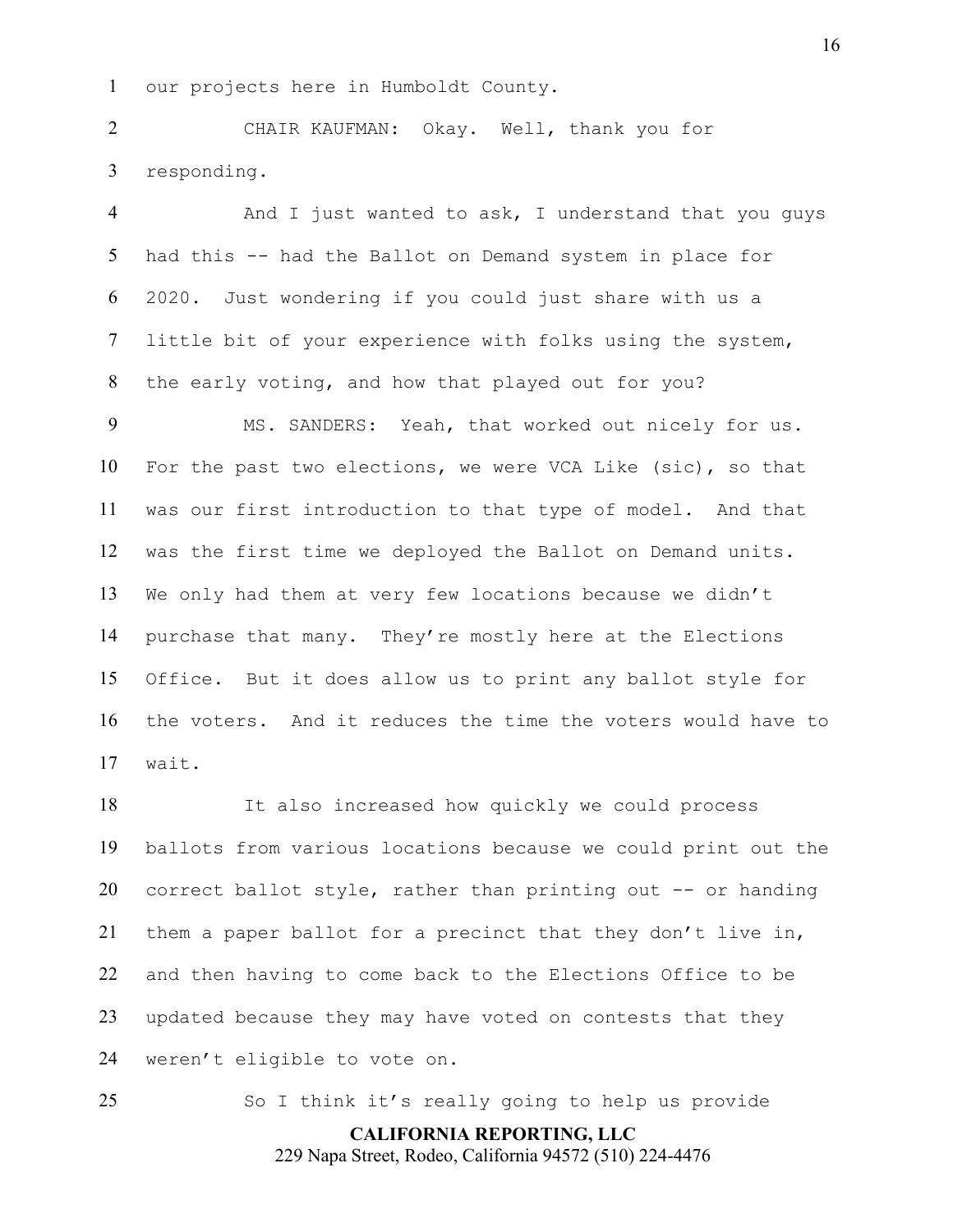**CALIFORNIA REPORTING, LLC** 229 Napa Street, Rodeo, California 94572 (510) 224-4476 better service to voters in Humboldt County. CHAIR KAUFMAN: Great. Thank you. Fellow Commissioners, any questions of Ms. Sanders? BOARD MEMBER AWANO LAGMAY: No questions. BOARD MEMBER SANDOVAL: No questions. CHAIR KAUFMAN: Okay. Then does somebody want to make a motion? BOARD MEMBER AWANO LAGMAY: We were going to do a roll call, right? CHAIR KAUFMAN: Well, first we need to make a motion. BOARD MEMBER AWANO LAGMAY: Oh. CHAIR KAUFMAN: We need a motion to approve the staff report and Humboldt County's application. BOARD MEMBER AWANO LAGMAY: I move that we approve the staff report for Humboldt County. BOARD MEMBER SANDOVAL: Second. CHAIR KAUFMAN: Okay. We have a first. And was that a second from Gabriel Sandoval? Okay. BOARD MEMBER SANDOVAL: Yes. CHAIR KAUFMAN: Paula, do you want to do the roll? MS. RITTER: Yes. Stephen Kaufman? CHAIR KAUFMAN: Aye. 23 MS. RITTER: June Awano Lagmay? BOARD MEMBER AWANO LAGMAY: Aye. MS. RITTER: And Gabriel Sandoval?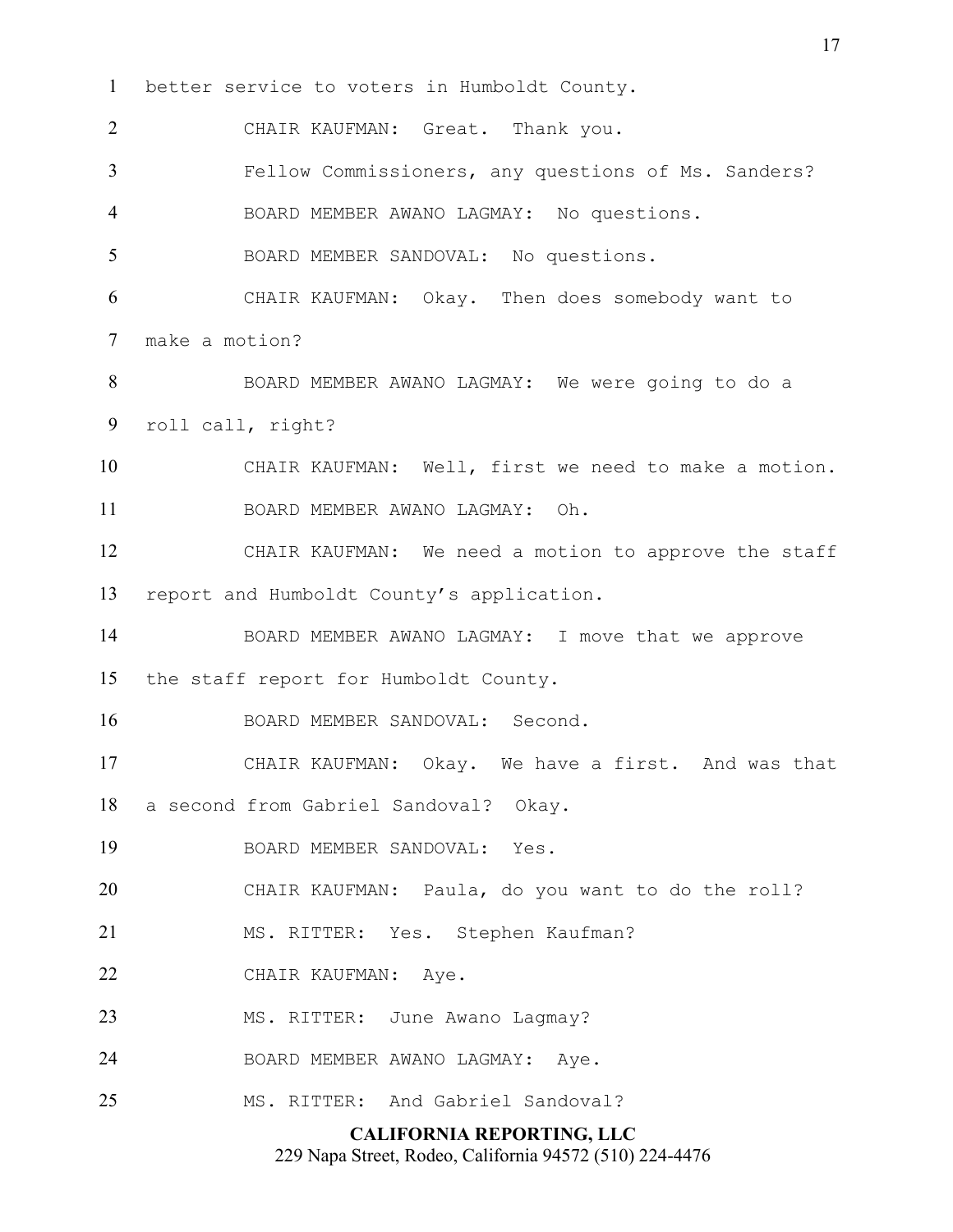BOARD MEMBER SANDOVAL: Aye.

CHAIR KAUFMAN: Okay. We have a consensus. Congratulations, Humboldt County. You get -- MS. SANDERS: Thank you very much. CHAIR KAUFMAN: -- another round of funding. All right, let us now go to San Diego County. MS. HACKELING: Hi. This is Joan Hackeling again. I

will be presenting this staff report, the County's plan for the -- I'm sorry -- San Diego County's Phase 2 Project Documentation Plan meets the requirements for completeness, pending submission of the outstanding signed vendor agreements.

As background, in Phase 1 of its Voting Modernization Strategy, the County was reimbursed by the Board for a new voting system in 2006-07. Then in 2019 that system was replaced with Dominion Voting Systems Democracy Suite 5.10A which was paid for using other state funding and HAVA 301 funds. The Dominion system was used for the first time during the March 2020 Presidential Primary Election. The County also purchased 2,164 e-poll books from Tenex which were used during the March 2020 Primary, as well.

22 For Phase 2, the County is now seeking Prop 41 funding to expand components that it believes are critical to the efficient operation of their voting system as the County transitions to a vote-center county for the June 2022 Primary

**CALIFORNIA REPORTING, LLC**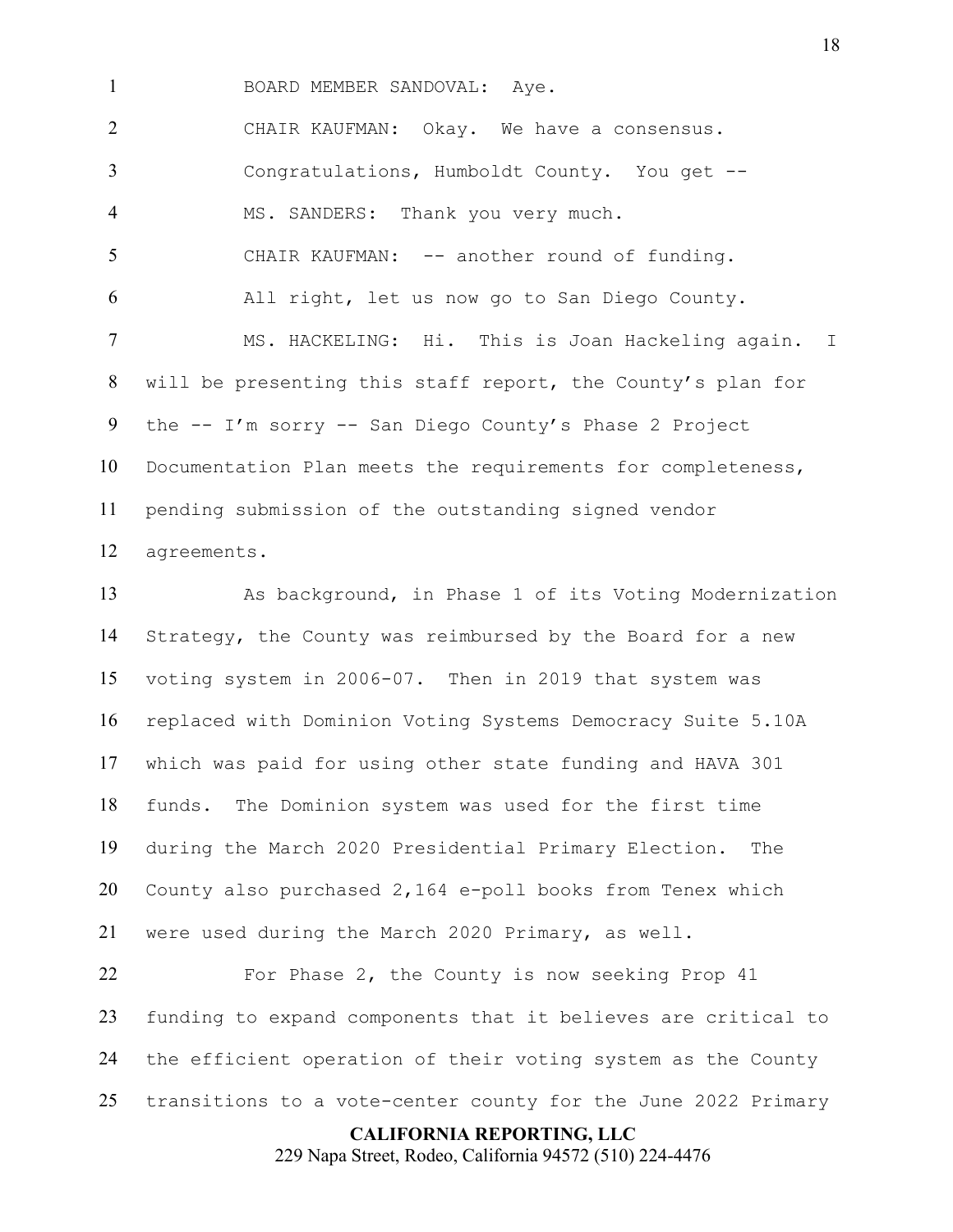Election.

The County requests funding for a new server and printer for its mail ballot sorters, 55 mobile ballot printing kits for vote centers, and external supporting peripherals. The equipment requested will also allow the County to serve its growing population of voters which number more than 1.97 million as of November 1st, 2021.

It is our recommendation that San Diego County's Phase 2 Project Documentation Plan be approved for funding in part, and that a Funding Award Letter be issued in the amount of \$659,665 -- let me start that one again, sorry about that -- \$659,600.62 for the items for which signed vendor contracts have been provided. That's for the mobile ballot printing kit and selected external supporting peripherals.

Secondly, it is our further recommendation that San Diego County's Phase 2 Project Documentation Plan be approved conditionally in part, pending submission of signed vendor agreements for the remaining reimbursable items requested, the mail ballot sorter/server and printer, and selected external peripherals, and that a Conditional Funding Award Letter be issued in the amount of \$219,113.50. Vendor quotes were provided for these items. The funds would be released upon submission of signed vendor agreements and invoices. And that concludes the staff report for San Diego

County's Phase 2 Project Documentation Plan.

**CALIFORNIA REPORTING, LLC** 229 Napa Street, Rodeo, California 94572 (510) 224-4476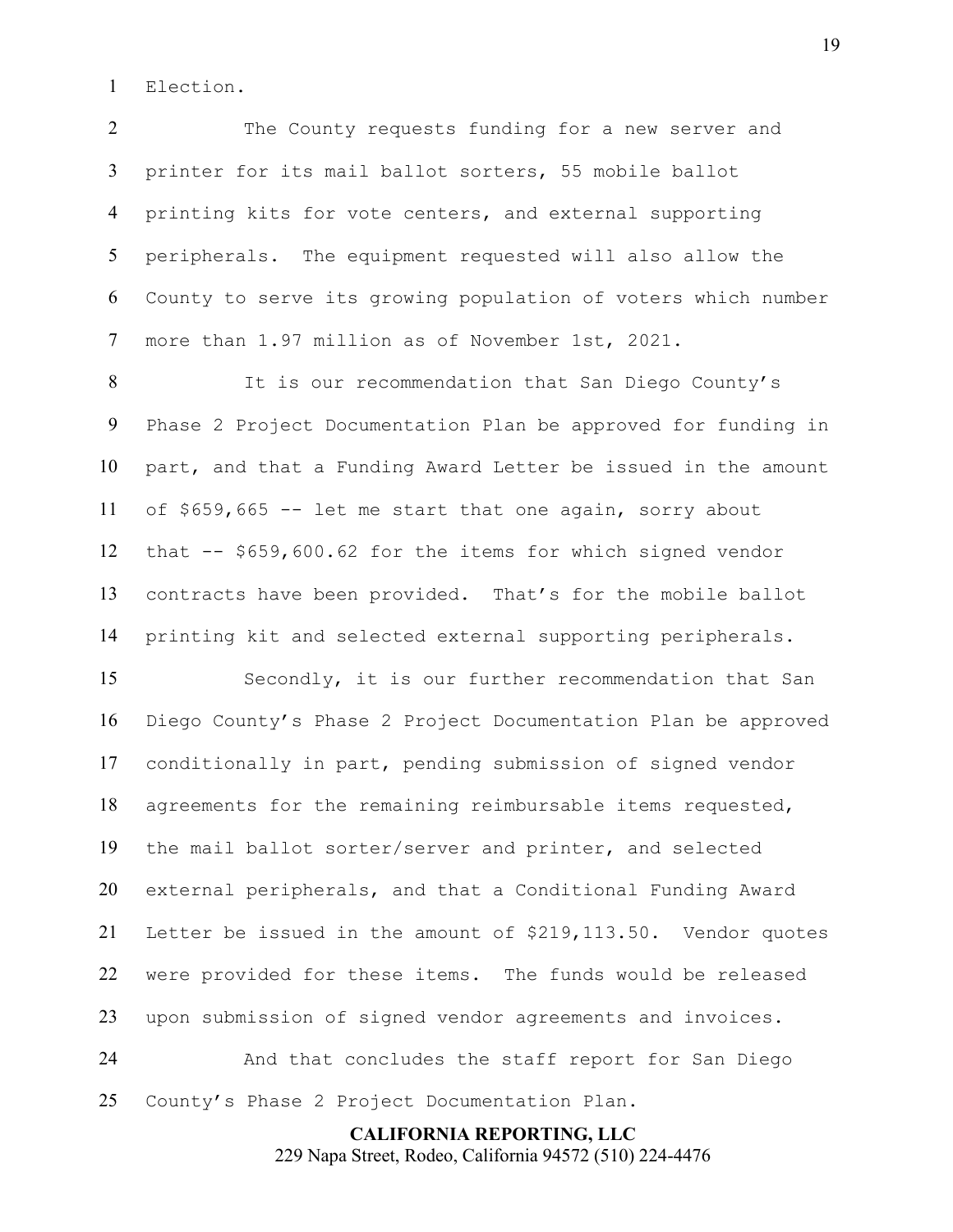**CALIFORNIA REPORTING, LLC** CHAIR KAUFMAN: Okay. So assuming that they provide 2 the additional signed contracts and what have you, their total funding award would be \$878,714.12; right? MS. HACKELING: Correct. CHAIR KAUFMAN: Yeah. Okay. Is San Diego County with us this morning? Okay. Fellow Commissioners, do you have any questions of Staff regarding the proposed Project Documentation Plan for San Diego County? BOARD MEMBER AWANO LAGMAY: I have a question I would have probably liked to have asked a representative from San Diego, which is the fact that with this allocation there's still nearly -- there's \$6.6 million left, and this is the single largest county amount among all the remaining counties and constitutes about half of what the remaining funds are. And I just wonder if -- I just wanted to get a feel if San Diego had expressed to Staff any perspective on, you know, why they left so much behind and if they have any plans about, you know, the future? It's just that it's the largest single amount that I notice on the list. MS. LEAN: Well, this is Jana Lean. I can give you some perspective from San Diego County. I'm not them but I can give you some perspective. So they were able to purchase their system using other funds, so other state and federal funds, so they got

229 Napa Street, Rodeo, California 94572 (510) 224-4476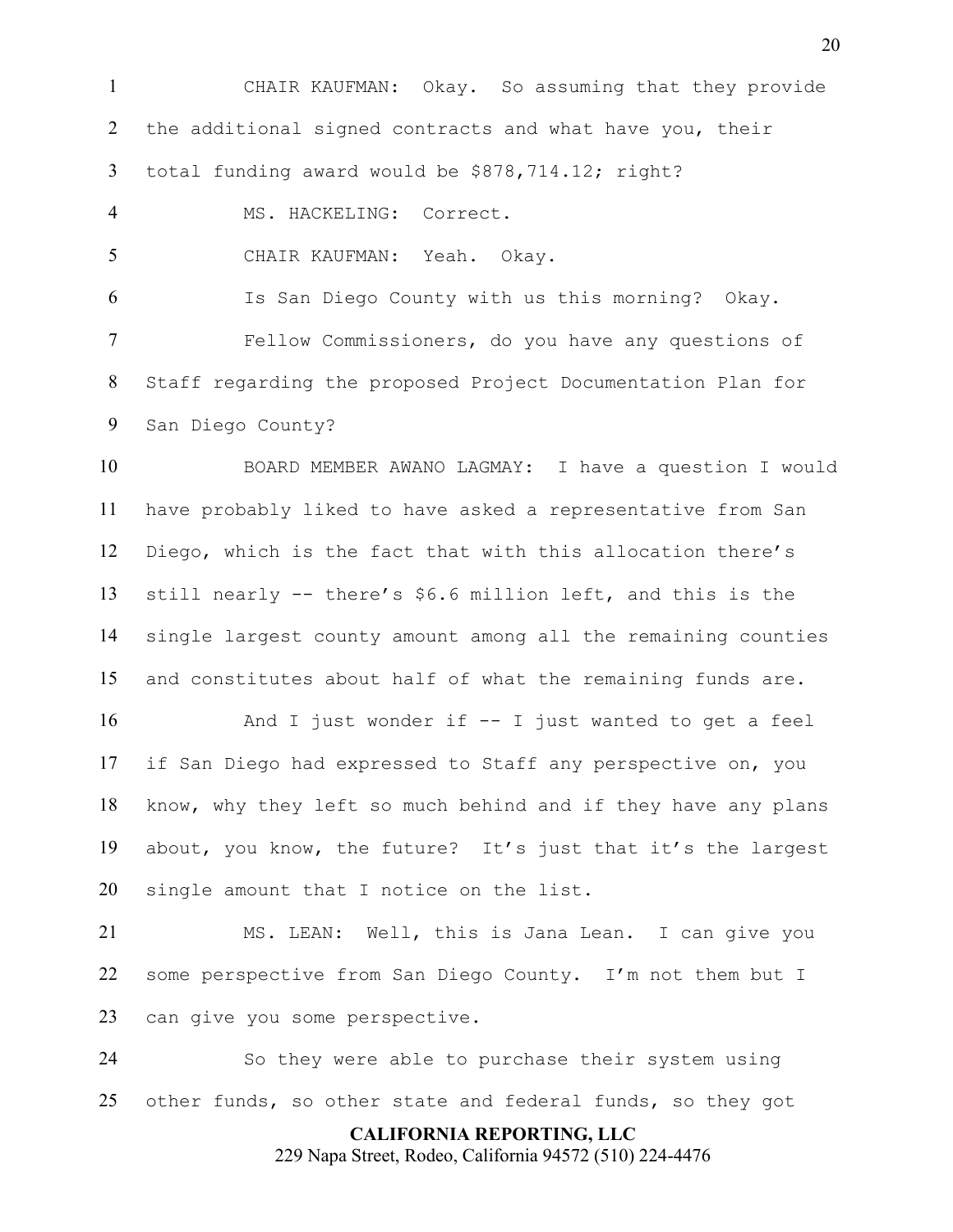the entire system from that. There's no matching requirements for some of that money that was used. So you know, the match for the VMB money, the 25 percent match, could be. I don't know if this is 100 percent but it could 5 be the reason why they used those other funds.

Also, we are authorizing or suggesting authorization for the funds that are allowable under the Voting Modernization Board Act, so there are some limits to that funding. The other state and federal funds are not the same type of limits and that could be the reason why. I think they had first anticipated that they would use the VMB funds, because they were the only funds available to them at the time, to purchase their entire system. However, they did use other funds.

BOARD MEMBER AWANO LAGMAY: So they have no regrets about leaving the money behind?

MS. LEAN: Well, I think there's always regrets about leaving money behind. So if they could actually use the money for assistance that they could use right now, that are authorized under the funds, I do believe they would try to.

BOARD MEMBER AWANO LAGMAY: Um-hmm.

MS. LEAN: However, because they did purchase their system using other pots of money, they don't have that option open to them right now.

BOARD MEMBER AWANO LAGMAY: Got it. Thank you so

**CALIFORNIA REPORTING, LLC** 229 Napa Street, Rodeo, California 94572 (510) 224-4476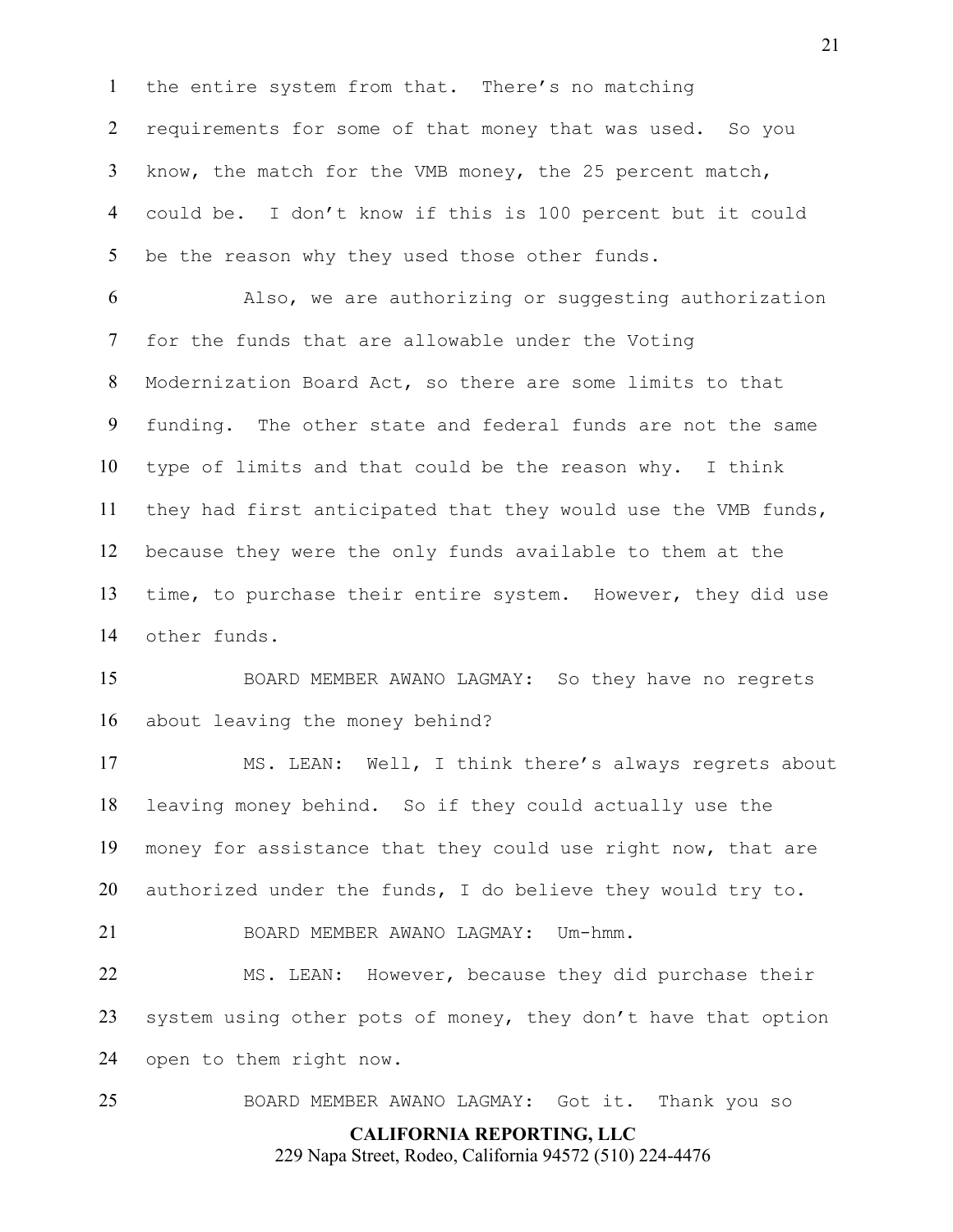very much.

CHAIR KAUFMAN: And I'm presuming, Jana, just kind of looking ahead, that because they purchased one system and then replaced that system, I mean, again, we have limitations 5 on, right, on the fact that they can only either expand an existing system or add additional aspects to it but they can't use our funds to, once again, replace equipment in which funding has already been awarded; right?

MS. LEAN: That's correct, sir, and that's under the law. It's pretty strict and pretty restrictive on what you can use.

12 CHAIR KAUFMAN: Yeah. So --

BOARD MEMBER AWANO LAGMAY: Very good.

CHAIR KAUFMAN: -- so in terms of June's question, which is an excellent question, and I was thinking about it, too, I mean, going ahead there's no reason to believe that 17 San Diego is going to apply again somehow if -- you know, when this money gets recirculated again? There's nothing that they're waiving on, so to speak, that you --

BOARD MEMBER AWANO LAGMAY: Got it.

CHAIR KAUFMAN: -- that you know of that would happen at the second round?

MS. LEAN: That's correct. I mean, if there are other things that they could purchase once they transition to the VCA platform, you know, we do know that model, they may

### **CALIFORNIA REPORTING, LLC**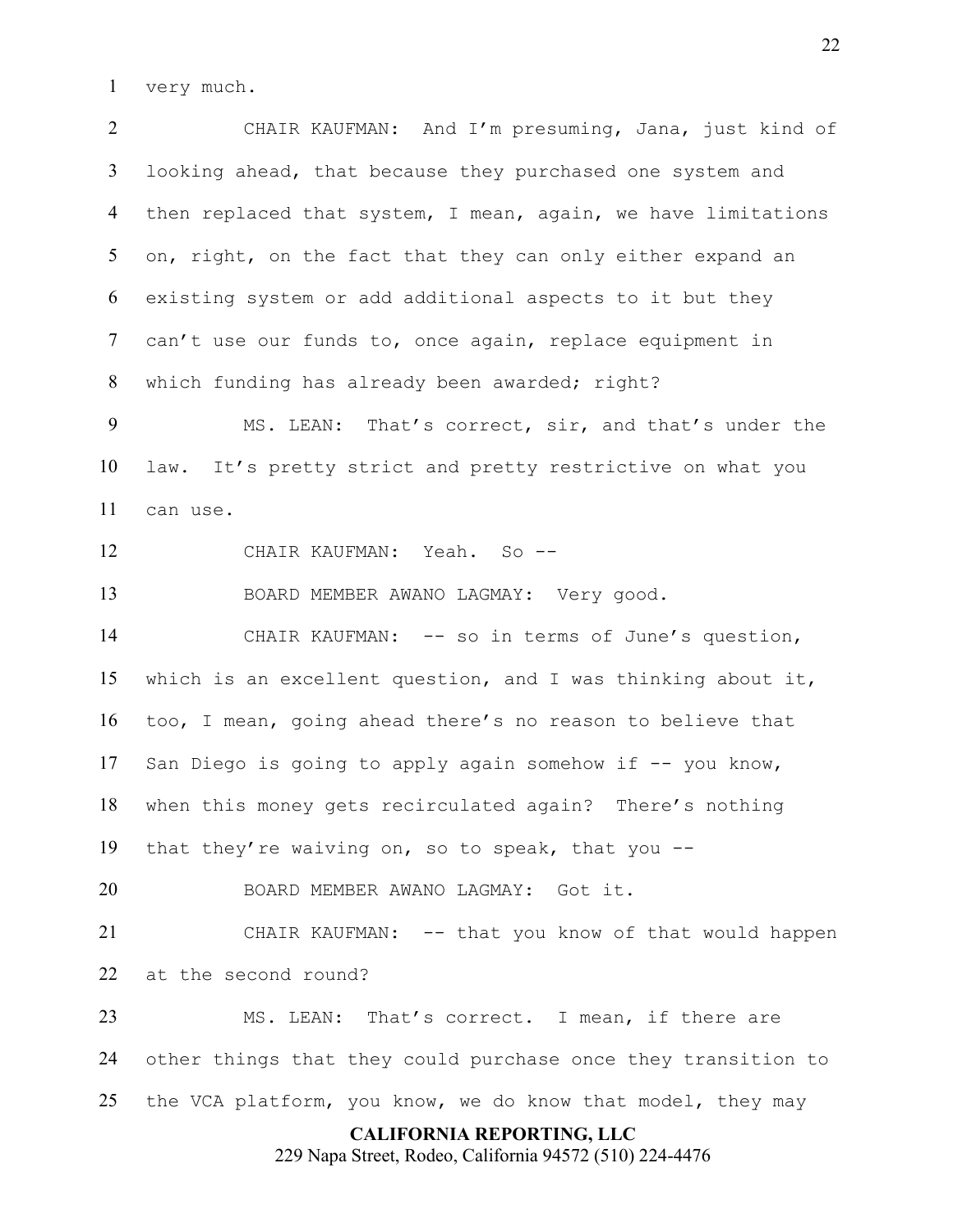potentially see other equipment that would be eligible.

I do know they anticipate doing the transition earlier than June of this year because they have a Special Election coming up, so they have Assembly District 80 which has just been called, and that's coming up on April 5th. And they're working really diligently and quickly to be able to use that model in that election. They do not want to go back to the traditional polling place model.

9 They were able to use the VCA Like or Lite, whatever you want to call it, in the last two elections for the November 2020 and the recent recall election, so they do not want to confuse their voters. Therefore, they are trying to push and do it quickly in order to get that implemented for the Special Election. They don't want to go back and forth on voting models.

So once they actually do implement that, we'll see. Maybe there is some additional equipment, once they've fully rolled out that new system, that they could use the Voting Modernization funds for. But I do not, and I'd hate to put words in Cynthia's mouth, but I do not think that they would, you know, need to or have the need or be able to, based on what's allowable under Voting Modernization Board funds, to use the entire \$6 million.

BOARD MEMBER AWANO LAGMAY: Very good. Thank you. CHAIR KAUFMAN: Gabriel, anything?

**CALIFORNIA REPORTING, LLC**

229 Napa Street, Rodeo, California 94572 (510) 224-4476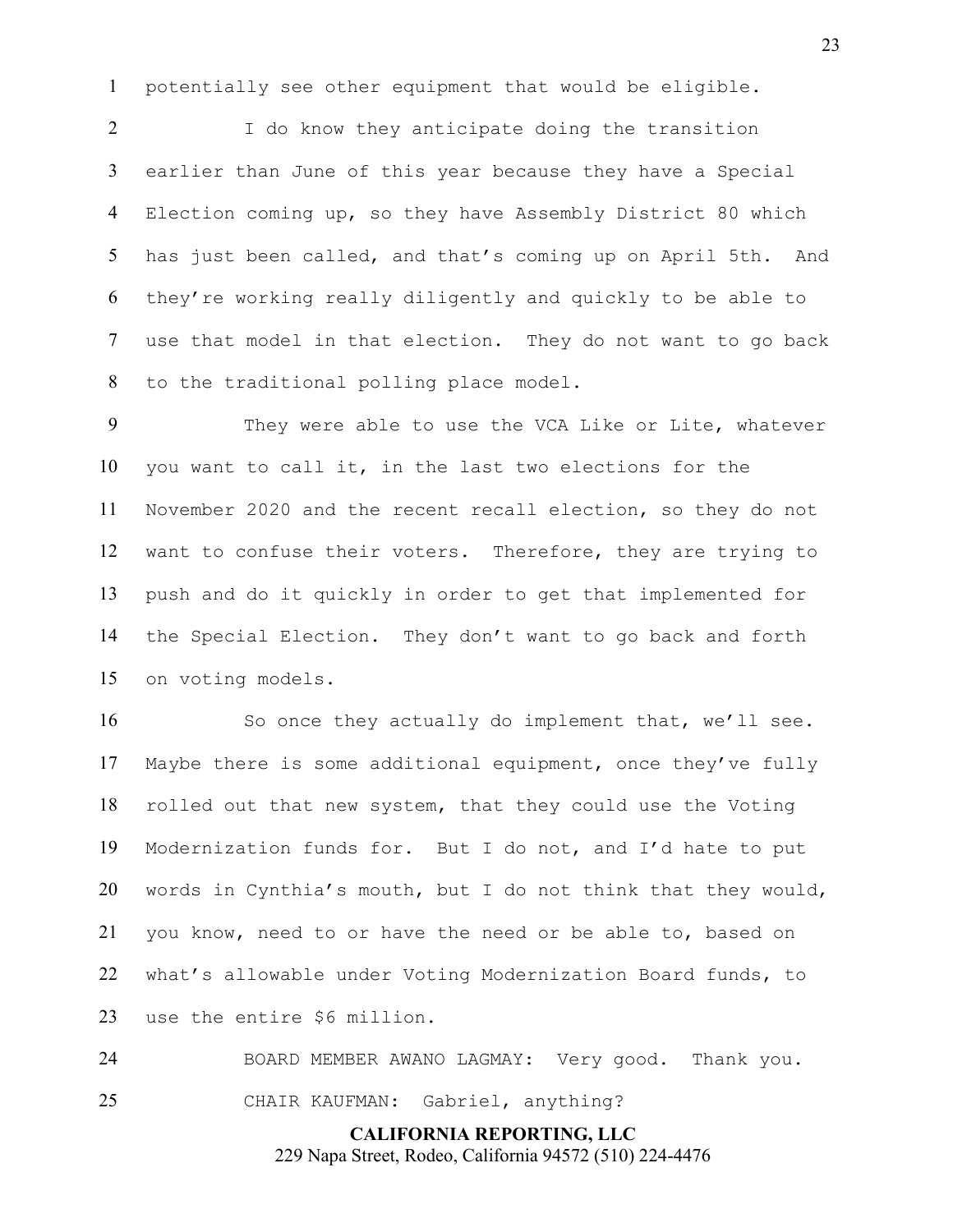BOARD MEMBER SANDOVAL: No questions. CHAIR KAUFMAN: Okay. Then would somebody like to make a motion with respect to San Diego County's Project Documentation application? BOARD MEMBER AWANO LAGMAY: I'll defer to Gabriel this time. CHAIR KAUFMAN: You get to do it this time. BOARD MEMBER SANDOVAL: I'd like to move that the Board adopts the staff report with regard to the allocation of funds to San Diego. BOARD MEMBER AWANO LAGMAY: I second. CHAIR KAUFMAN: Got a second. Paula, call the roll. MS. RITTER: Stephen Kaufman? CHAIR KAUFMAN: Aye. 16 MS. RITTER: June Awano Lagmay? BOARD MEMBER AWANO LAGMAY: Aye. 18 MS. RITTER: And Gabriel Sandoval? BOARD MEMBER SANDOVAL: Aye. CHAIR KAUFMAN: Okay. Three down. This is by far the biggest agenda we've had for Project Documentation Plans in probably half a dozen years. BOARD MEMBER AWANO LAGMAY: Yes. It's exhausting me. CHAIR KAUFMAN: Well, we're being very efficient, so let's keep it up.

## **CALIFORNIA REPORTING, LLC**

229 Napa Street, Rodeo, California 94572 (510) 224-4476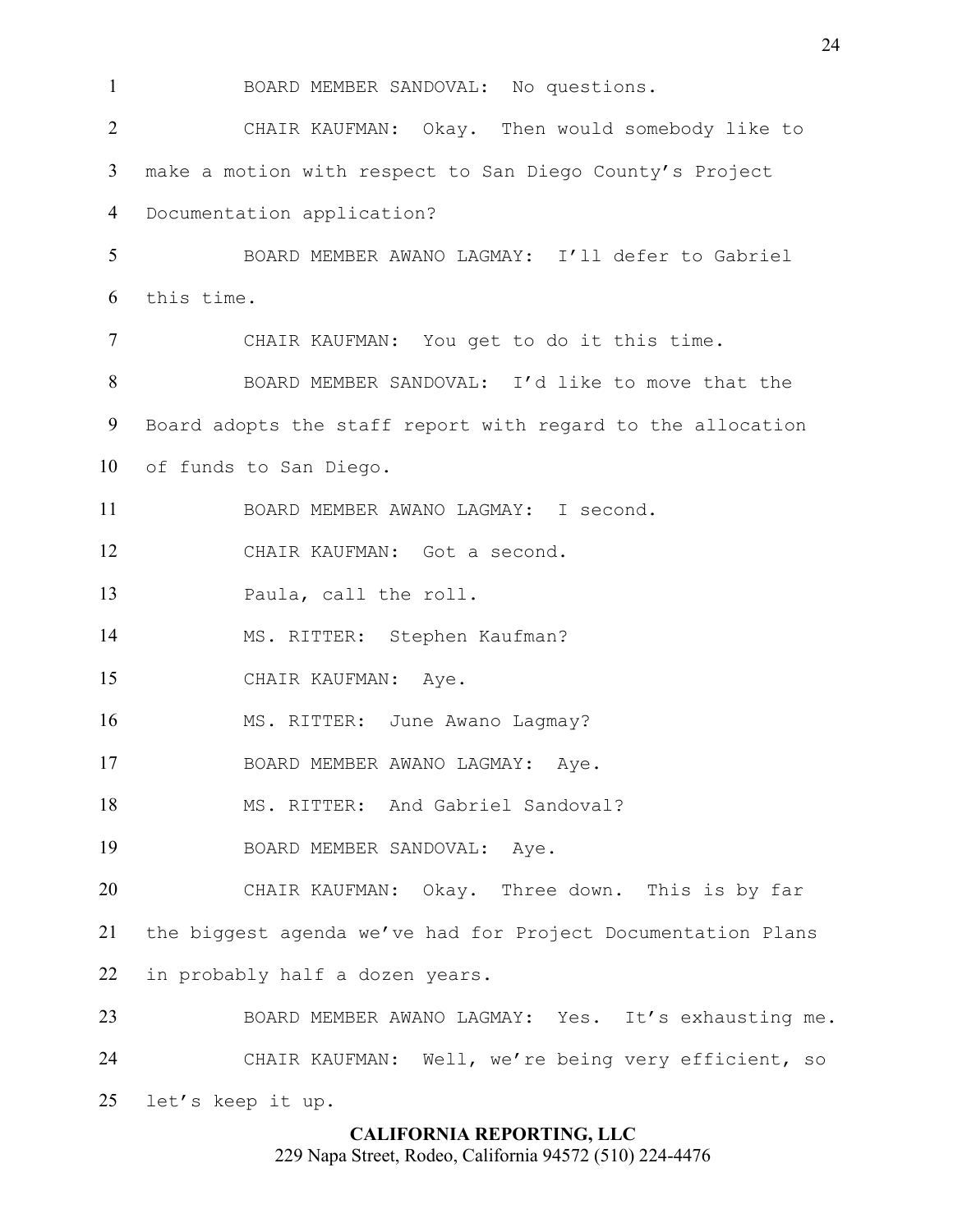1 And I don't know who's up but whoever is doing Santa Barbara County, the floor is yours.

MS. RITTER: That would be me.

Santa Barbara County, in Phase 1 of their Voting Modernization Strategy, and that was in 2003, was reimbursed for the purchase of the Diebold AccuVote Optical Scan Voting System.

In Phase 2, in 2006, the County was reimbursed for the purchase of the AutoMARK Voter Assist terminal which brought the County into compliance with HAVA Title III and State Voting Systems standards and accessibility requirements. And the County has since replaced those voting system components purchased in Phase 1 and Phase 2 with a fully compliant voting system that meets both current state and federal mandates for voting systems utilizing HAVA 301 funds.

The County's current application for Phase 3 requests funds to improve the efficiency, accuracy, and security of vote-by-mail processing and polling place voter processing. The vote-by-mail component of Santa Barbara County's voting system has expanded dramatically in recent years. For the 2000 General Election, 30 percent of the county's voters requested vote-by-mail ballots. And in 2018, for the General Election, 76 percent of the county voters were mailed vote-by-mail ballots. In '20 and '21, due to the coronavirus

**CALIFORNIA REPORTING, LLC**

229 Napa Street, Rodeo, California 94572 (510) 224-4476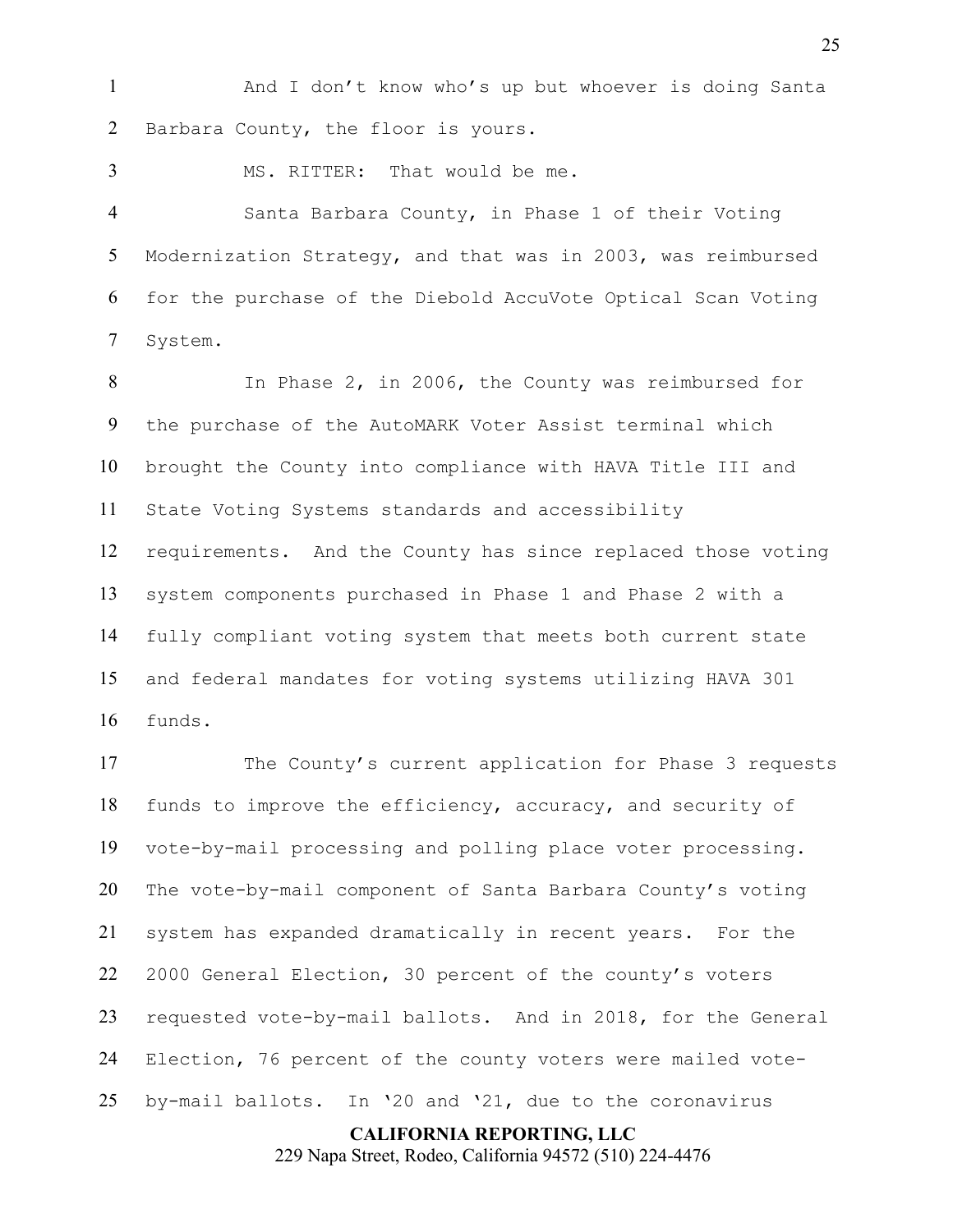pandemic, all active registered voters were automatically mailed a ballot for each election in which they were eligible to vote.

With the passing of Assembly Bill 37 in 2021, voters will continue to be mailed a ballot for all future elections.

And voters are also returning their ballots closer to Election Day or returning their ballots at the polls or via ballot drop boxes on Election Day. And this has challenged the County to process a large number of ballots in a short amount of time while conducting the official count as required by law.

The County also looked to increase efficiencies in printing daily vote-by-mail ballots for over-the-counter-ballot requests. In a General Election year, there could be up to 80 different ballot type combinations for county voters. Conditional or same-day voter registration also requires that elections officials provide ballots to all persons wishing to register after the close of registration up until the close of the polls on Election Day. Together, these factors can make it challenging to estimate and order sufficient ballot types well in advance without unnecessary overages.

To meet these challenges the County requests funds to be reimbursed for the purchase of automated vote-by-mail sorting and signature verification equipment, ballot-on-

> **CALIFORNIA REPORTING, LLC** 229 Napa Street, Rodeo, California 94572 (510) 224-4476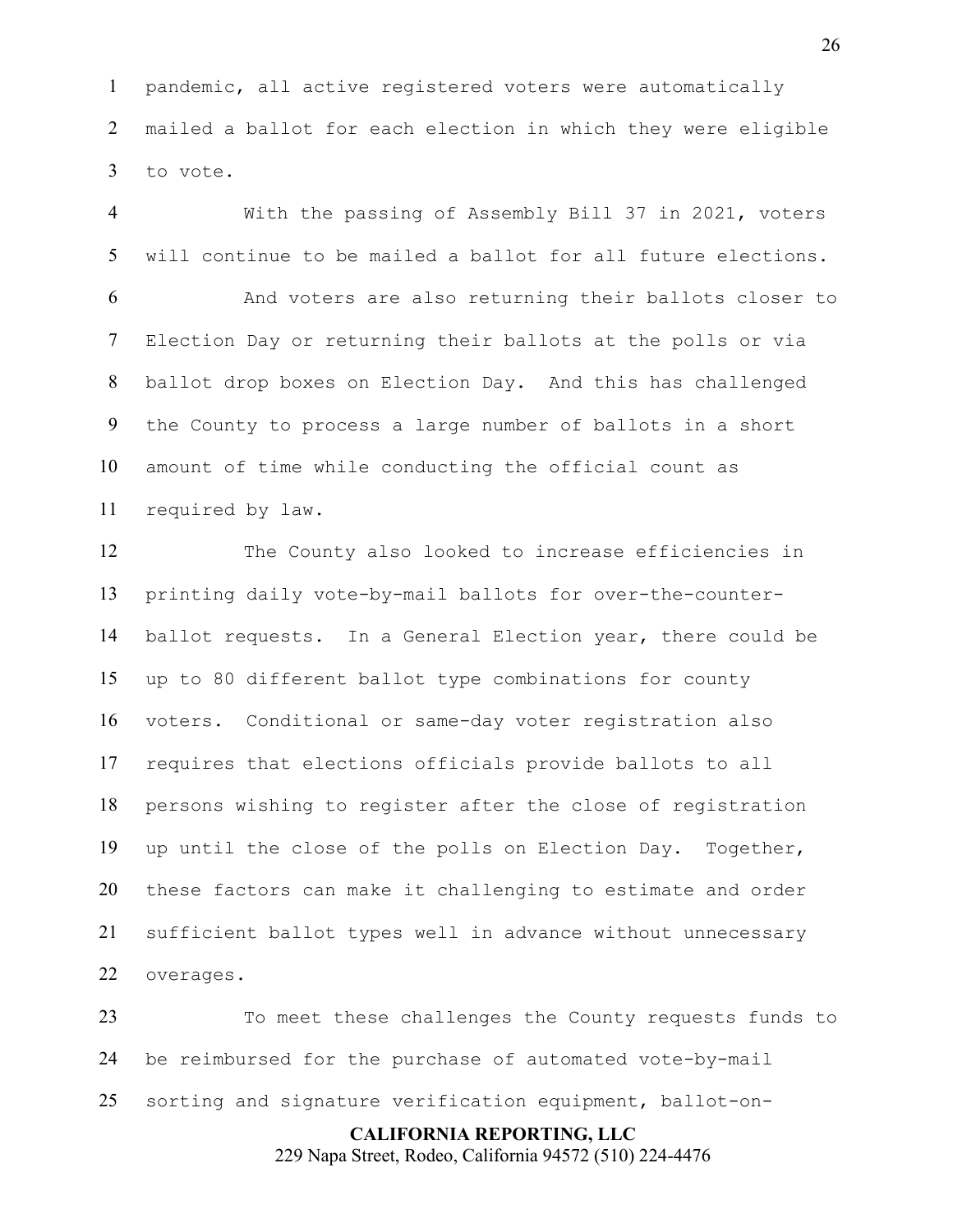demand printing equipment, vote-by-mail envelope openers, 2 extractors, sealers and printers, electronic poll books, and connectivity devices. The vote-by-mail envelope sorter/scanner allows for a more efficient processing of vote-by-mail ballots and automates many chain-of-custody functions. The ballot-on-demand units allow the County to print additional ballot types as needed. The envelope opener, sealer, and duplex printers improve the efficiency and productivity of the County's operations. The e-poll books and connectivity devices allow for a higher level of service to voters who choose to vote at a polling place.

Staff reviewed San Diego's [sic] Project Documentation Plan and determined that it meets the requirements for completeness. And it is our recommendation that Santa Barbara County's Phase 3 Project Documentation Plan be approved and a Funding Award Letter be issued in the amount of \$982,363.00

18 And that concludes the report for Santa Barbara. CHAIR KAUFMAN: Thank you. Just to clarify the record, you said at one point in your summary that Staff had reviewed San Diego's plan. I'm assuming you meant Santa Barbara? Just --

MS. RITTER: My apologies. I meant Santa Barbara. CHAIR KAUFMAN: Yes. I'm sure you did your diligence on Santa Barbara. Thank you for that.

#### **CALIFORNIA REPORTING, LLC**

229 Napa Street, Rodeo, California 94572 (510) 224-4476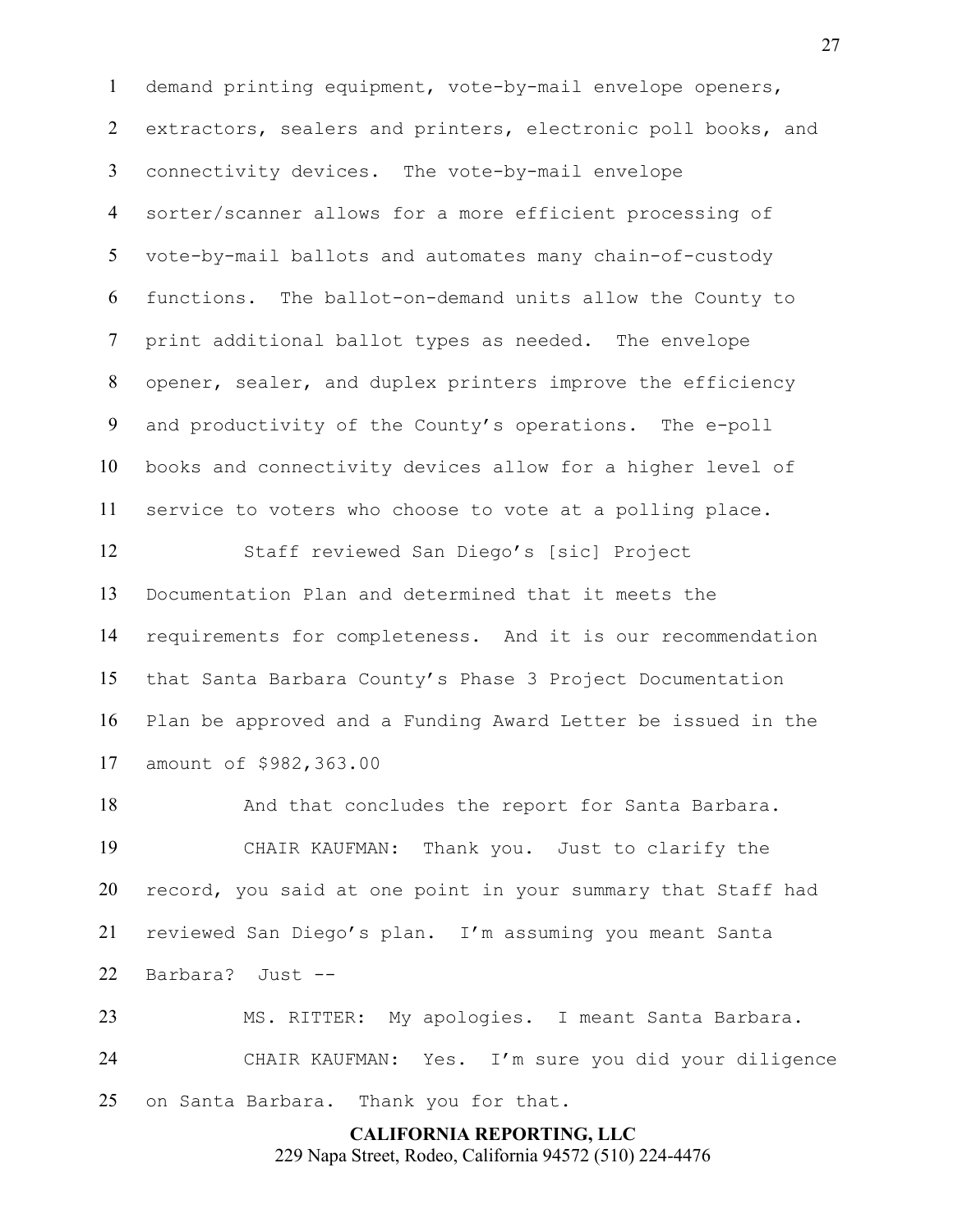Do we have -- it looks like we do have a representative from Santa Barbara with us this morning. Is that Renee Bischof? MS. BISCHOF: It is. Good morning, Chair Kaufman and Members of the Commission -- CHAIR KAUFMAN: Good morning. 7 MS. BISCHOF: -- and Secretary of State's Office, and the public. It's my pleasure to be here today representing Santa Barbara County. I'm the Chief Deputy Registrar of Voters for Santa Barbara County. And we really appreciate the ability to come forward to your Commission and request this additional funding to expand our voting system and the services that we provide to the voters of Santa Barbara County. CHAIR KAUFMAN: Well, welcome. 16 MS. BISCHOF: Thank you. CHAIR KAUFMAN: It seems like you've got kind of a wide variety of items that you're presenting as part of your application that kind of support various parts of your program. MS. BISCHOF: That's correct. We're really focused on our vote-by-mail component. We've continued to expand that over the years, as was mentioned in our Project Plan, and as Paula delivered in her staff report. But you know, we continue to see that area growing, and it's going to continue

#### **CALIFORNIA REPORTING, LLC**

229 Napa Street, Rodeo, California 94572 (510) 224-4476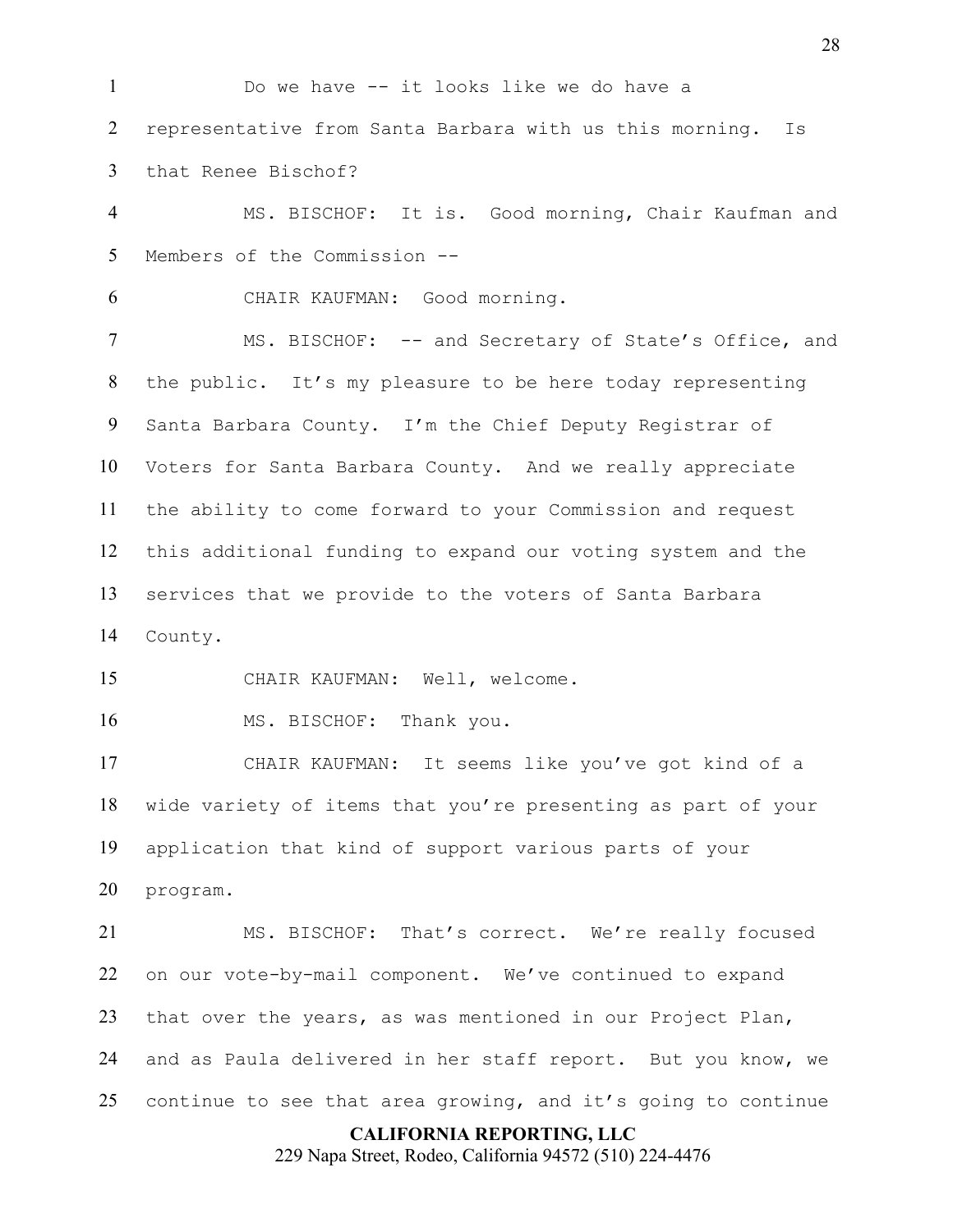to grow with all these changes in the law. And we're just looking to supplement our equipment that we use to get those ballots out in a timely fashion to our voters.

And then, also, with our polling locations, you know, we really wanted to have some type of system that could facilitate the voting process at our polling locations and be able to, potentially, reduce the number of provisional ballots that we have to issue out at the polling locations with the increase in vote-by-mail voting.

So you know, it's our hope that these systems that we're looking to acquire will help us in the future should we move to the Voters Choice Act or continue in our polling place model. That will be a benefit to both our County staff and the voters.

CHAIR KAUFMAN: So at the current time, you still have a polling place? You're still going on the traditional polling place model instead of doing vote centers but you're going to have ballot-on-demand abilities at those polling places to deal with people who may -- may or may not be in the wrong place?

MS. BISCHOF: We actually will have printed ballots at each of our polling locations. The ballot-on-demand units that are included in this request are for our inhouse processing of vote-by-mail ballots at our three office locations, as well as, you know, our main processing

> **CALIFORNIA REPORTING, LLC** 229 Napa Street, Rodeo, California 94572 (510) 224-4476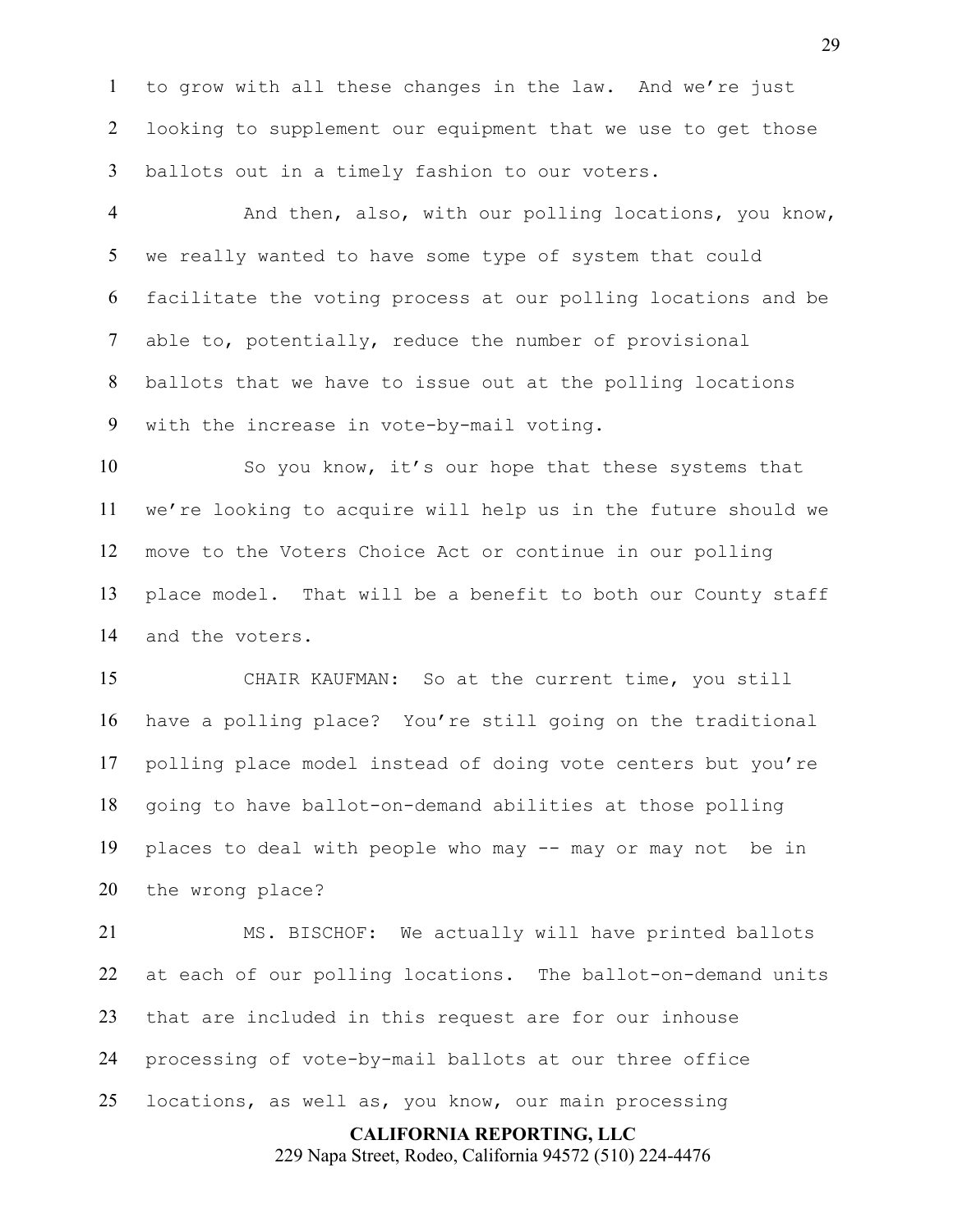facility.

Additionally, we will be looking to purchase a voting -- mobile voting facility. And we'll use these ballot-on-demand printers where we can go ahead and go out into the community at various locations and offer voting at those, you know, harder to reach areas or harder to establish a polling location area. So that would be our goal with those units.

9 But if we were to move to a VCA, we may have to acquire either more ballot-on-demand printers or we would need to utilize our ICX units for issuing of ballots at the polls.

CHAIR KAUFMAN: Okay. Understood.

By the way, Santa Barbara, I think, wins the award for the largest gap in time between their original submission and their current submission, 19 years. That's --

17 MS. BISCHOF: Yes.

18 CHAIR KAUFMAN: -- that's impressive.

MS. BISCHOF: Yes. And we, as San Diego, have utilized other funding sources to upgrade our voting systems, so there's the large gap. But we really do appreciate the opportunity to come back to the Commission and request this additional funding.

CHAIR KAUFMAN: Okay. Fellow Commissioners, any questions for --

## **CALIFORNIA REPORTING, LLC** 229 Napa Street, Rodeo, California 94572 (510) 224-4476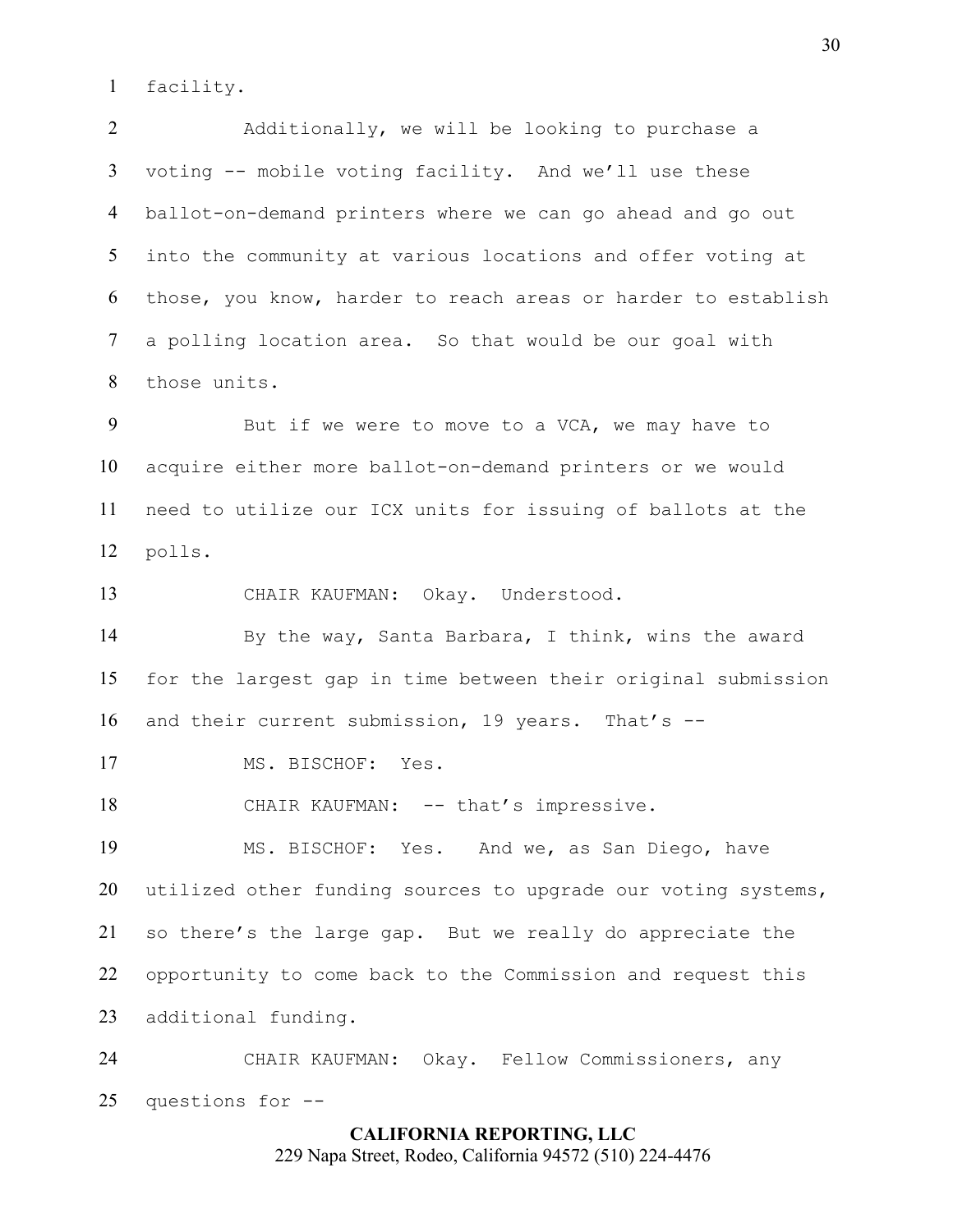**CALIFORNIA REPORTING, LLC** BOARD MEMBER AWANO LAGMAY: No questions. BOARD MEMBER SANDOVAL: No questions. CHAIR KAUFMAN: Okay. Then can we entertain a motion from one or the other -- from one or the other of you? There are two counties left. You each get one. BOARD MEMBER SANDOVAL: I move that the Board adopts the staff recommendation with regard to the allocation of funds to Santa Barbara. BOARD MEMBER AWANO LAGMAY: And I will second. CHAIR KAUFMAN: Okay. Paula, would you please call the roll? MS. RITTER: Stephen Kaufman? 13 CHAIR KAUFMAN: Aye. 14 MS. RITTER: June Awano Lagmay? BOARD MEMBER AWANO LAGMAY: Aye. MS. RITTER: Gabriel Sandoval? 17 BOARD MEMBER SANDOVAL: Aye. CHAIR KAUFMAN: Okay. Thank you. Congratulations to Santa Barbara County. MS. BISCHOF: Thank you. Thank you. CHAIR KAUFMAN: All right, our final county of the day, Sonoma County. Can we please hear the staff report on that one? MS. HACKELING: Yes, of course. Sonoma County's Phase 3 Project Documentation Plan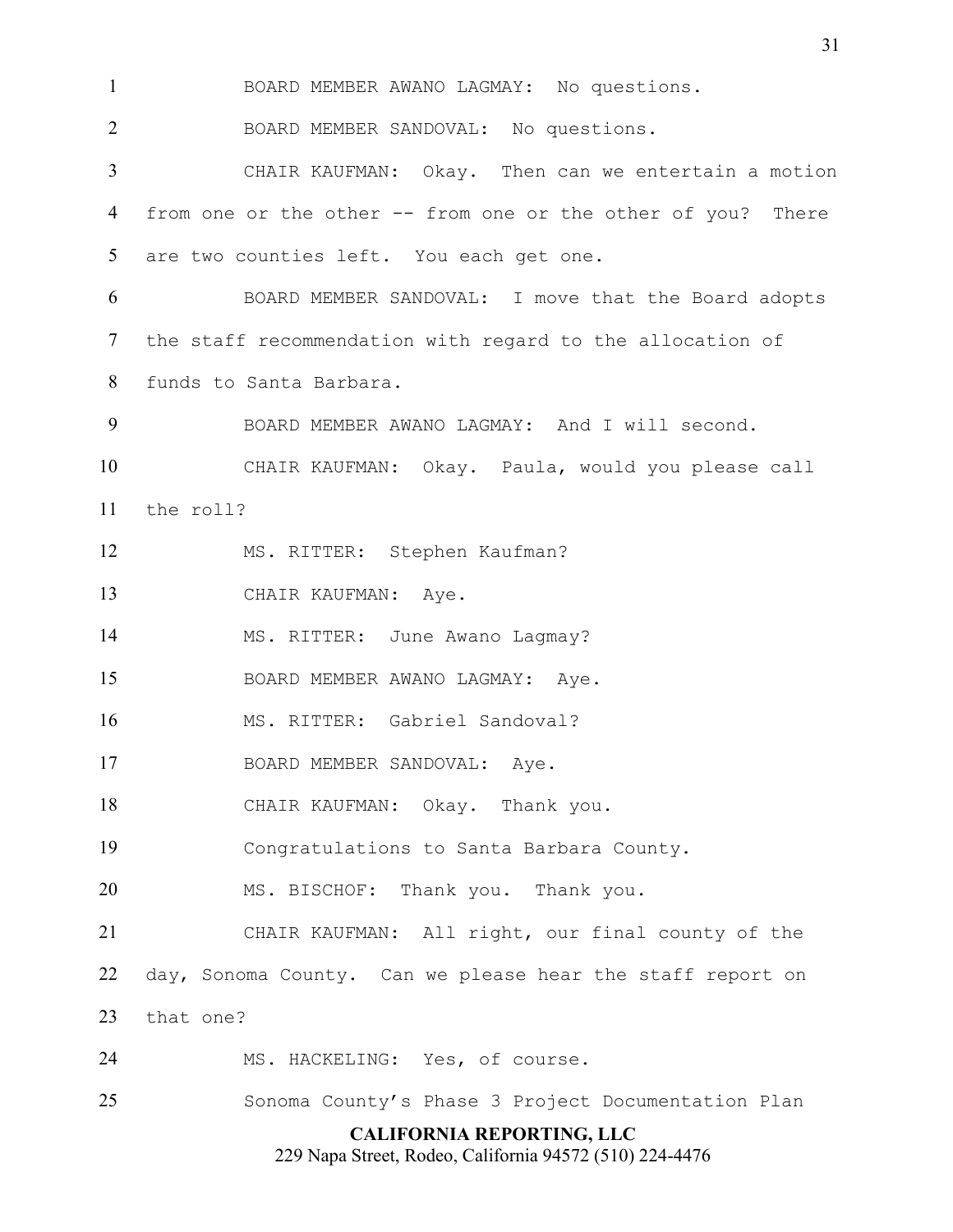meets the requirements for completeness.

2 As background, in Phase 1, as part of its implementation of a blended voting system, the County purchased HART eSlate Electronic Voting Appliances, or DRE, with verified ballot option printers. One eSlate Electronic Voting unit was placed in every polling place in the County in order to bring the County into compliance with the Help America Vote Act and state accessibility requirements.

In Phase 2, the County augmented their existing Mark-A-Vote optical scan voting equipment with Bowe, Bell & Howell automated vote-by-mail signature verification and sorting system. This acquisition allowed the County to accommodate their ever-growing vote-by-mail voter population.

14 Then in Phase 3, the County Registrar of Voters purchased additional in-person voting equipment, including laptops. This equipment was needed and used to administer the November 2020 General Election and the September 2021 Gubernatorial Recall Election while under COVID-19 health conditions, as allowed for under urgent legislation. It was also purchased in order to meet the in-person voting requirements of the Voter's Choice Act model, which was adopted by the County Board of Supervisors on March 16th, 2021. This model will be implemented in Sonoma County for the June 2022 Primary Election.

The Registrar of Voters determined that an additional

**CALIFORNIA REPORTING, LLC**

229 Napa Street, Rodeo, California 94572 (510) 224-4476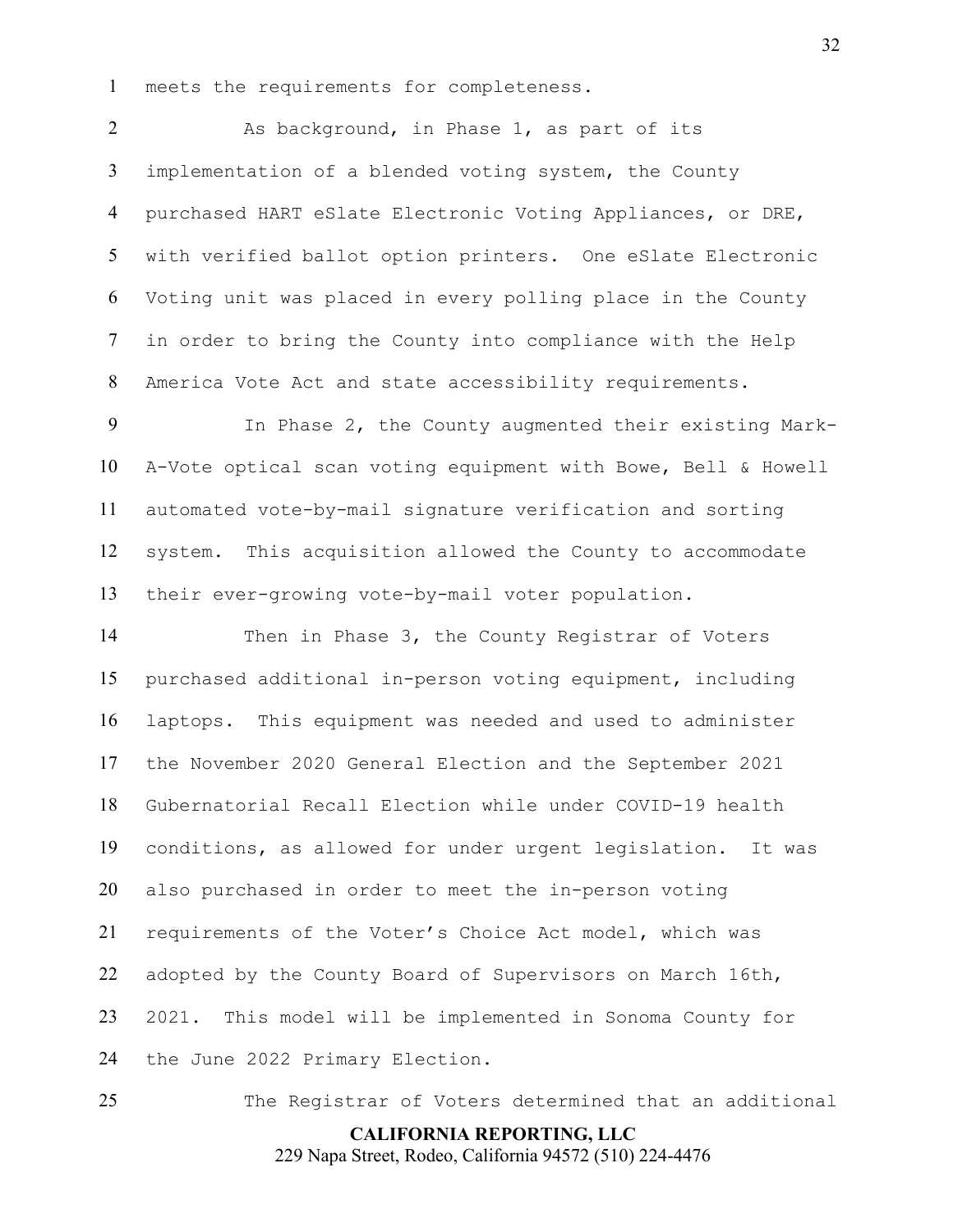75 ePoll book type equipment would be needed to meet these voting -- new voting requirements. Laptops were then purchased in lieu of ePoll books in order to interact with 4 the County's Elections Management system.

The Registrar of Voters will utilize voter check-in or roster laptops to provide the correct ballot for every voter regardless of the vote center they choose to visit. The use of the electronic roster solution allows any voter the ability to cast their ballot at any vote center and allows poll workers to verify the voter has not already cast a ballot in the election, thereby minimizing the issuance of provisional ballots. This solution reduces the amount of time a voter might need to fill out provisional voting documents. It also ensures that the voter has access to all the contests and measures applicable to their voting precinct, regardless of where they choose to cast their ballot.

It is our recommendation that Sonoma County's Phase 3 Project Documentation Plan be approved and a Funding Award Letter be issued in the amount of \$6,506.10.

And that concludes the staff report for Sonoma County's Project Documentation Plan Phase 3.

Thank you.

CHAIR KAUFMAN: Thank you, Joan.

**CALIFORNIA REPORTING, LLC** Is someone from Sonoma County with us this morning?

229 Napa Street, Rodeo, California 94572 (510) 224-4476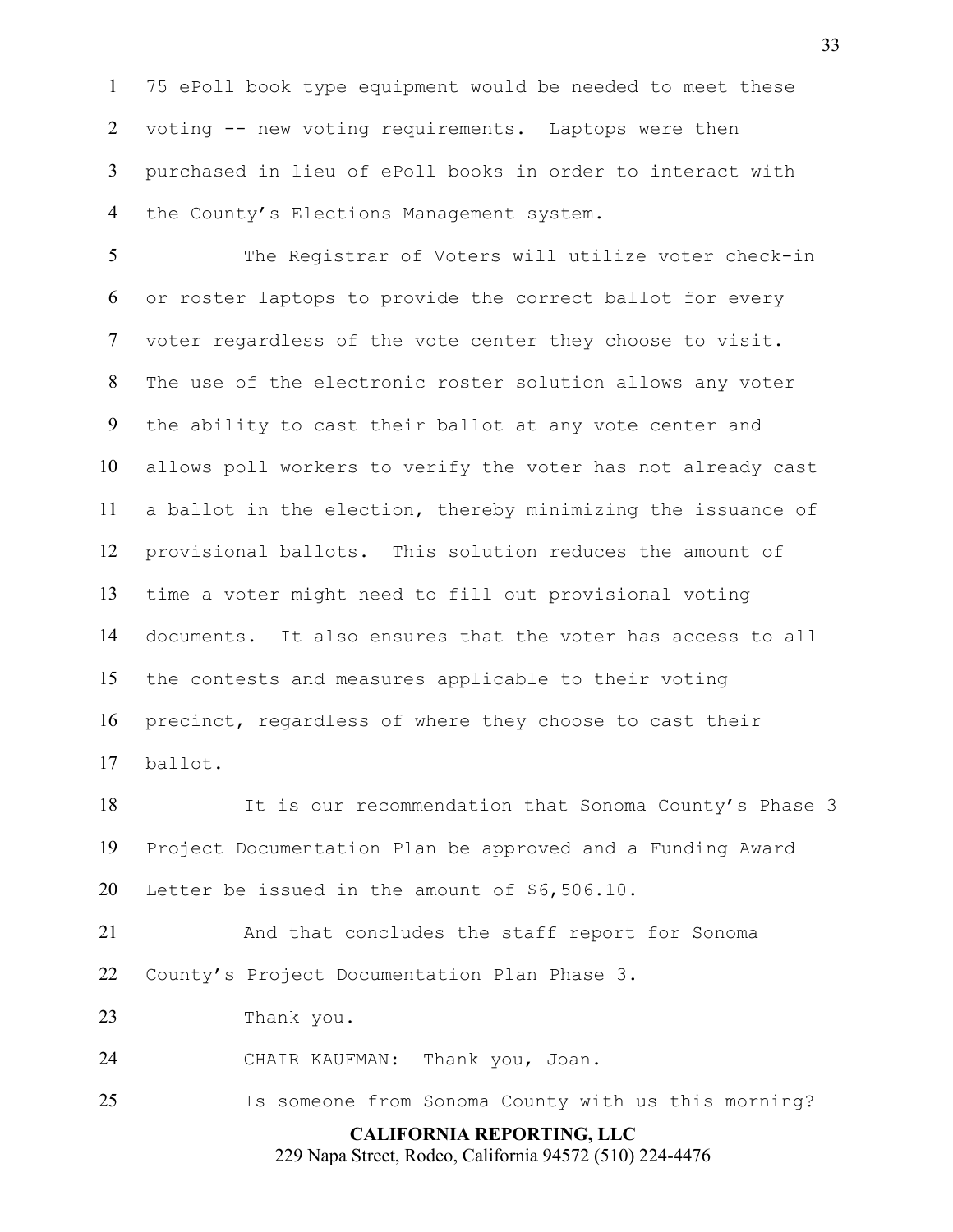Okay. It seems not.

Commissioners, any questions of Staff regarding this funding award request?

BOARD MEMBER SANDOVAL: No questions. BOARD MEMBER AWANO LAGMAY: I have no questions. CHAIR KAUFMAN: Okay. Then I think it's on you, June.

8 BOARD MEMBER AWANO LAGMAY: I move that the staff report for the funding award for Sonoma County be approved.

BOARD MEMBER SANDOVAL: Second.

CHAIR KAUFMAN: Okay. Paula, would you please call the roll?

MS. RITTER: Stephen Kaufman?

CHAIR KAUFMAN: Aye.

15 MS. RITTER: June Awano Lagmay?

BOARD MEMBER AWANO LAGMAY: Aye.

MS. RITTER: And Gabriel Sandoval?

18 BOARD MEMBER SANDOVAL: Ave.

CHAIR KAUFMAN: All right, Humboldt has -- or Sonoma has used up its allocation. Nice.

BOARD MEMBER AWANO LAGMAY: Wee. Great.

CHAIR KAUFMAN: Okay. Jana, Paula, Joan, whoever is in charge, somebody will, I presume, email me or send me some letters to sign and I will get them back to you so we can get them out to the counties.

### **CALIFORNIA REPORTING, LLC**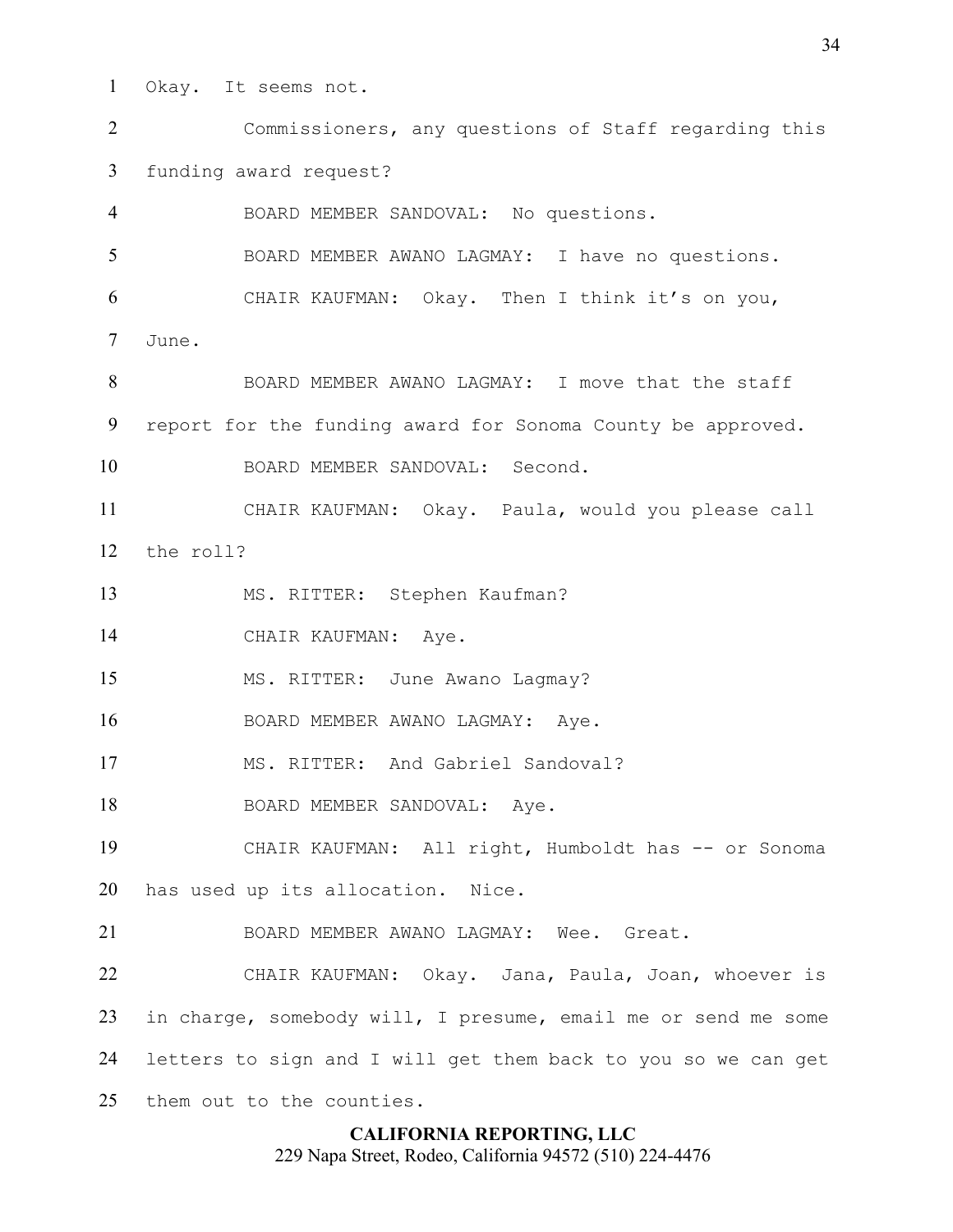Which then leads us to the next item on our agenda, not an insignificant item, and that is what do we do now that we've got -- we've now passed our deadline for people to submit their -- for counties to submit their Project Documentation Plans under the original phase of funding that was allocated by the VMB, and what do we do with the money remaining? You know, looking forward to hearing the staff report.

I'll have to say, I read the staff memo and I kind of thought I was going to start by going one direction, and then I read it and realized the kind of -- the foresight of going a different direction. Because, as you've heard me say before, I am extremely interested in ending this Commission, as much as I like to brag about being the Chair of the Voting Modernization Board, I feel like it's time to move on.

16 And I think the last thing we want to do is create a situation where we come up with a new allocation formula and 18 just kind of invite a situation where there's yet more money, again, sitting on the table at the end of that, and then we have to go to yet another process. So I was pleased to see the thinking that the staff had undertaken in trying to come up with a way to avoid that scenario.

And so why don't I turn the floor over to whoever is going to be presenting on that issue so we can hear the recommendations from staff on how we allocate the remaining

> **CALIFORNIA REPORTING, LLC** 229 Napa Street, Rodeo, California 94572 (510) 224-4476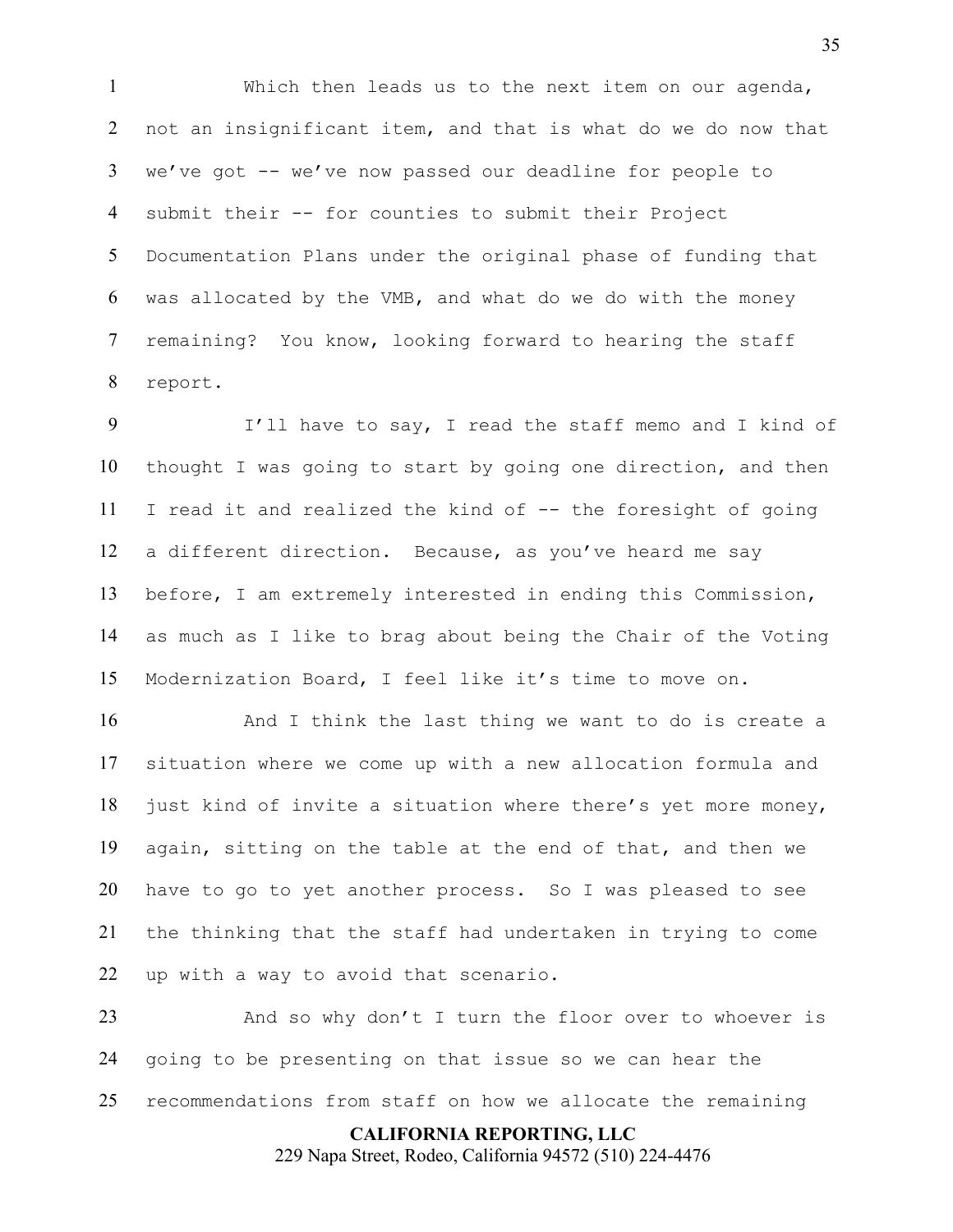**CALIFORNIA REPORTING, LLC** funds? And then perhaps we can have a conversation and make a decision and point ourselves in the direction of a conclusion. So with that, who's up? MS. RITTER: That would be me. And I'm going to share a visual here. CHAIR KAUFMAN: Okay. 8 MS. RITTER: So prior to the --CHAIR KAUFMAN: And for the record, just for the record, who's me? MS. RITTER: Oh, Paula Ritter. CHAIR KAUFMAN: Okay, Paula. MS. RITTER: And can you all see the table? BOARD MEMBER AWANO LAGMAY: Yes. Yes. CHAIR KAUFMAN: Yeah. MS. RITTER: Okay. Great. Thank you so much. So prior to this meeting there was approximately \$13.7 million left over from the initial allocation and that was spread across 21 counties. And of those 21 counties, 9 counties presented Project Documentation Plans by the December 20th, 2021 deadline for the final round of funding that was set by the Board at the August 11th meeting. Today's awards total about \$2 million. Of the nine counties, five came forward today, four completed plans -- four submitted plans but they weren't

229 Napa Street, Rodeo, California 94572 (510) 224-4476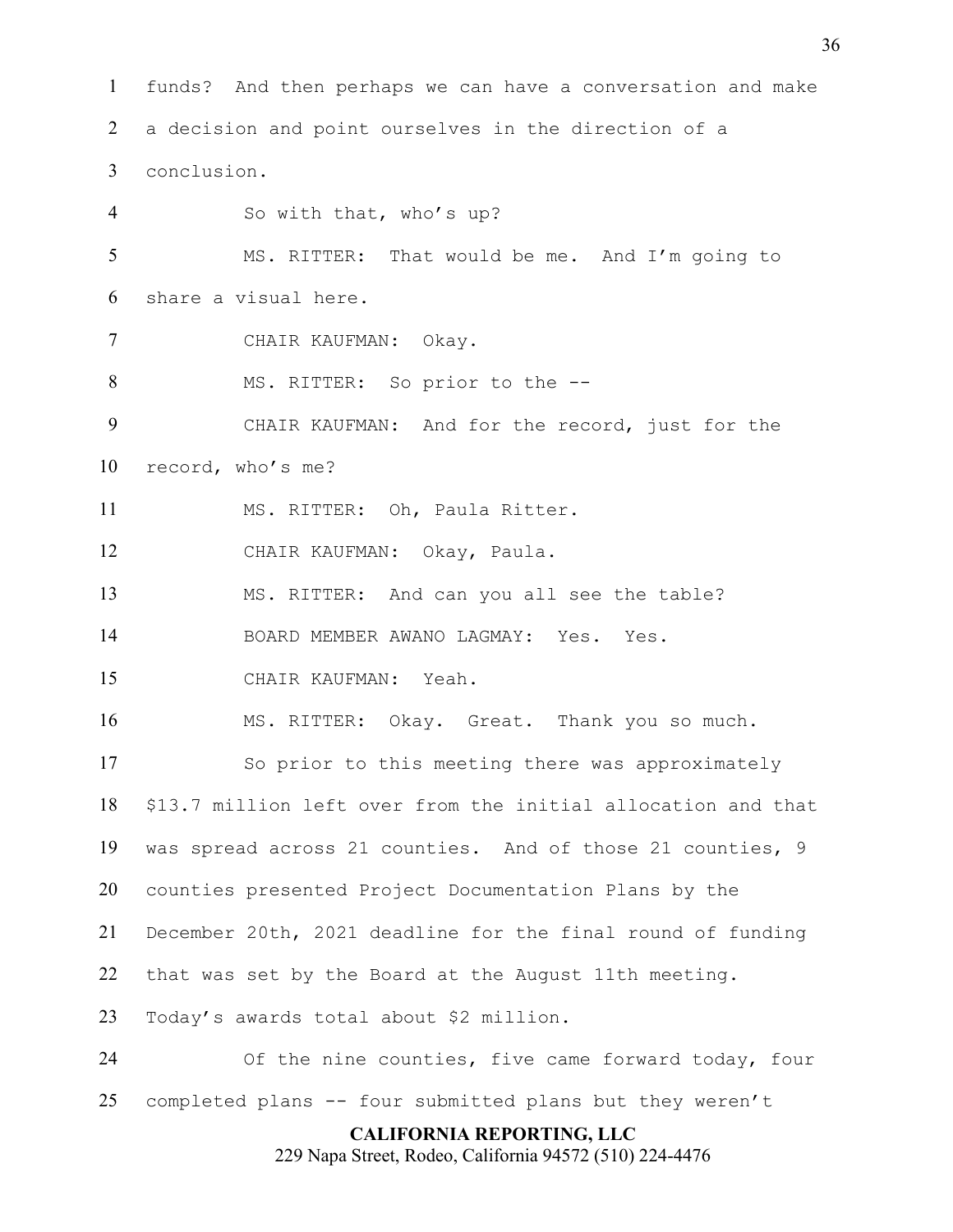**CALIFORNIA REPORTING, LLC** complete enough to be presented to the Board at this meeting today. And those represent a little less than \$1 million. And it would be our recommendation that the Board hear those plans at a future meeting once the counties have had a chance to present them in a complete fashion. CHAIR KAUFMAN: And just so I'm -- MS. RITTER: Oops. CHAIR KAUFMAN: -- just so I'm clear, your recommendation is that we -- they had submitted by the deadline that we requested, they didn't get their applications, their award requests processed, if you will, for this meeting, but the recommendation is that we still hear those requests under the first funding award allocations; correct? MS. RITTER: That is 100 percent correct, yes. CHAIR KAUFMAN: Okay. MS. RITTER: So if the Board does decide to hear those Project Documentation Plans from the initial round of allocations for the final round of funding, that would leave approximately \$10.8 million left in the fund that is unspent. And so we considered some different options, you referred to them earlier, for how to get rid of that money. The first option -- well, so what the Board would need to do is decide, number one, how to allocate the remaining funds, how the counties would need to apply for the funds, and then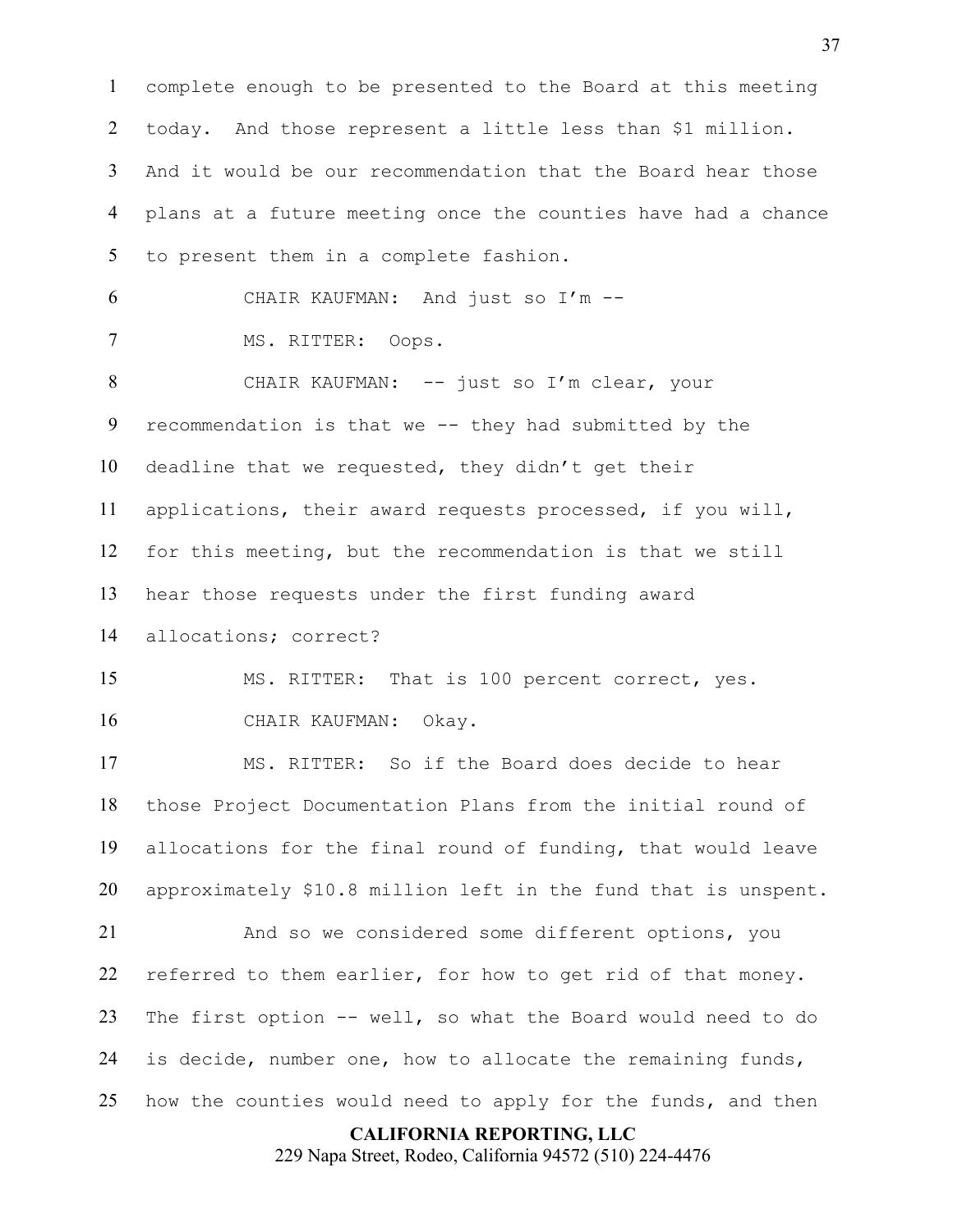set deadlines for the counties to submit their applications.

So as we looked at some different options the first option was to use the same formulas that were used with the initial allocation, which was a four-pronged approach, and it was an evenly-weighted approach using an allocation, 25 percent from the number of registered voters, 25 percent from turnout from the last four election cycles, 25 percent for the number of polling places, and 25 percent for the number of eligible voters.

So we re-performed the calculation using the same formulas but with updated information from the more current elections. And what that does is it allots really small amounts to some counties. And it wouldn't really be worth their while, probably, to even come forward and apply. And it also doesn't take into consideration which counties actually have any eligible expenses that could be reimbursed by the Board. And so we don't recommend taking that

approach.

19 Then we looked at --

CHAIR KAUFMAN: Can I ask you, before you jump ahead, can I just ask --

MS. RITTER: Yes.

CHAIR KAUFMAN: -- one question? And I don't know if you can answer this or Jana can answer this. But when the original 25/25/25/25 categories were developed there was, you

## **CALIFORNIA REPORTING, LLC**

229 Napa Street, Rodeo, California 94572 (510) 224-4476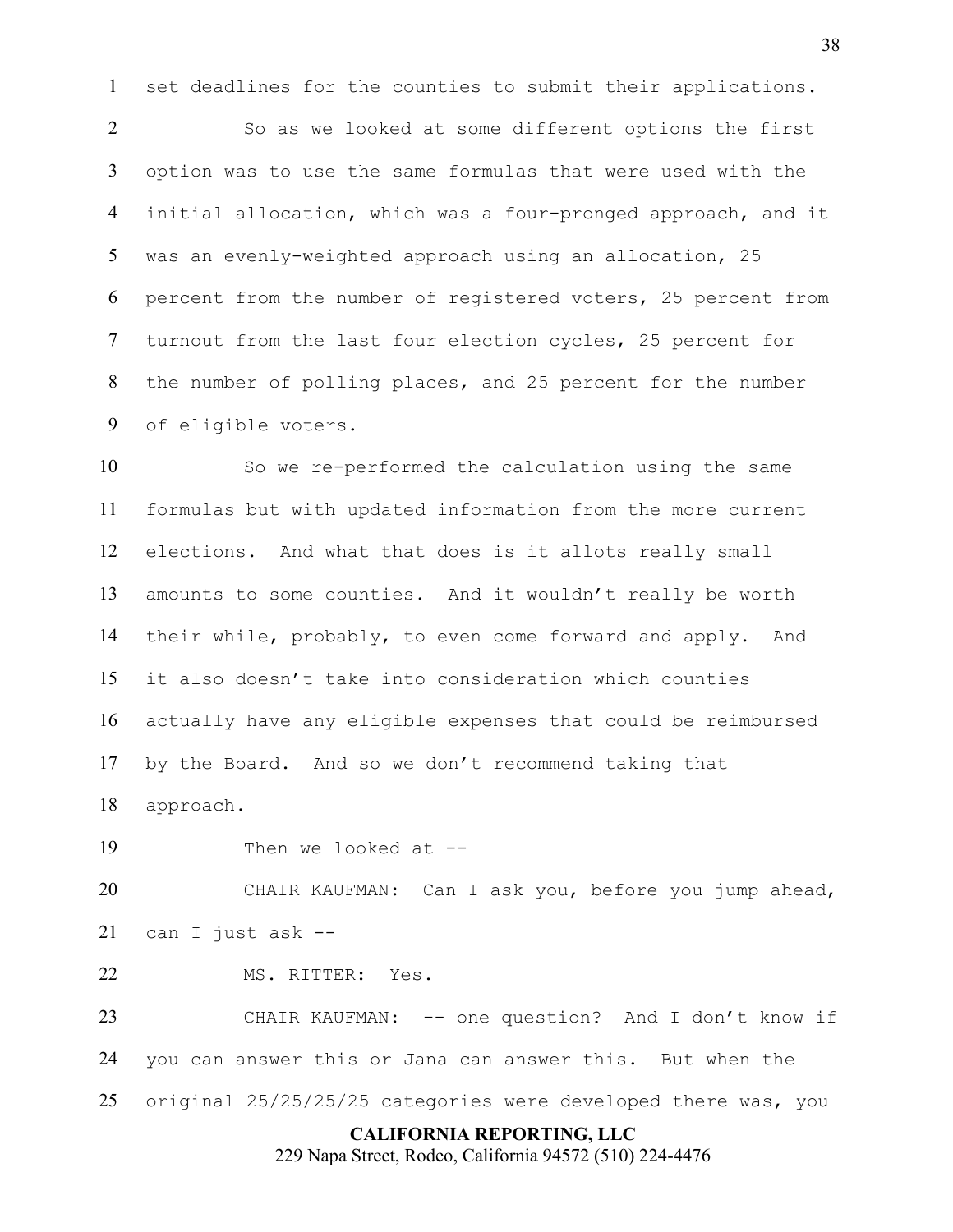know, a lot of thought that went into why those were 2 appropriate at the time. Is there any reason why, as we sit here again 20 years later, the way that those particular formulas are weighted or kind of using those particular categories is any more or less relevant than they were when that issue was decided 20 years ago?

MS. LEAN: Well, the number of polling places is no longer relevant because counties are moving to the Voters Choice Act. There's a lot less locations but that doesn't mean that there's not a need for additional funding for the VCA counties. So I would not suggest that that be considered in the formula allocation.

Turnout is always a kind of questionable one. And I understand why it was used back in 2002. However, you know, get-out-the-vote campaigns are not necessarily, I'm going to say, responsibility of county elections' officials. I mean, the interest in the election could be many different factors. I think everyone knows that sitting here. It could be an issue that's on the ballot. It could be the different candidates that are running. I mean, we do not want voter apathy, but I don't necessarily believe that that is something that you, I mean, you absolutely could consider that again. But I would absolutely think the polling place allocation or that portion would need to be rethought. 25 The number of eligible voters, with the very

**CALIFORNIA REPORTING, LLC**

229 Napa Street, Rodeo, California 94572 (510) 224-4476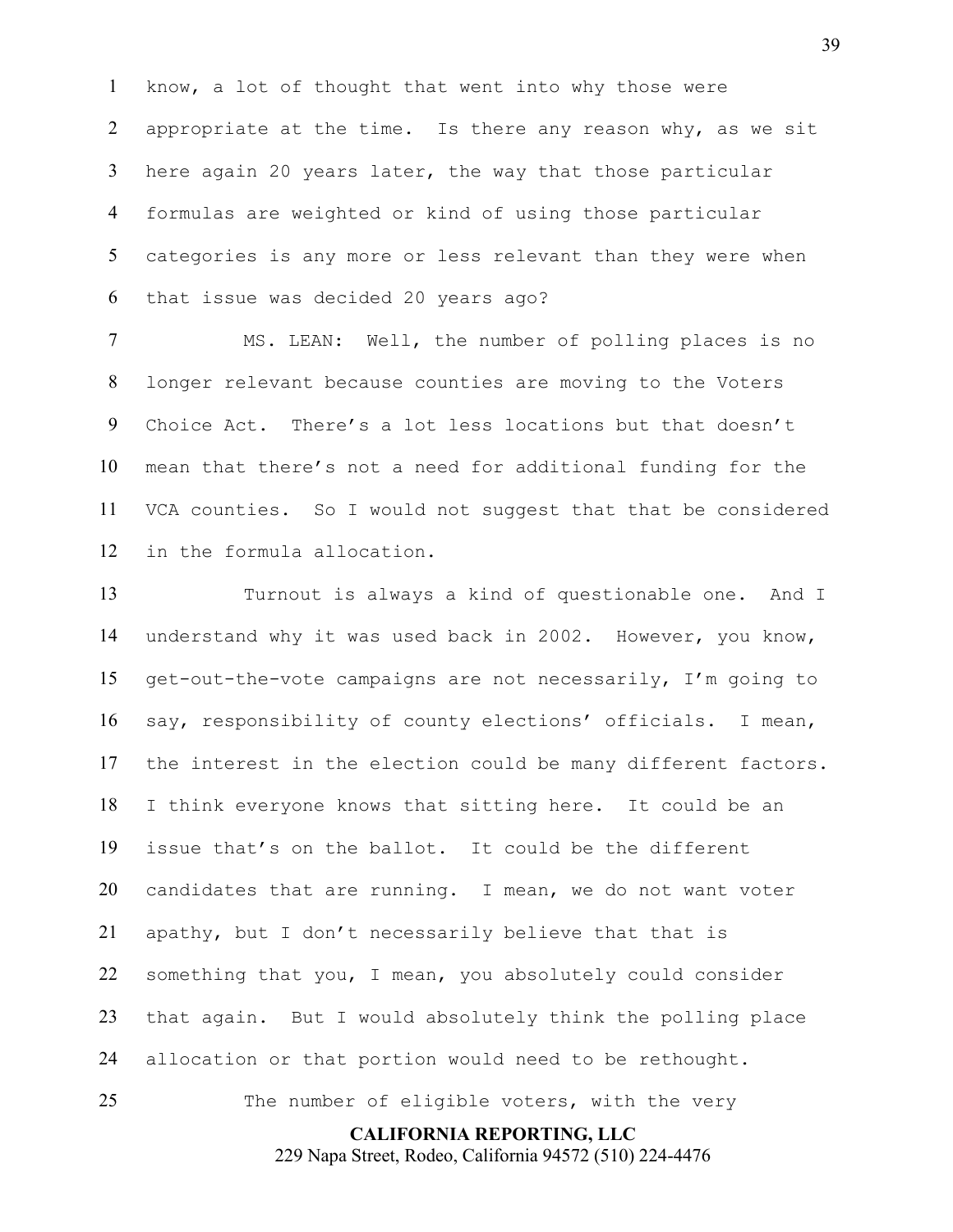successful implementation of New Motor Voter, there have been a considerable increase in registration. So there has been a very small, very small, I'm going to say small, I mean, it's still millions, but a small amount of eligible voters, so that could be weighted pretty easily across the counties.

So I think that would be the one. The polling place would be the one thing that you might want to reconsider as opposed to using this specific formula again.

CHAIR KAUFMAN: Okay. It's not like I'm inviting an opportunity for us to kind of redo everything because I think we're probably loathe to do that. But it's something for us to keep in mind when we decide how we actually want to allocate. Okay.

Paula, I didn't mean to take you off track but I just wanted to ask the question.

MS. RITTER: Well, thank you. I appreciate the question. So that was the first option we looked at.

The second option we looked at was making an assumption that, of the counties with remaining funds, nine of them came forward. That would mean that the other 12 counties really didn't have a need for the funds.

So what if we excluded all the counties that had money left on the table that didn't come forward and claim it? And so that reduced the number of counties in the allocation, again, using the same 25 percent weighted

#### **CALIFORNIA REPORTING, LLC**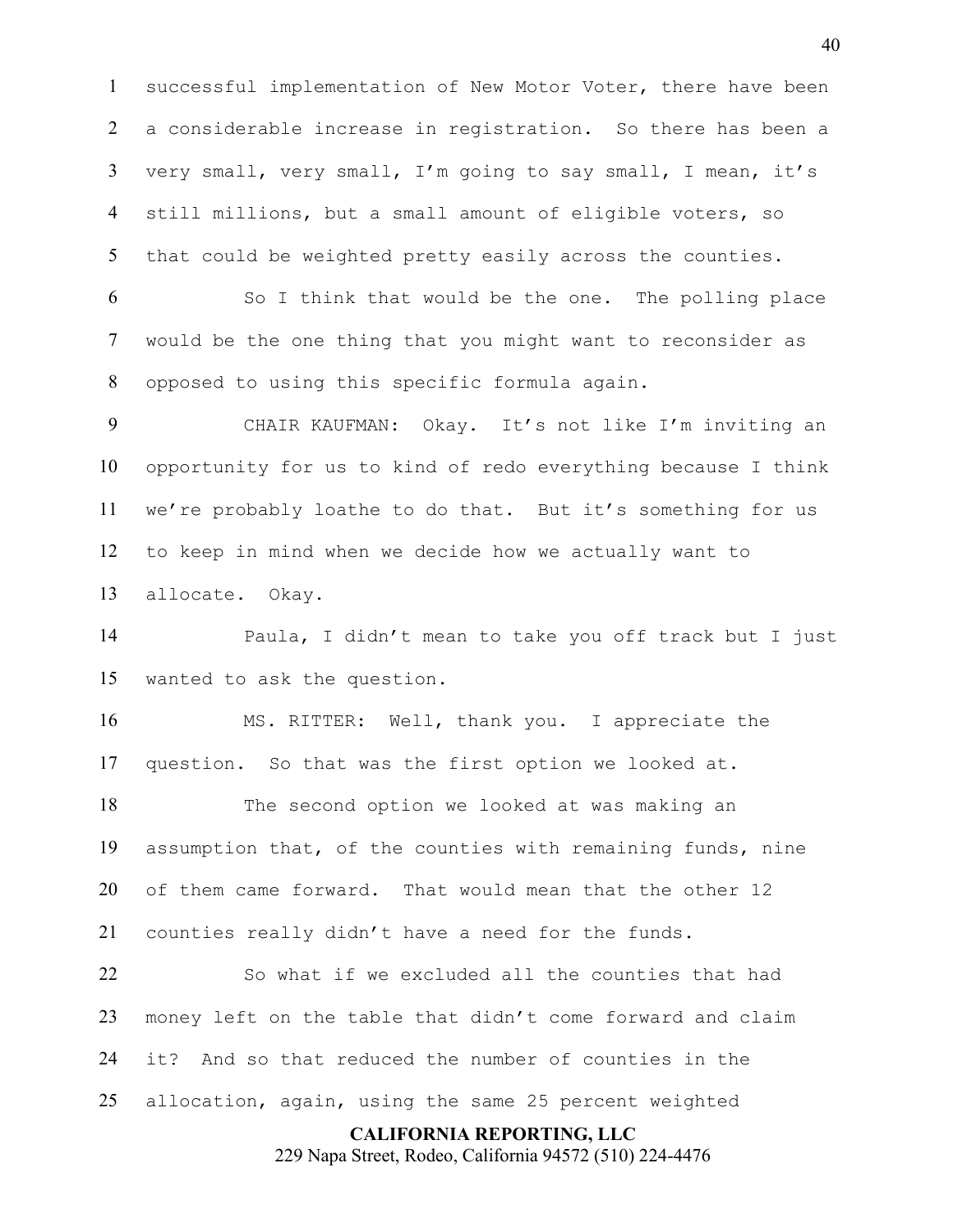formula, which we just had a discussion on, that would reduce the number of counties to 39 counties. But again, do those counties have eligible expenses that could be reimbursed by the Board? And some of the amounts were really small.

So for those reasons, pretty much the same as the first method, we don't recommend that option for trying to get rid of -- trying to use up the remaining funds in the Voting Modernization Fund.

So what we came up with as an alternative was that we do the allocation of funds after applications are received from the counties. So this method would give any county with qualifying expenses the opportunity to apply for funding from the Board without a preset allocation amount. And once the deadline for submission of applications had passed the allocations could be calculated using the same four-statistic formula or a different formula as described. This method should direct funds to where they're most needed and have the highest likelihood of depleting the remaining balance.

If the applications received under this method total less than the remaining balance of approximately \$10.8, we would also suggest that the Board consider funding each request in full, taking the county-required match into consideration if there are no restrictions in place that would prevent doing so. And that would be the method that we would recommend going with.

> **CALIFORNIA REPORTING, LLC** 229 Napa Street, Rodeo, California 94572 (510) 224-4476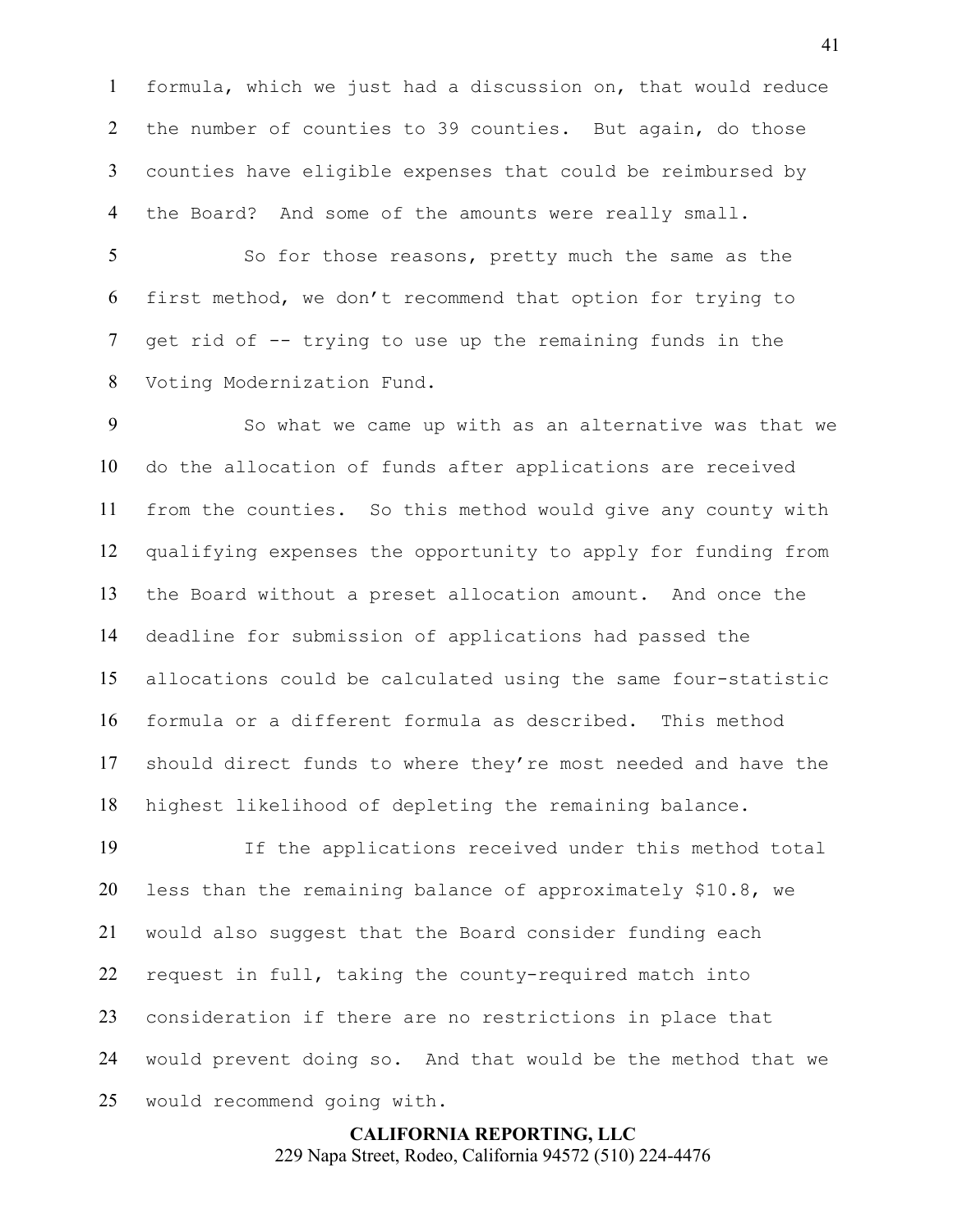And then as far as how the counties would apply for the remaining funds, just like with the initial application process in 2002, they'd be required to submit detailed plans on how they expect to spend the amounts that could be reimbursed by the Board. And those plans would have to be accompanied by some documentation, some forms. And we had issued guidance regarding eligibility prior to the final round of funding. And those same eligibility requirements would apply here as far as expenses that could be reimbursed by the Board.

And we also proposed some meeting dates -- let me pull this over here -- for consideration. If the Board decided to go with one of those options, we would propose that an application submission deadline be set of Wednesday, April the 6th, 2022. And then a Board meeting to be held on April 27th, 2022, at which time those applications would be reviewed and the reallocations of funds -- reallocation of funds calculation could also be reviewed. And then the PDP submission deadline we're recommending is May 25th, 2022. And, again, a Board meeting on June 22nd to review those PDPs.

And then we've also suggested some future Board meeting dates, again, these are proposed, Wednesday, August 24th, Wednesday, October 26th, and those are with a cadence 25 of every two months, and then a payment request deadline. So

## **CALIFORNIA REPORTING, LLC**

229 Napa Street, Rodeo, California 94572 (510) 224-4476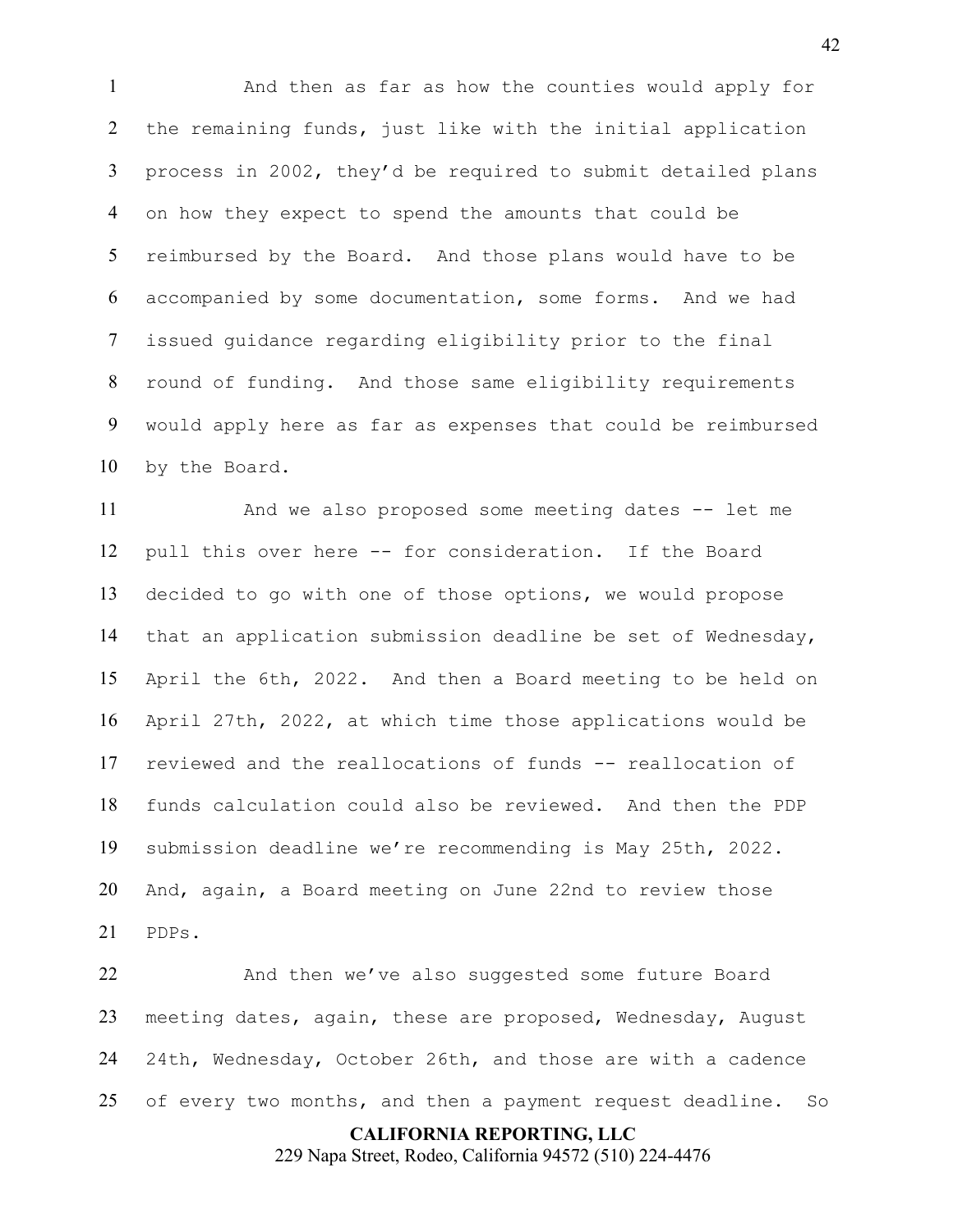if a county submitted their PDP and it was approved by the Board, they would need to submit their payment request with all their invoices by December 7th, and then a final Board meeting of December 14th.

CHAIR KAUFMAN: So the idea is counties, for April 6th, they would just have to submit some kind of application? It wouldn't be a complicated, document-intensive submission? That would come with -- the PDP would come later, but this is basically an application, some form of application, to say we're interested?

MS. LEAN: Yes. Paula, can you pull that up on the staff report, just so that we can have a visual as you're walking through it?

MS. RITTER: Sure. What part of it did you want to see? I'm sorry.

MS. LEAN: Let's go ahead and do the dates and the draft or the potential application.

CHAIR KAUFMAN: The April -- the application that would be due on April 6th.

MS. RITTER: Is it not on my screen? Because I thought I pulled it onto the screen.

22 MS. LEAN: No.

see.

CHAIR KAUFMAN: No.

MS. LEAN: I can see the formula. That's what I can

#### **CALIFORNIA REPORTING, LLC**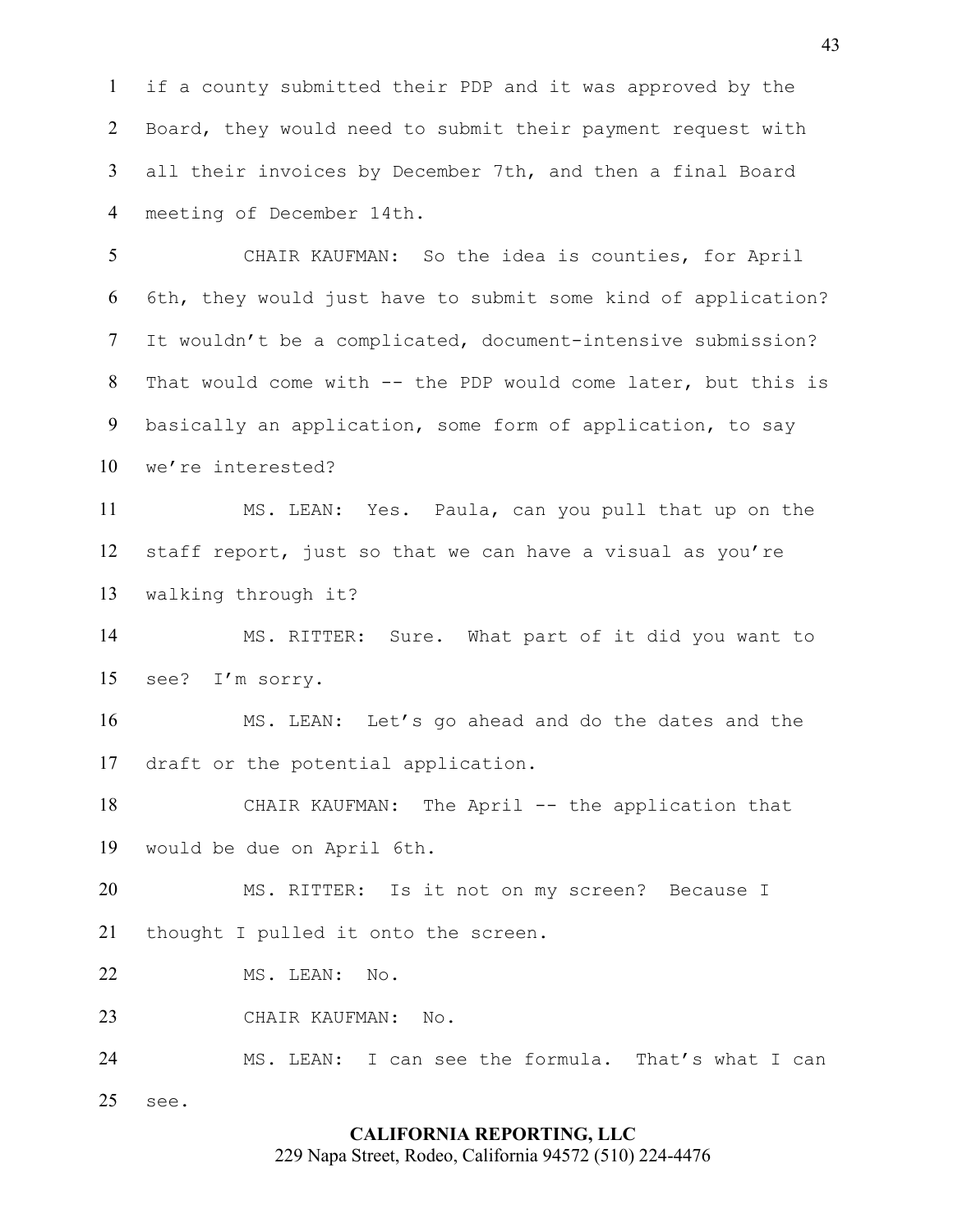MS. RITTER: Uh-oh. Okay. Sorry. Here, let me start sharing. My apologies. I thought that was up on the screen as I'm blathering on about dates. There you go. Can you see it now? MS. LEAN: Um-hmm. CHAIR KAUFMAN: Yeah, those are the dates. MS. LEAN: Do you want to scroll down a bit and -- CHAIR KAUFMAN: Can you scroll down to the application that would be due? MS. RITTER: The application submission deadline of Wednesday, April 6th? 12 MS. LEAN: No, ma'am. The -- what the actual application would look like, the proposed application? 14 MS. RITTER: Oh, the form? CHAIR KAUFMAN: Yeah. MS. LEAN: Yes. MS. RITTER: Yeah. Hang on one second. CHAIR KAUFMAN: This is the application? Okay. MS. RITTER: Let me make it smaller. There we go. MS. LEAN: So this is similar to what was used previously in 2002. So it's not a lot of information that we requested but it would give the Board at least an idea of what they're requesting. As Paula went through previously, there are restrictions, of course, on the funds. But we did put out that memo that explained what it could be used for.

**CALIFORNIA REPORTING, LLC**

229 Napa Street, Rodeo, California 94572 (510) 224-4476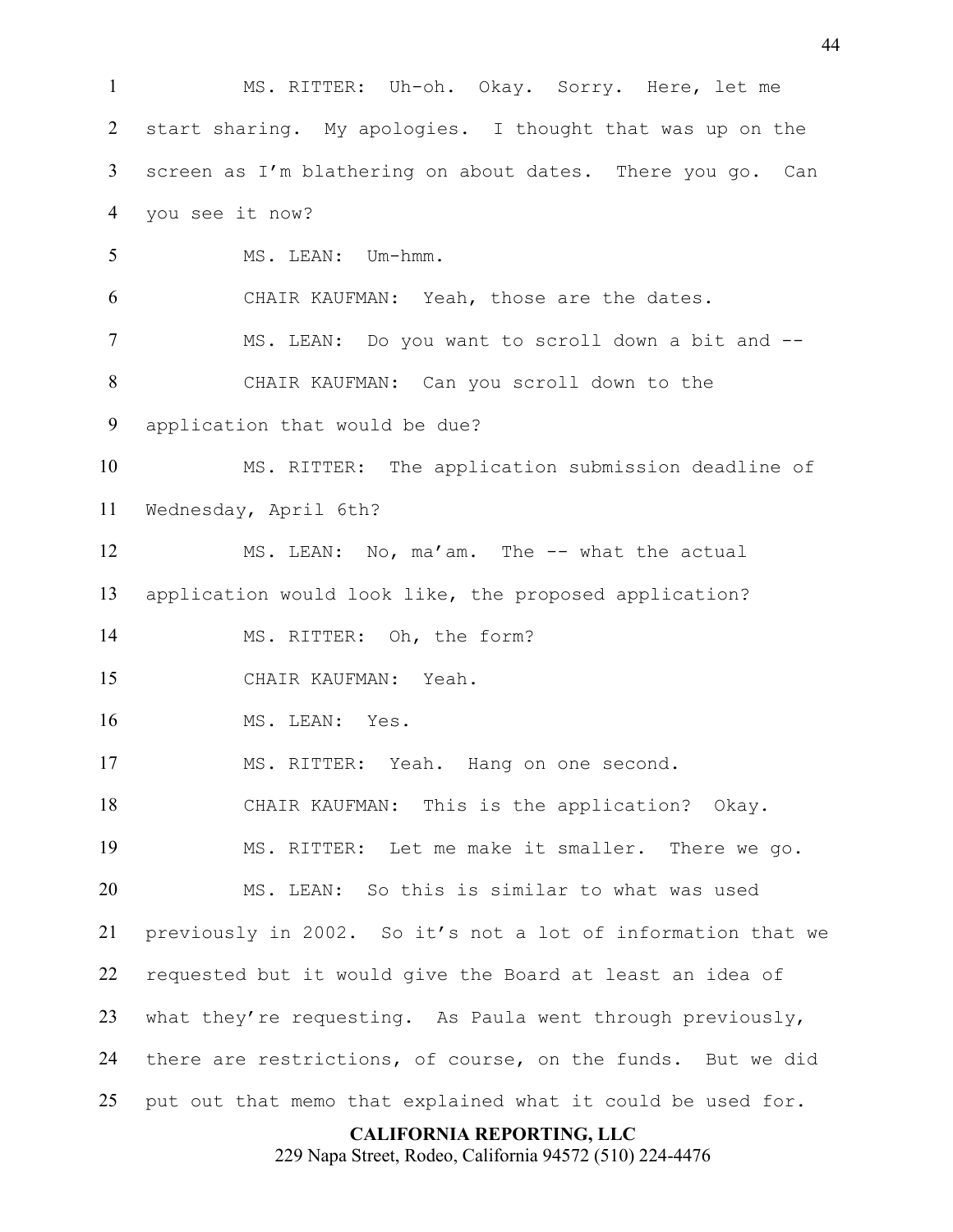So it would be really clear to say, if you apply it has to be -- it has to fall within one of these categories. So we ask that if you're going to apply you have this deadline and here's the application to submit.

CHAIR KAUFMAN: Okay. Yeah. I mean, my interest is just making sure, as we're communicating with counties, that they have sufficient time to, you know, get something submitted to us. It's not immediate but it's a pretty tight deadline, recognizing that we want to keep things kind of tight so we can get this done.

But, yeah, I just didn't know how cumbersome it would be for them to get an application in by April 6th, but it seems reasonable and fairly to the point.

MS. LEAN: Well, we do know that counties and ourselves are working diligently to get through the redistricting process and preparing for June 7th Primary. So we know everyone is incredibly busy. We are sympathetic and understanding to the Board, you know, 20 years later, we're still here, there's still funds, so we were trying to balance the two. So this is what we came up with as a proposal. I think the team did an incredible job and the staff did an incredible job coming forward with this recent timeline.

None of these are set in stone, obviously. These are just, you know, some examples and possibilities. And all of 25 this can be, of course, reconsidered for different dates. I

#### **CALIFORNIA REPORTING, LLC**

229 Napa Street, Rodeo, California 94572 (510) 224-4476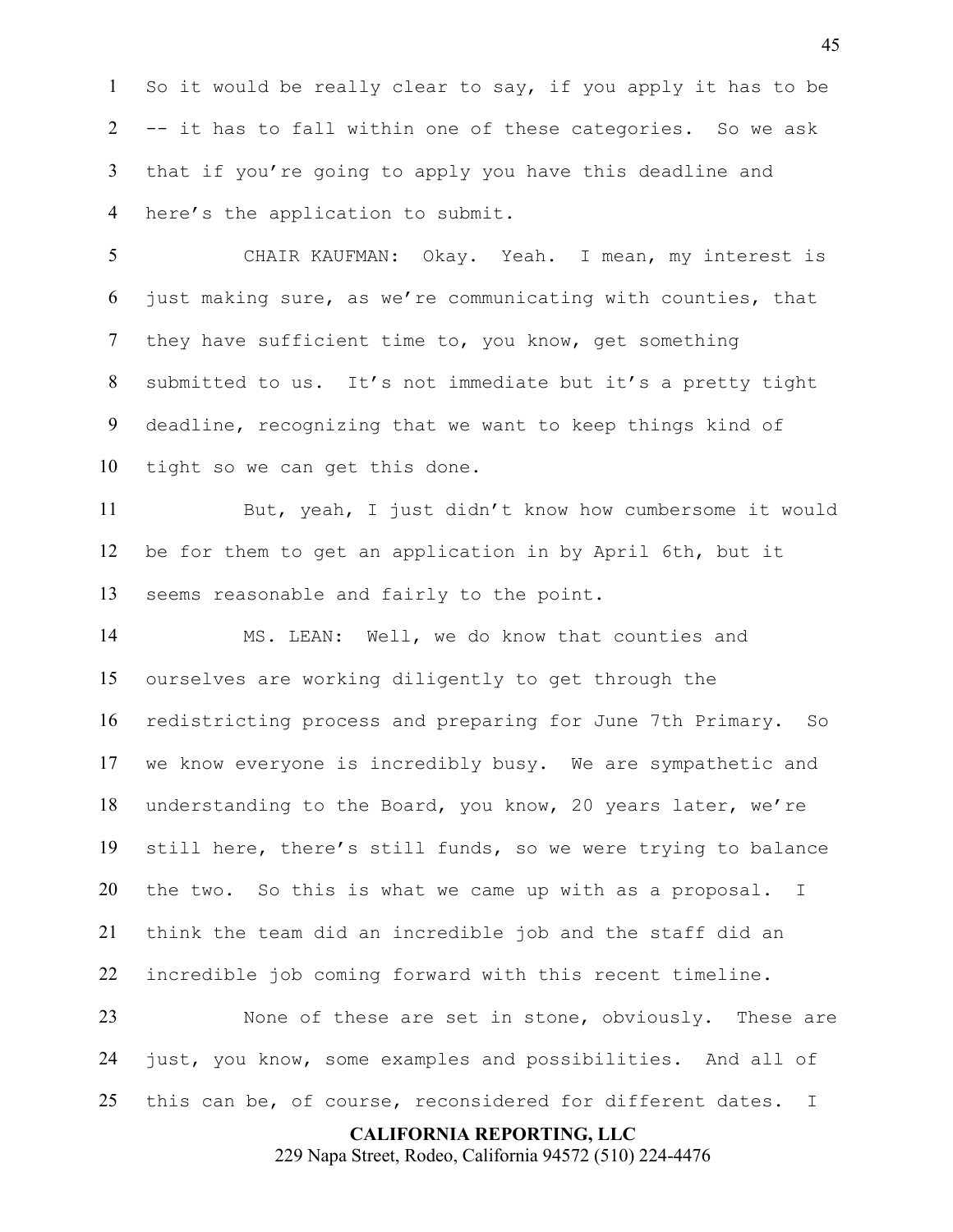can tell you the counties might be really appreciative if you moved it back a little bit, at least until after June. But if we do want to have some deadlines set by the end of the year, things would have to move pretty quickly. And we do want to make sure that we're on top of what we can do and fit in, and I'm going to say fit in, all of the requirements for review and going back and forth with counties in the middle of all of our election prep activities.

9 As you know, Stephen, this is -- well, it is 20 years later. We do have multiple, multiple things that have to happen for the election. So we are all, and I know you are all, very busy to fit this one. But we want to make sure that we're diligent and that we do give counties enough time and our staff enough time to review any of the applications that go back and forth with counties.

CHAIR KAUFMAN: Yeah, I'm aware of that. And I'm assuming that you guys are as sensitive as anybody to the counties and what they're going through. I just -- you know, we all know this because we're all in the same business, right, like every year, there's no off year anymore. There's always something. So you know, we can push things back and do this and that because we go, oh well, you know, you'll get here and you'll be okay. but you know what's going to happen if it's like we get to June and then there's 30 days or whatever for certification of the June election results. And

#### **CALIFORNIA REPORTING, LLC**

229 Napa Street, Rodeo, California 94572 (510) 224-4476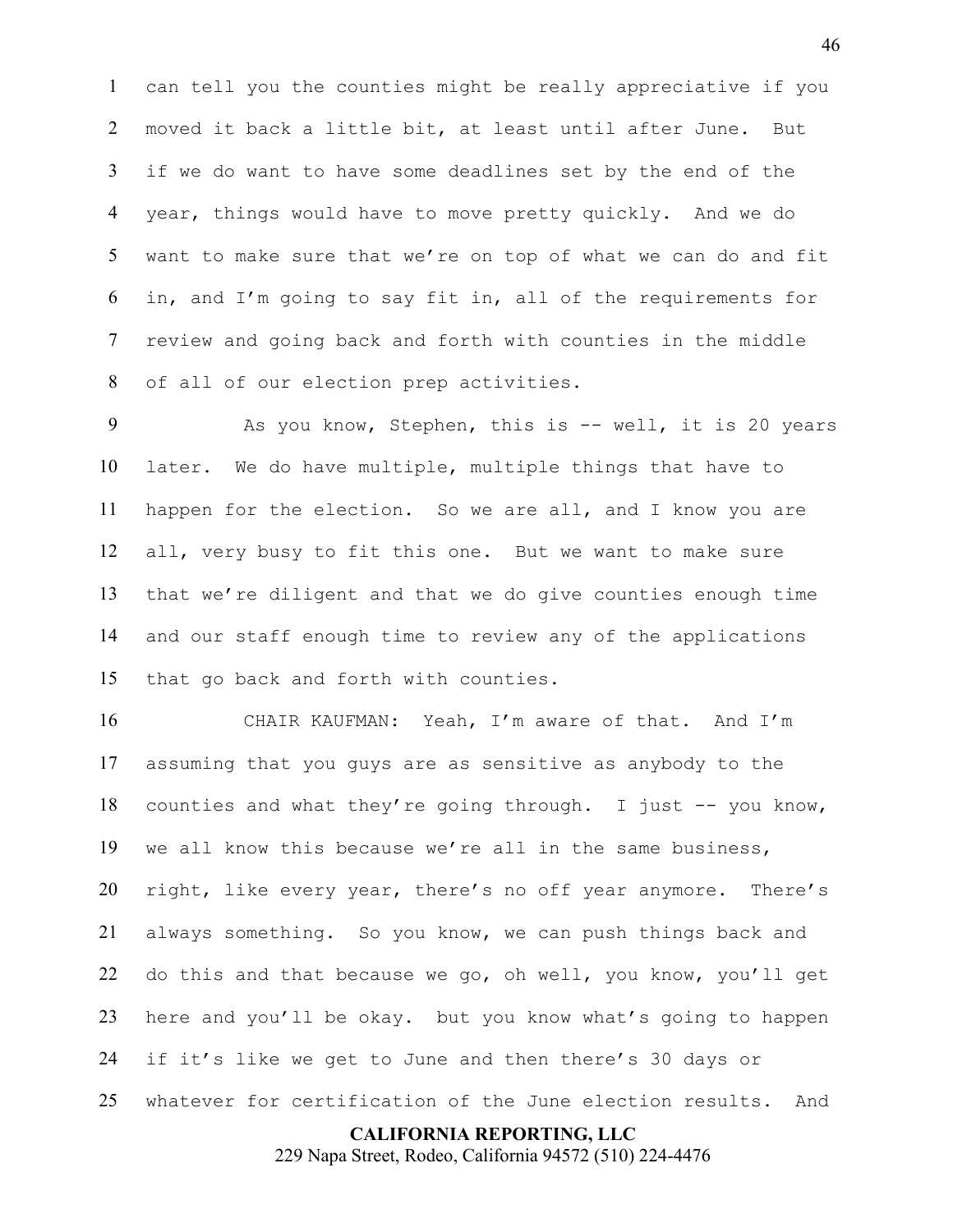then there's, you know, finalization of the ballot for November. And then, you know, vote-by-mail ballots have to go out and, I mean, it never ends.

So we have to set some kind of deadline. I guess I'd like to get the applications in, at least the applications in, in advance of the June election so we don't slip after that. It seems sometime in April or May is probably the last opportunity to set that kind of deadline before the counties are mailing -- you know, printing the ballots and getting them, you know, vote-by-mail ballots, sent out to voters and such. So I mean, after that, you know, we're looking at July or something and then it's getting late in the year.

So I mean, we'll take our -- I'll take my lead from you. I want to be respectful of the counties. On the other hand, we may not be talking about that many at the end of the day, and so we want to give them an opportunity but not kind of drag this out too much.

18 I don't know if there's any other thoughts on that? BOARD MEMBER AWANO LAGMAY: May I ask a question? Is it necessary for the Board to meet on April 27th to look at the applications? Because, pretty much, that's simply an indication of intent to file. I understand the necessity of the meeting on June 22nd because that's where we 24 actually start to review the PDPs. But is it -- are we legally required to review, simply, the intent to apply, the

**CALIFORNIA REPORTING, LLC**

229 Napa Street, Rodeo, California 94572 (510) 224-4476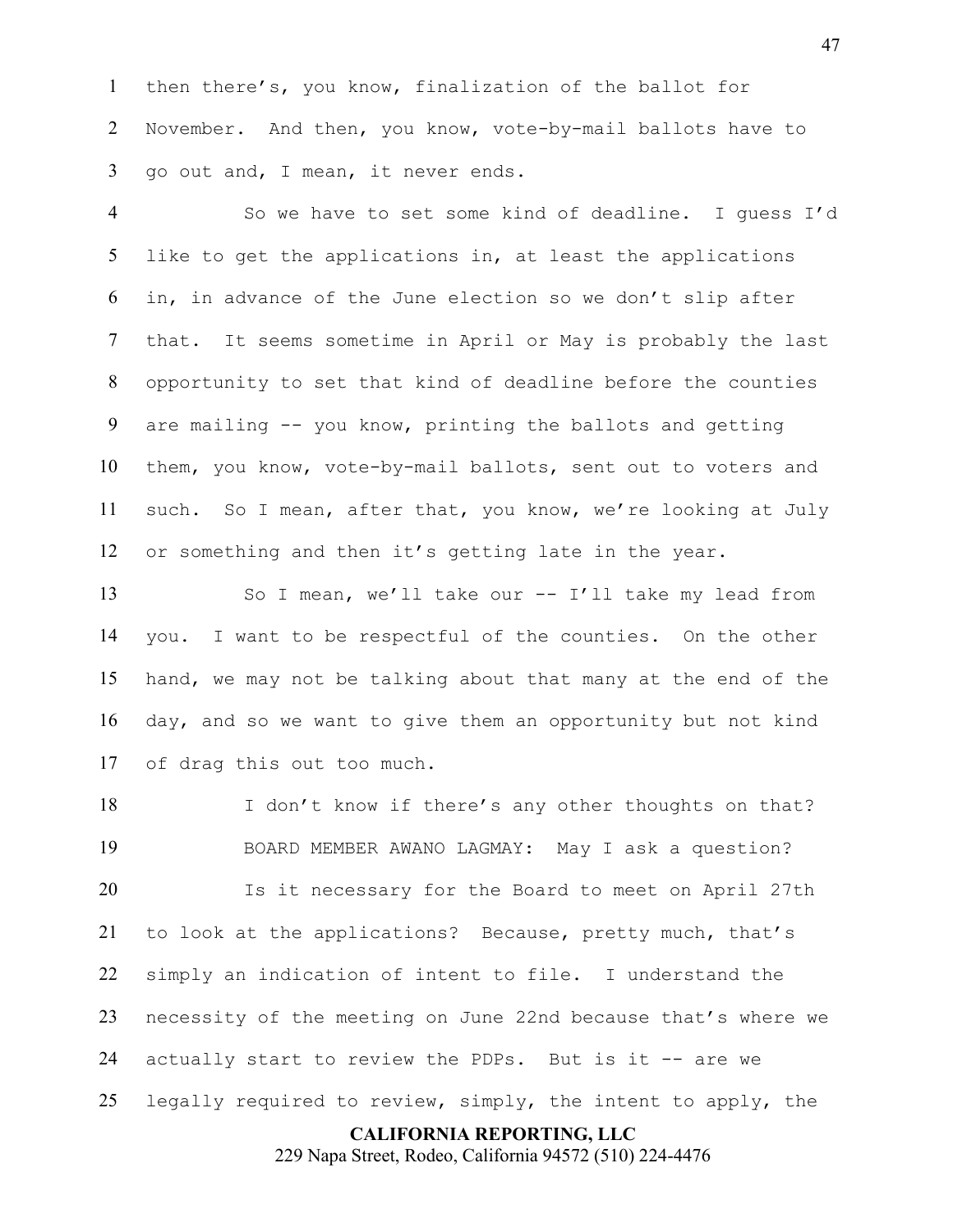intent to make applications, at our April 27th proposed meeting?

**CALIFORNIA REPORTING, LLC** 229 Napa Street, Rodeo, California 94572 (510) 224-4476 CHAIR KAUFMAN: Well, it seems like what the intent here is, on that date, we would then know how many counties are submitting. And we, as a Board, would then make a decision about how to -- how we're going to reallocate based on the number of counties that submitted and whether -- BOARD MEMBER AWANO LAGMAY: Oh, I see. 9 CHAIR KAUFMAN: -- whether there's actually amounts that exceed the remaining funds. 11 Is that correct, Paula or Jana? MS. RITTER: Yes, that's correct. BOARD MEMBER AWANO LAGMAY: I see, all right, and that explains it. Thank you. BOARD MEMBER SANDOVAL: Once again, the idea is to use the original formula and have counties that have already received funds to get a second bite of the apple, as it were? CHAIR KAUFMAN: Yeah. Yeah. 19 BOARD MEMBER SANDOVAL: And --CHAIR KAUFMAN: Although there's a question about maybe one aspect of that original formula. BOARD MEMBER SANDOVAL: Right. And what is the expectation that we're actually going to get counties to respond in such a quick fashion, given all that you've identified? What is the expectation that we'll be in the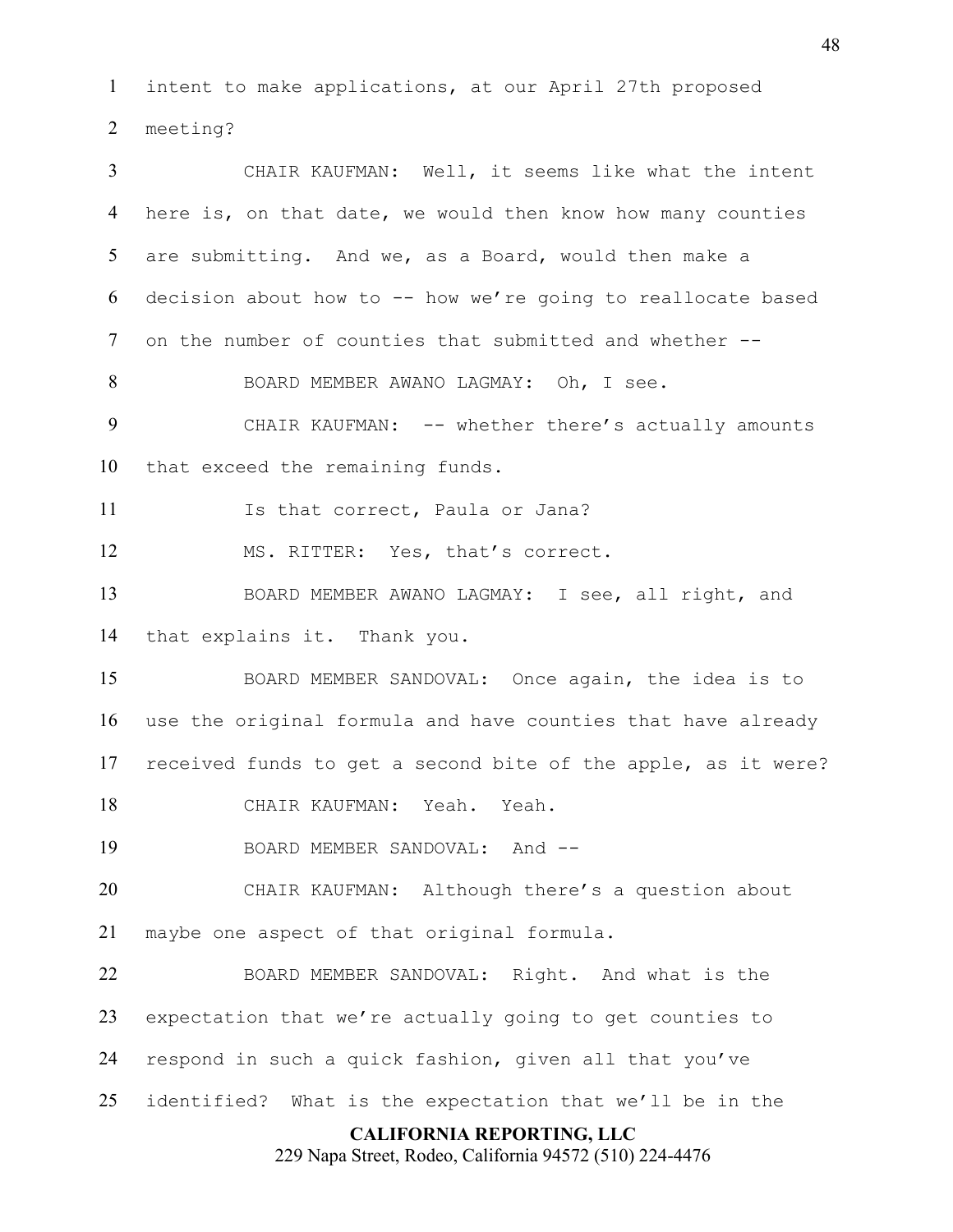same position, you know, seven months from now where we're going to have \$7 million left to allocate?

And then the ultimate question, I think we can start thinking about, where do we go from there; right? So at what point is there a decision made as to what to do with any remaining funds? If you want to set a timeline, and whether or not counties can comply with the deadlines and for whatever reasons there may be, we may find ourselves in the same situation in December.

MS. LEAN: Okay. Well, this is Jana Lean.

I think this is the point of trying to set this specific deadline. And when the Board actually set a deadline in the last meeting it did, actually, make counties more aware and made them really understand that there is a deadline to these funds --

BOARD MEMBER SANDOVAL: Right.

MS. LEAN: -- because there wasn't a deadline previously.

So I do think that it could accelerate things. If for some reason we get to the end of the year, let's say, and we have -- no counties have come forward, I think we have to reassess for what we're going to do then. Now do all the bond funds need to be sold and provided? I think we would need a legal analysis on that, and I think we can take that back but, I mean, I can't answer that question today.

#### **CALIFORNIA REPORTING, LLC**

229 Napa Street, Rodeo, California 94572 (510) 224-4476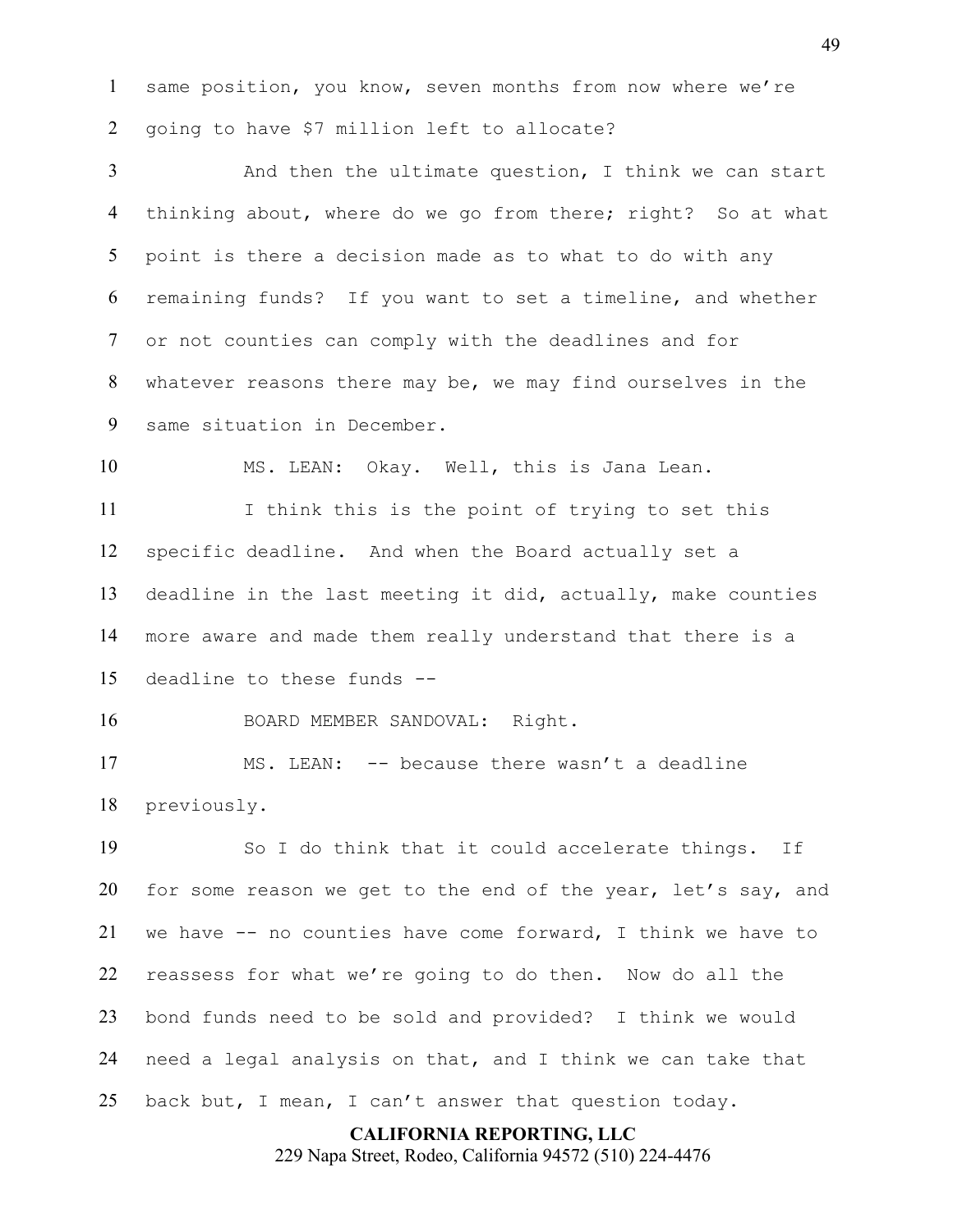I do think that you did have nine counties that came forward once we set a deadline. And I think that is something that is always helpful to do. I can't -- BOARD MEMBER SANDOVAL: Right. 5 MS. LEAN: -- we cannot quarantee that they're going 6 to  $-$  that they're  $-$  we're not going to be in the same spot. I do think that there are counties that have a need. And I think by setting this new application and seeing what they need, we will really see what the need is, and the wants. So I do believe we have some counties that are

participating today that do not -- no longer have an allocation but may be interested in the funds. So I think that would be helpful for the Board to have an idea of where it stands and which counties are really interested in coming forward to the Board with the different categories that are allowable.

And, Paula, if you can go back up a little bit and look at those categories?

Because there are limits and some, you know, expectations on what the funds could be used for. And so when we go back out to these counties with our proposal is, is make it extremely clear, this is what's allowable, and try to make sure we steer folks to if they're going to come forward, this is what they could be, it could be, the funds could be used for.

> **CALIFORNIA REPORTING, LLC** 229 Napa Street, Rodeo, California 94572 (510) 224-4476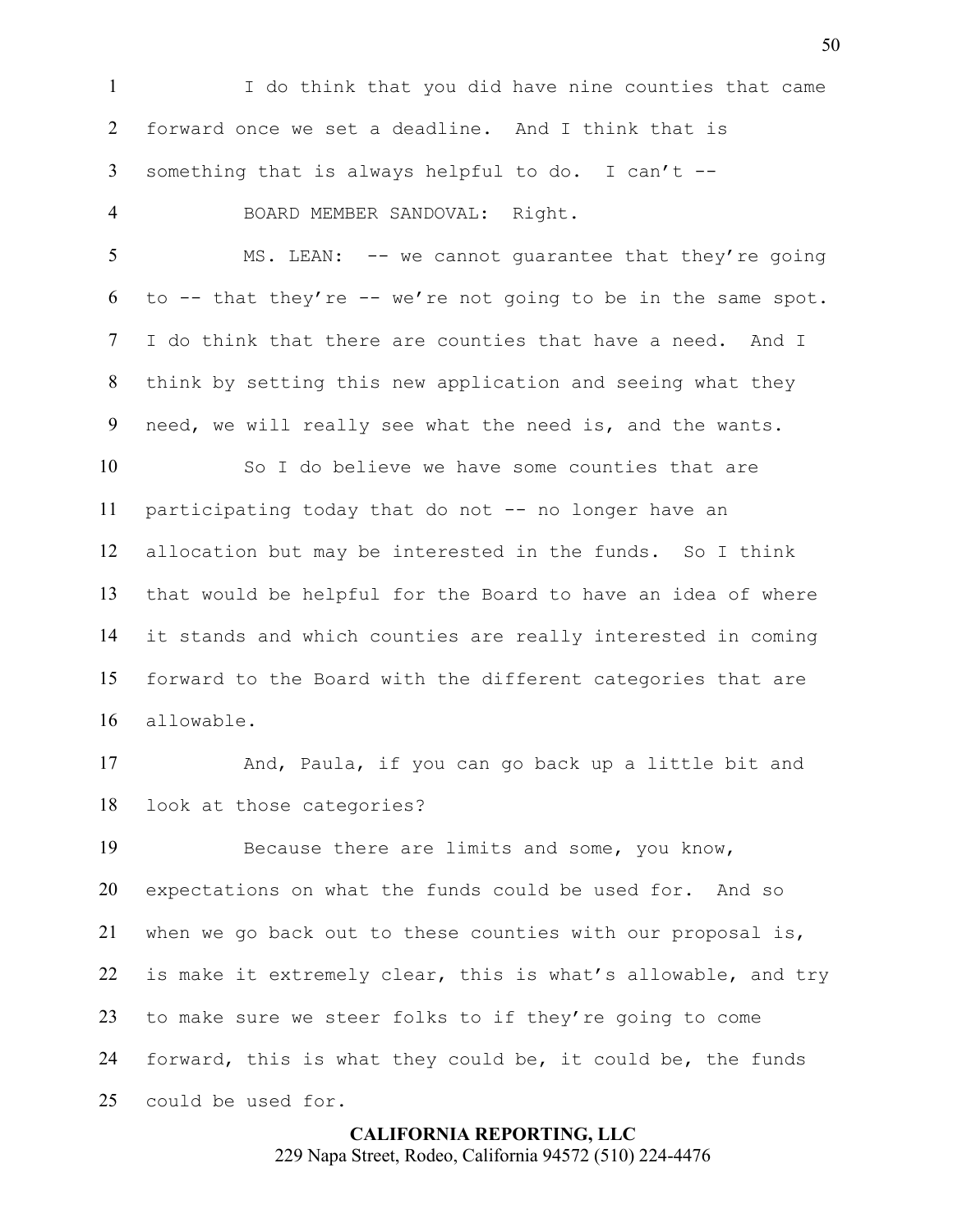BOARD MEMBER SANDOVAL: I think it's advisable at this time to get legal counsel or a legal opinion as to what will be -- can be done if we find ourselves in the same situation. And I do appreciate the explanation just provided. But maybe we can discuss that concurrently as we try to get the remainder of the funds allocated if, in fact, the Board approves this option.

8 MS. LEAN: Understood. We can take that back. BOARD MEMBER AWANO LAGMAY: I agree.

BOARD MEMBER SANDOVAL: Thank you.

CHAIR KAUFMAN: Yeah. I mean, in looking at this, I guess I don't -- again, I know you guys are trying to be as sensitive as possible to the counties. I think we're all trying to be sensitive to the counties while also moving the ball forward.

And so, you know, I guess my generally inclination is let's -- we don't have any better time, I mean, let's stick with the timeline. And if you get pushback of counties, if April 6th starts to become an obstacle and that's kind of the pushback you get, I think we could probably take that up again on the 24th. But as you said, putting a deadline in place usually gets people moving. I know we did particular outreach. We talked about doing particular outreach last time to the specific counties.

**CALIFORNIA REPORTING, LLC** 229 Napa Street, Rodeo, California 94572 (510) 224-4476 But you know, I don't think there's going to be any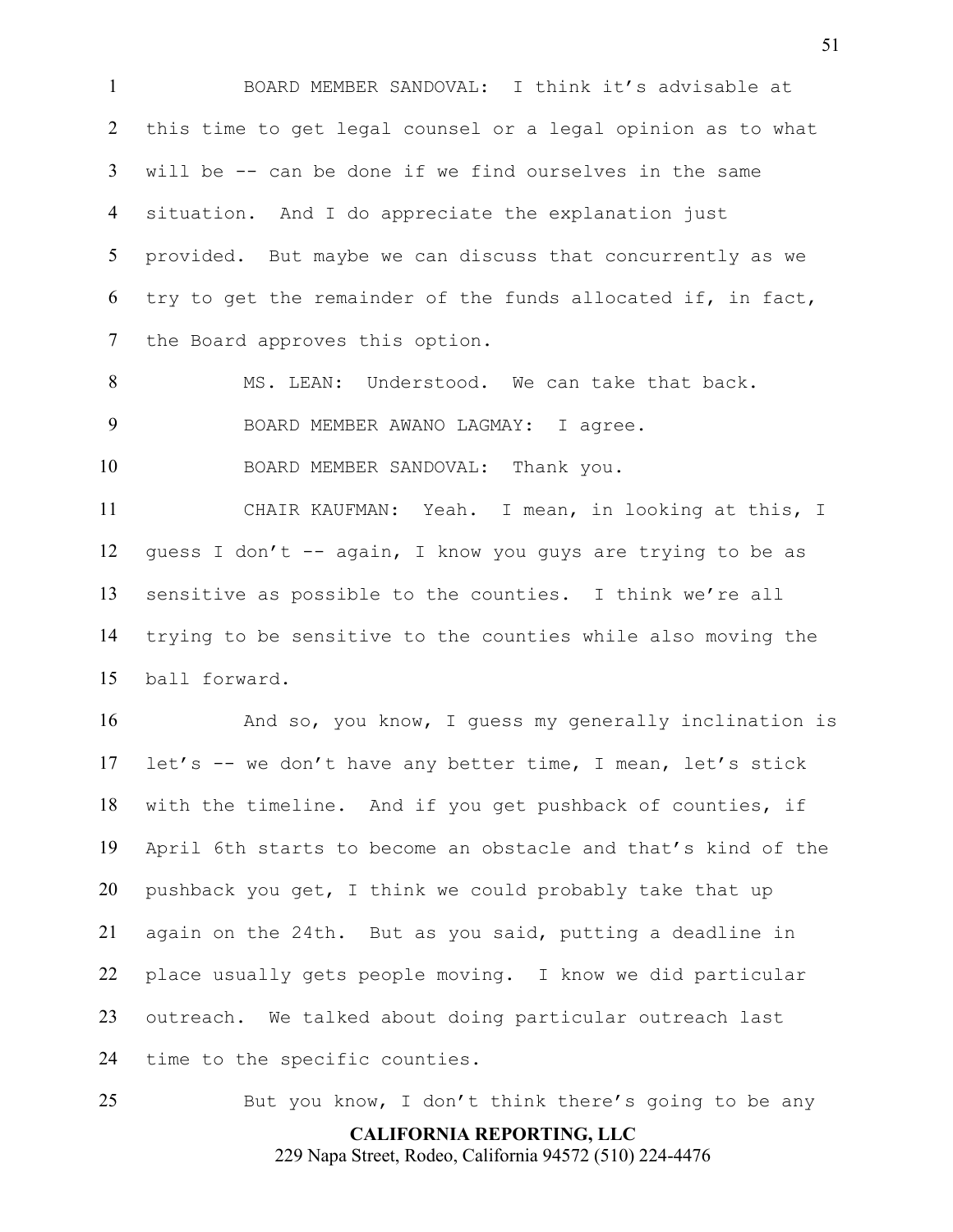better time this year, really, for counties to respond. So why not find out sooner rather than later what the situation is?

BOARD MEMBER SANDOVAL: Yeah. And any communication 5 to the counties, that they really understand what this is, what is it they're receiving, and any kind of communication you have so that there's no confusion as to what is actually being presented to them.

BOARD MEMBER AWANO LAGMAY: And looking at Appendix A-1, it is a very simple one-page form, very generic. It can't be that difficult to submit that by April 6th. It's not like a full-blown proposal which comes later.

So I am inclined to give this schedule a try. And if demanding information proves that April 6th is not workable, then I'd be willing to reconsider it. But I agree, we have to have something in place. And it's not unreasonable, what we're asking for by the April 6th deadline.

BOARD MEMBER SANDOVAL: Yeah.

CHAIR KAUFMAN: So if we do that, if we adopt the 20 timeline, if you will, and the process, do we  $-$  I'm just trying to think through this. We had that question about the formula. Again, I'm not -- I don't think any of us are looking to reinvent the wheel on the formula.

Do we need to come up with an alternative today or is that something that we can decide, the actual formula, on the

### **CALIFORNIA REPORTING, LLC**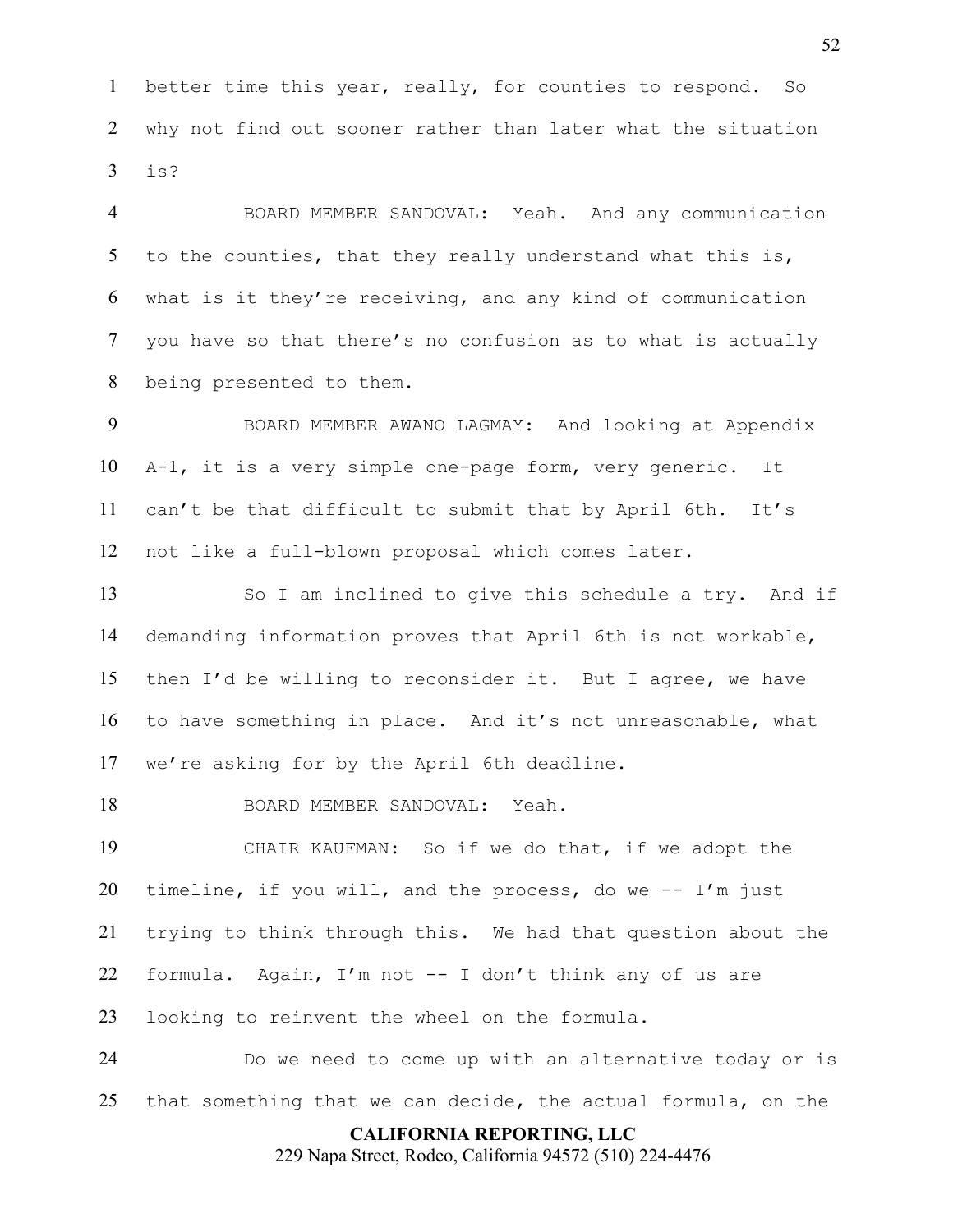24th after we consider -- well, I guess we could decide whether to adopt it as is, or if we think there's an issue with, for example, that third category, polling places, or whether we want to adjust that, do we -- I would think we'd want to look at options for how we adjust things and not just jump in today. I think that's something that we could still deal with on the 24th, once we see who's at play; right?

I mean, do you think, Jana and Paula, that having that as kind of an open-ended issue presents any obstacles to people submitting on April 6th?

MS. LEAN: I don't believe so. And I think I'm going to take Staff's recommendation on saying why don't you apply and we'll let you tell us what you would need and what your funding needs are without the specific this is how much you're going to get, because then we're going to see the real need.

17 I mean, there are options to the polling place, 25 percent if you could use precinct. Precincts are pretty stable. There's an Election Code that says how many voters could be per precinct. And even with the Voters Choice model, it could still work within that, the number of precincts. So I think that might be --

CHAIR KAUFMAN: Yeah, because I don't --

24 MS. LEAN: -- one --

CHAIR KAUFMAN: -- yeah, because I don't want to

**CALIFORNIA REPORTING, LLC**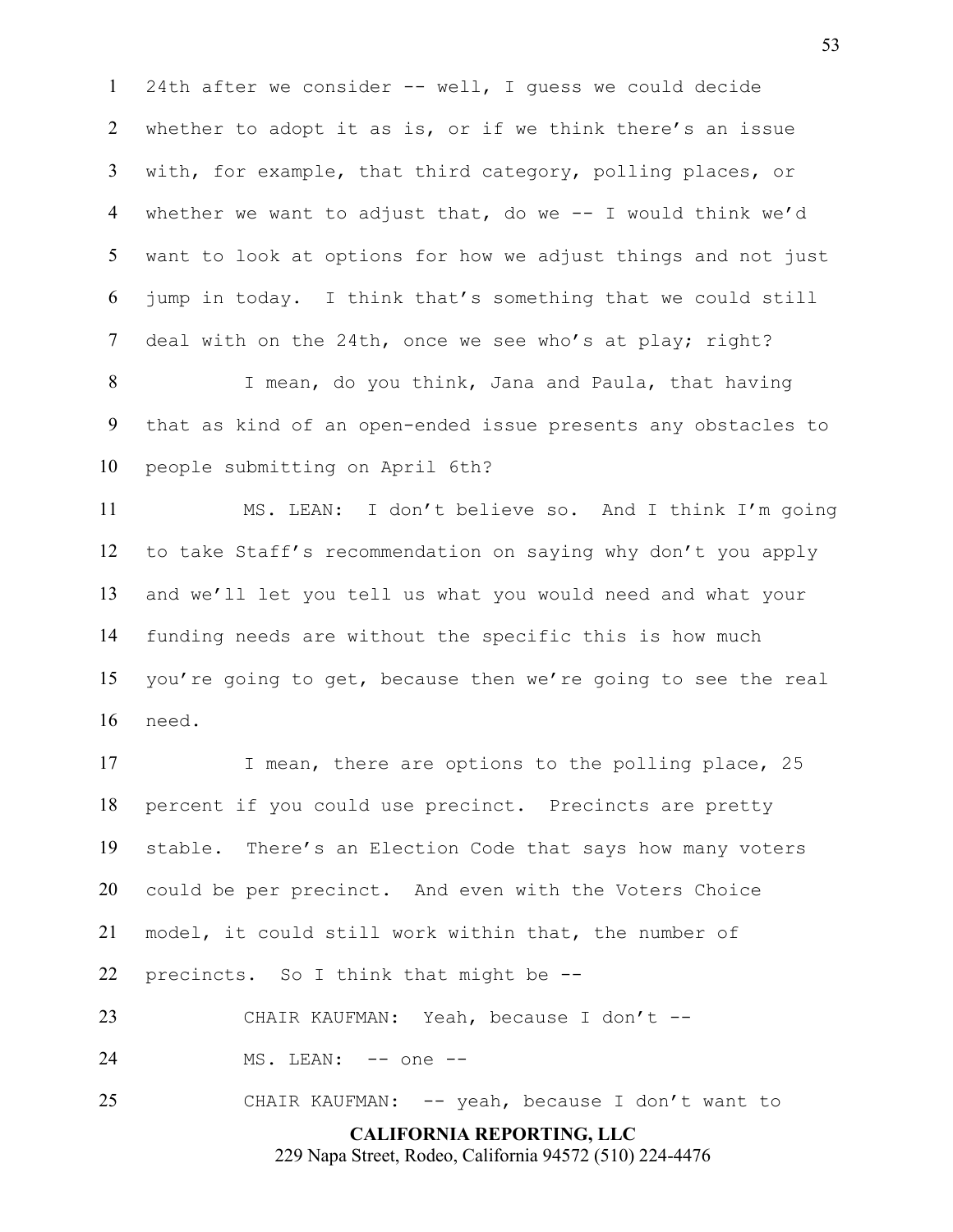penalize counties that went to a Voters Choice model and 2 say  $-$ 

MS. LEAN: Exactly.

CHAIR KAUFMAN: -- oh, you've lost polling places so, 5 therefore, you know, you're getting a lesser share. I mean, I think they should be rewarded, not punished, so --

MS. LEAN: Absolutely. And that's why I wanted to bring that up as a potential issue or as an issue.

CHAIR KAUFMAN: So, okay, so we could adopt the rest and, basically, solidify that on the 24th.

BOARD MEMBER SANDOVAL: Can I ask, based on your perch, Jana, whether counties need that information to make a decision as to whether or not they should respond to the solicitation from the Secretary of State's Office? In other words, if they feel that we're not going to be able to get a particular percentage because of these polling sites because we went down a different process, we're not going to submit this application not knowing that there may be other funding opportunities.

So I'm wondering whether there should be some more clarity in the communication to them that we haven't or the Board hasn't decided how that's going to be allocated in terms of percentages?

MS. LEAN: I would -- I think we can work out what that communication could look like. If you are amenable, we

**CALIFORNIA REPORTING, LLC**

229 Napa Street, Rodeo, California 94572 (510) 224-4476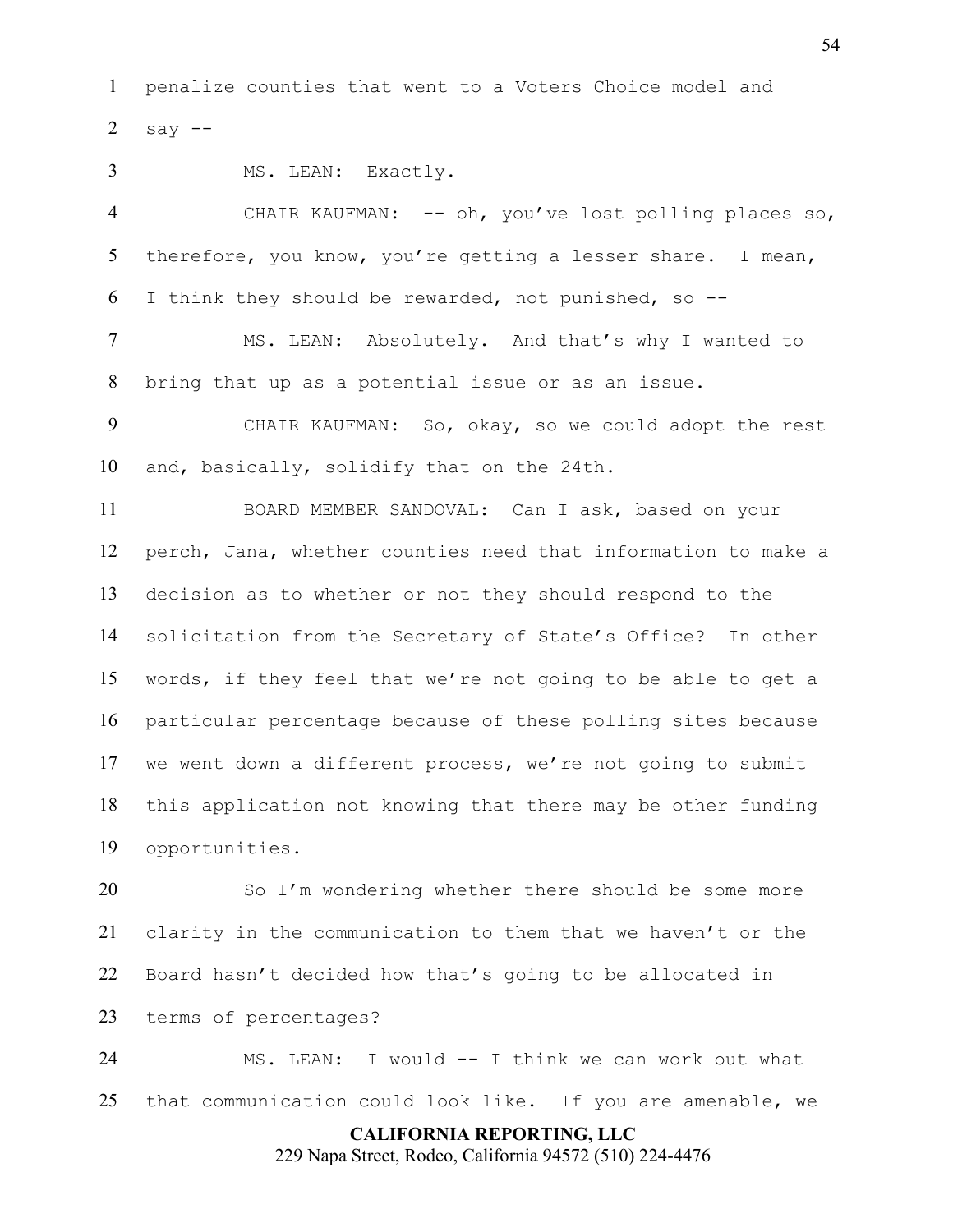can work directly with the Chair to work out what that communication could be so that it is clear to counties. I do not have a specific what it would look like today, sir --

BOARD MEMBER SANDOVAL: Sure.

MS. LEAN: -- but I think we could work on that. If you're amenable, we could work with the Chair on that.

BOARD MEMBER SANDOVAL: You know, the nature -- my concern is that folks may not respond because it's imperfect in terms of the communication by saying we're going to hold to these categories. But if there's some opportunity to look beyond those that have been set, then I'm more than amenable to having you work with the Chair to figure out that kind of language and wordsmithing.

MS. LEAN: Okay. Let us take that back, we'll work on it, and we'll work with Chair Kaufman on coming up with the exact wording and communication to the county.

BOARD MEMBER SANDOVAL: Thank you.

CHAIR KAUFMAN: All right. So do we -- are one of you inclined to make a motion that would adopt the staff recommendation for a timeline for submission of further funding award requests under a second allocation, and adopting the kind of process and forms that have been presented to us under the kind of third option, if you will, that option three that relocates funds after the applications are received from the counties, and then leaving open for

**CALIFORNIA REPORTING, LLC**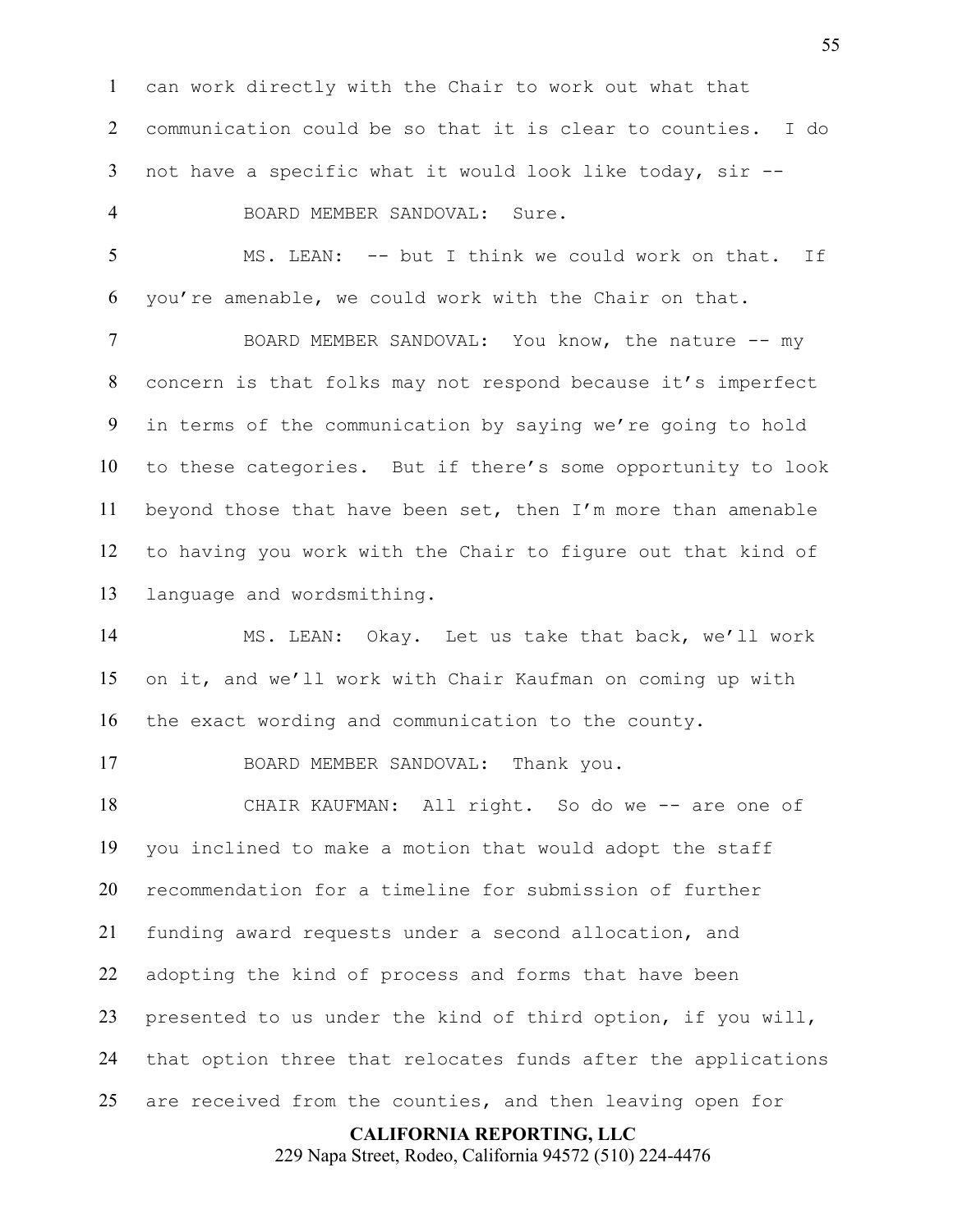**CALIFORNIA REPORTING, LLC** 229 Napa Street, Rodeo, California 94572 (510) 224-4476 further review and discussion the question of what the precise allocation formula will be in light of these additional considerations that we've discussed this morning? MS. LEAN: Okay, before that motion or further discussion is done, there is the open question on the -- CHAIR KAUFMAN: Yeah. MS. LEAN: -- additional four counties who submitted under the first deadline and whether or not it would be allowable for those counties to come forward since they met the deadline, just not with a complete package? CHAIR KAUFMAN: Okay. Thank you, Jana. So does somebody want to make a motion with respect to those four counties and consideration of their requests at the next Board meeting? BOARD MEMBER AWANO LAGMAY: I move that the four counties that had incomplete paperwork be allowed to bring forward their complete package at our next meeting. BOARD MEMBER SANDOVAL: Second. CHAIR KAUFMAN: Paula, do you want to call the roll on that? MS. RITTER: Stephen Kaufman? CHAIR KAUFMAN: Aye. 23 MS. RITTER: June Awano Lagmay? BOARD MEMBER AWANO LAGMAY: Aye. MS. RITTER: And Gabriel Sandoval?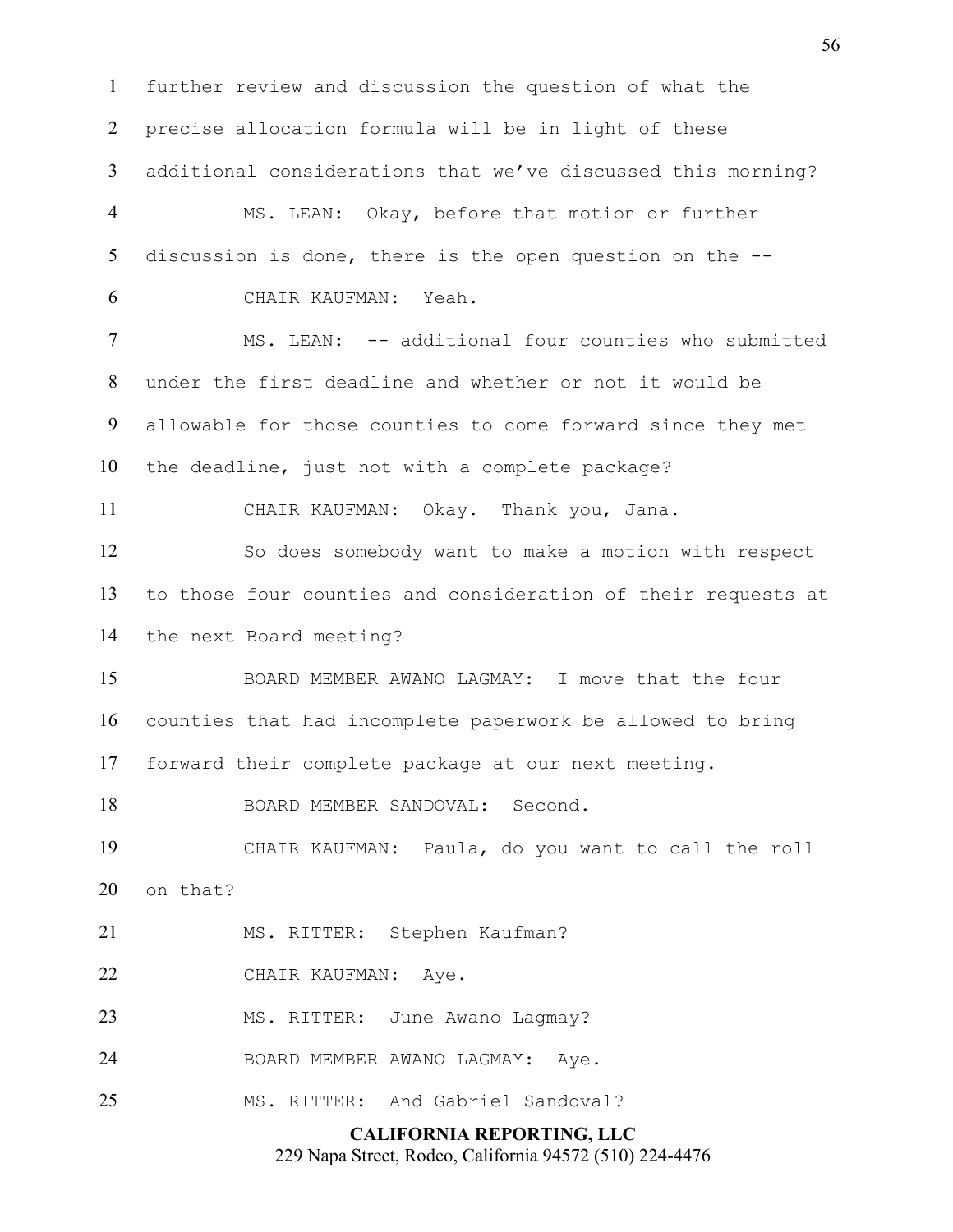1 BOARD MEMBER SANDOVAL: Aye.

CHAIR KAUFMAN: Okay. Great. Thank you, Jana. Thank you, June.

So that will reduce the, you know, assuming that they successfully complete their presentations, that will reduce the overall amount.

So then that brings us back to kind of where I was before which is, essentially, adopting what's on the table but leaving -- with option three but leaving the final issue of exactly how the funds will be -- what the formula will be for the allocation of funds, leaving that kind of on the table for further discussion and consideration.

BOARD MEMBER AWANO LAGMAY: I'm sorry. Point of clarification.

The four counties that we permitted to come to forward at the next meeting, is that to also state that that is the last date that they can do so? That is the deadline for action on them?

CHAIR KAUFMAN: I guess it wasn't part of the motion. I think that was -- well, let me ask.

BOARD MEMBER AWANO LAGMAY: We're doing it open-ended.

CHAIR KAUFMAN: Let me ask. Just let me see if we need to do a clarifying motion.

Let me ask Staff, I mean, is there anything on

# **CALIFORNIA REPORTING, LLC**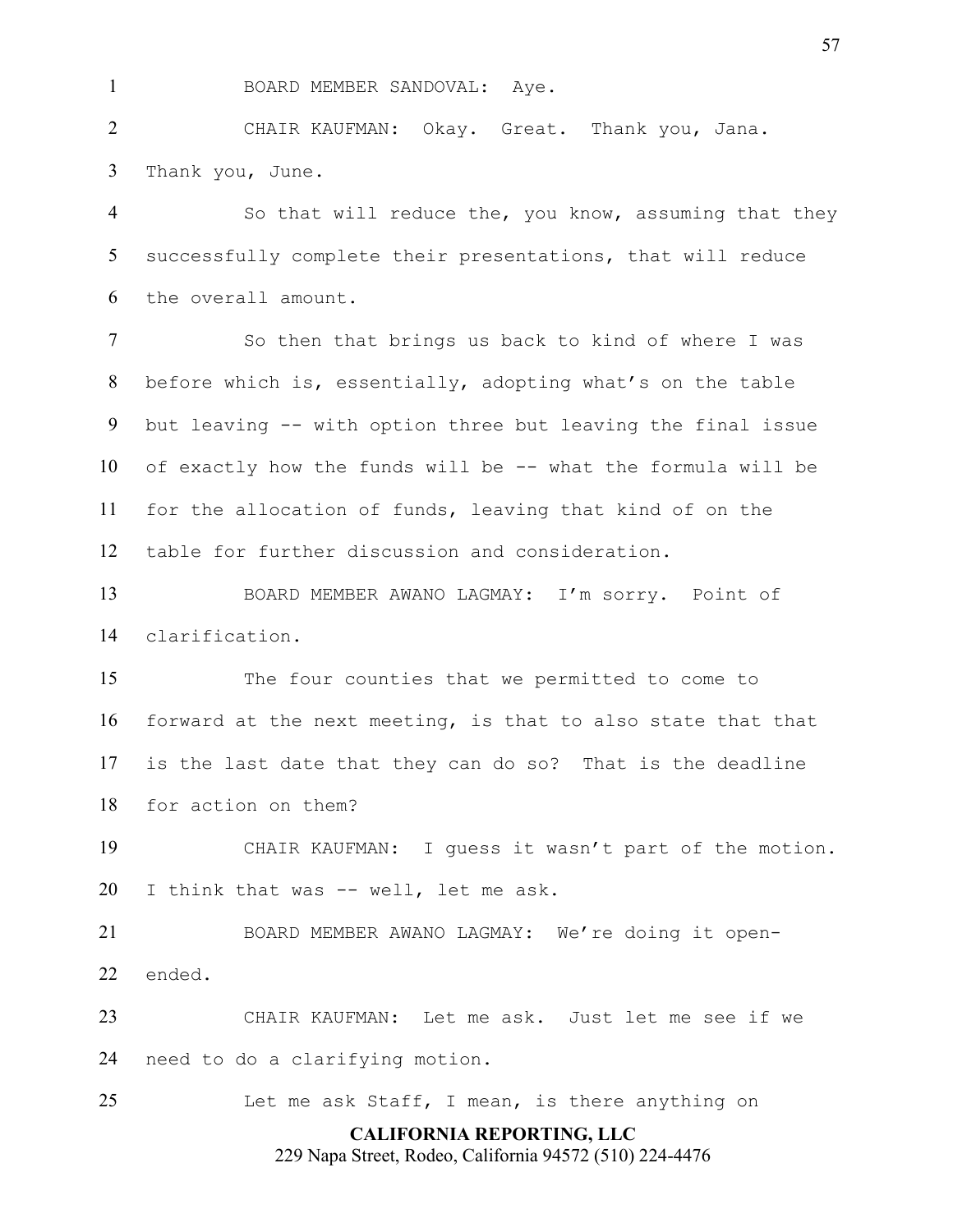Staff's end -- well, where are we in that process at this point? I mean, they -- did they -- they had incomplete submissions. Where do those stand today?

MS. LEAN: Paula, can I turn that to you, please? MS. RITTER: Sure. We've communicated with the counties and we've let them know exactly what they need to do to submit a complete package. So, yeah, that, yes, that would be the last opportunity they had to present that package and get approval from the initial funding round.

CHAIR KAUFMAN: Right. They can submit another application by April 6th for round two.

12 MS. RITTER: Correct.

CHAIR KAUFMAN: I mean, I'm fine with that. I don't know if any -- if we need to do a clarifying motion with respect to our prior motion.

BOARD MEMBER AWANO LAGMAY: I'll do a clarifying motion.

18 I amend the previously adopted motion and submit, in lieu, a motion that would allow the four counties who had incomplete paperwork to present their complete paperwork at our upcoming Wednesday, April 27th, 2022 meeting, at which time that is the last date that that -- that their paperwork can be submitted and considered.

CHAIR KAUFMAN: Under the first --

BOARD MEMBER AWANO LAGMAY: Under the first --

**CALIFORNIA REPORTING, LLC** 229 Napa Street, Rodeo, California 94572 (510) 224-4476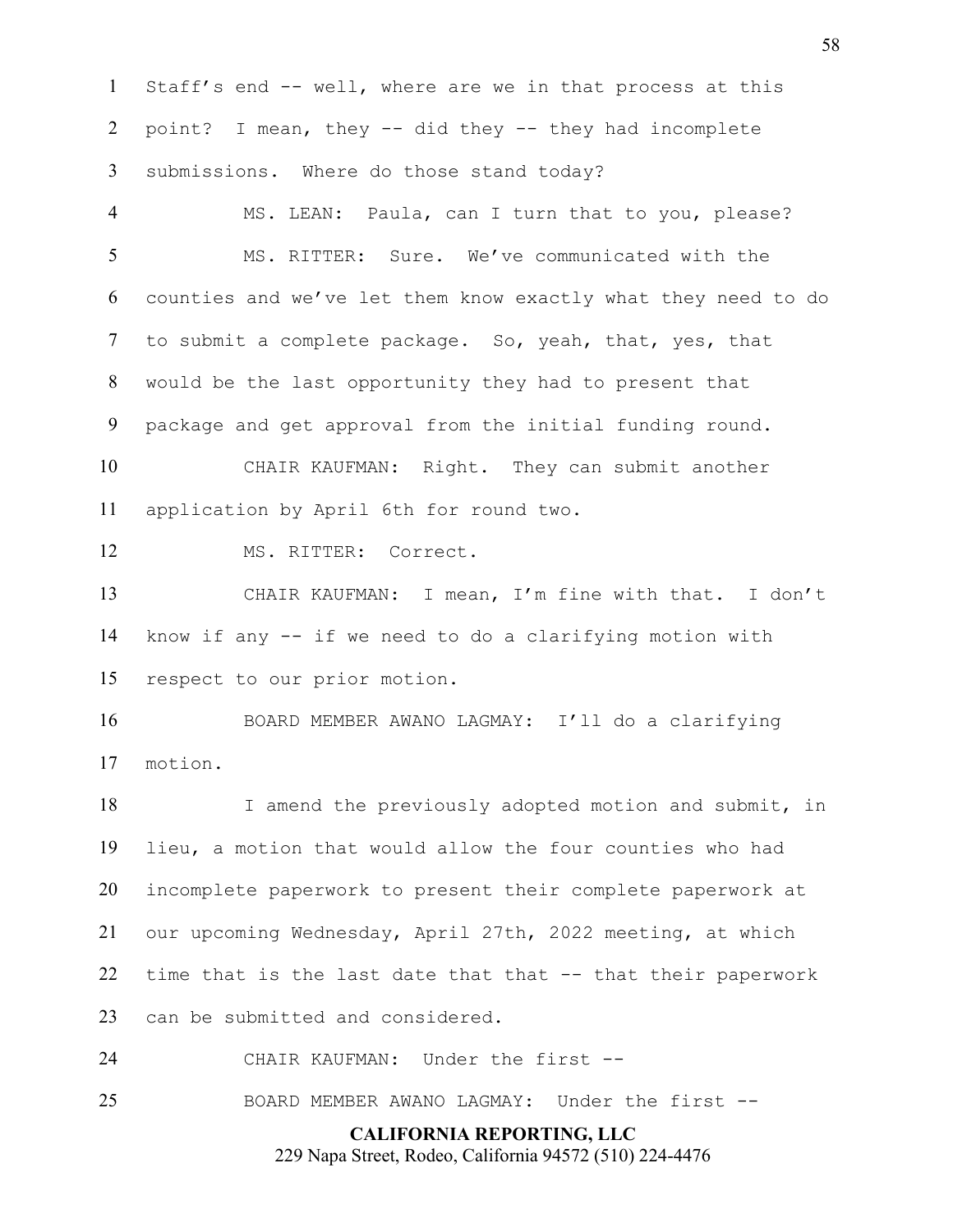**CALIFORNIA REPORTING, LLC** CHAIR KAUFMAN: -- for this first funding -- 2 BOARD MEMBER AWANO LAGMAY: -- round, yes. CHAIR KAUFMAN: -- the funding. Okay. Okay. Gabriel? BOARD MEMBER AWANO LAGMAY: Right. That is correct. BOARD MEMBER SANDOVAL: Second. CHAIR KAUFMAN: Okay. Gabriel seconds. Paula, let's do this one more time. MS. RITTER: Stephen Kaufman? 10 CHAIR KAUFMAN: Ave. MS. RITTER: June Awano Lagmay? BOARD MEMBER AWANO LAGMAY: Aye. MS. RITTER: And Gabriel Sandoval? 14 BOARD MEMBER SANDOVAL: Aye. CHAIR KAUFMAN: Okay, so we're clear on that. BOARD MEMBER AWANO LAGMAY: So now it's option three and the timeline; right? CHAIR KAUFMAN: Yeah. And I guess, honestly, I think we jumped the -- well, let's have a -- well, if there's a motion to be made, let's have a motion made, then we can call for any public comment if anybody has anything to add. Are either of you inclined to make a motion along the lines I was suggesting? BOARD MEMBER AWANO LAGMAY: Go ahead, Gabriel. BOARD MEMBER SANDOVAL: Sure, but I have a question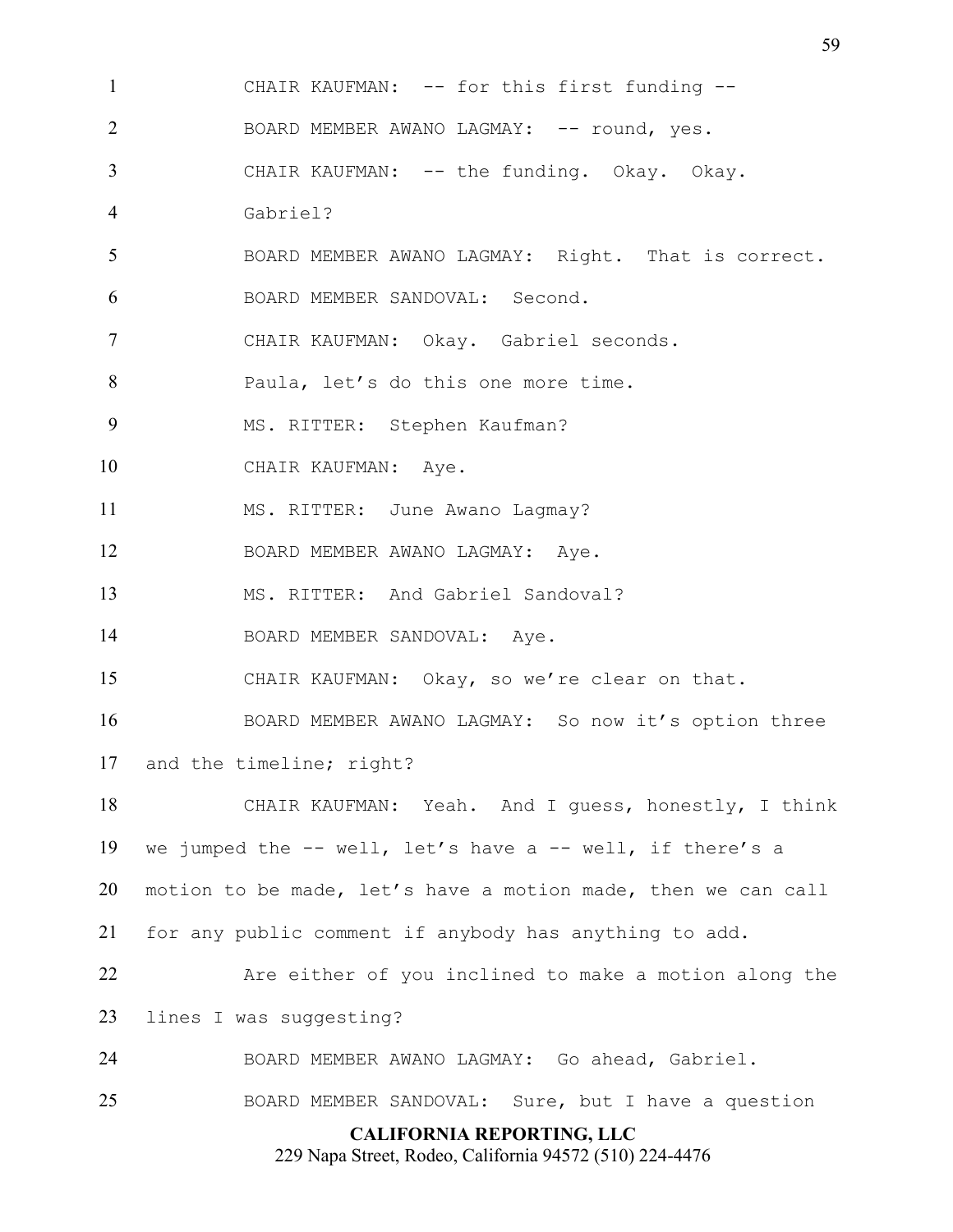for you.

2 Are there any statutory constraints or anything that is prohibiting us from doing something that we're going to move at this time? Are we within our responsibilities and powers to do that?

MS. LEAN: Yes, sir, you are. The Board themselves have discretion over how funds will be used and how they will be allocated.

BOARD MEMBER SANDOVAL: Okay. so I move that the Board adopt option three as presented by the staff with the understanding that the formula that will be ultimately used will be subject to further discussion and decision by the Board at an upcoming meeting.

BOARD MEMBER AWANO LAGMAY: And adoption of the timeline as proposed in the report?

BOARD MEMBER SANDOVAL: As well as the adoption of the timeline proposed by the staff.

BOARD MEMBER AWANO LAGMAY: I second.

CHAIR KAUFMAN: Okay. Is there any public comment on this item before we take a vote?

MS. ALEXANDER: Hi, Steve. This is Kim Alexander. I just -- it's great to see you. I just have a quick question about if mobile voting units can be included in the list of potential new purchases that counties could be making with this additional funding?

## **CALIFORNIA REPORTING, LLC**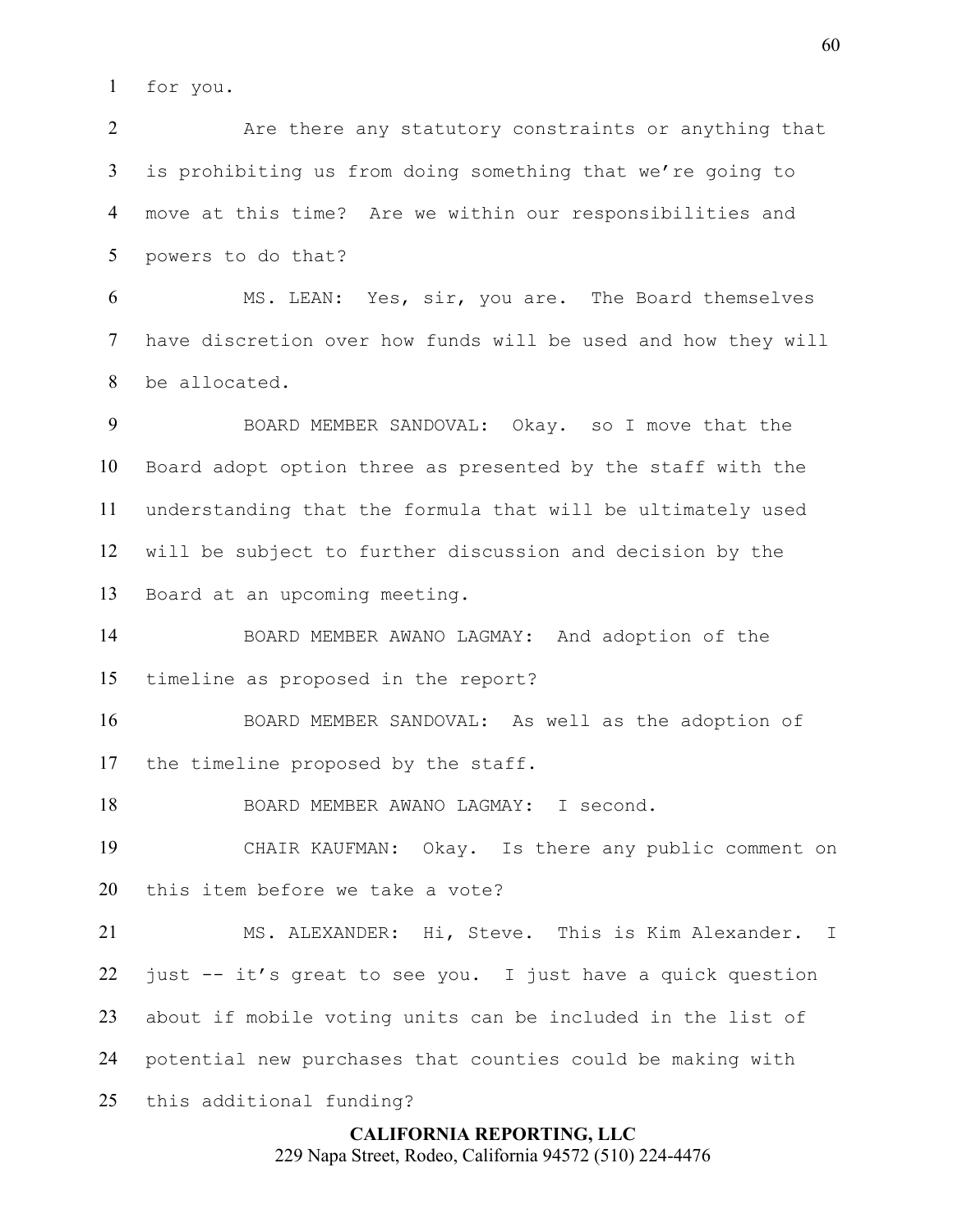CHAIR KAUFMAN: Okay. Thank you. Kim, good to see you, as well. I mean, I don't think that we can veer from permissible expenditures, you know, under the original initiative.

Having said that, I guess I would just turn to Staff to ask the question of whether this is within the mobile voting options, which weren't necessarily contemplated 20 years ago, are within the permissible categories as they exist at this point?

MS. LEAN: Hi Kim. This is Jana. So I want to get some clarity in what type of mobile voting unit you were talking about. Because I think when they come to us, once we get a question from the county, we'll take a look at it and look at the certification with NaKesha, NaKesha Robinson, and then look at what's certified and then what's part of the voting system and make that determination at that time.

CHAIR KAUFMAN: Okay. Thank you. Thank you, Kim. Okay. I guess we're ready for a vote on the motion.

So Paula, do your thing.

MS. RITTER: Stephen Kaufman?

CHAIR KAUFMAN: Aye

22 MS. RITTER: June Awano Lagmay?

23 BOARD MEMBER AWANO LAGMAY: Aye.

MS. RITTER: Gabriel Sandoval?

25 BOARD MEMBER SANDOVAL: Aye.

## **CALIFORNIA REPORTING, LLC** 229 Napa Street, Rodeo, California 94572 (510) 224-4476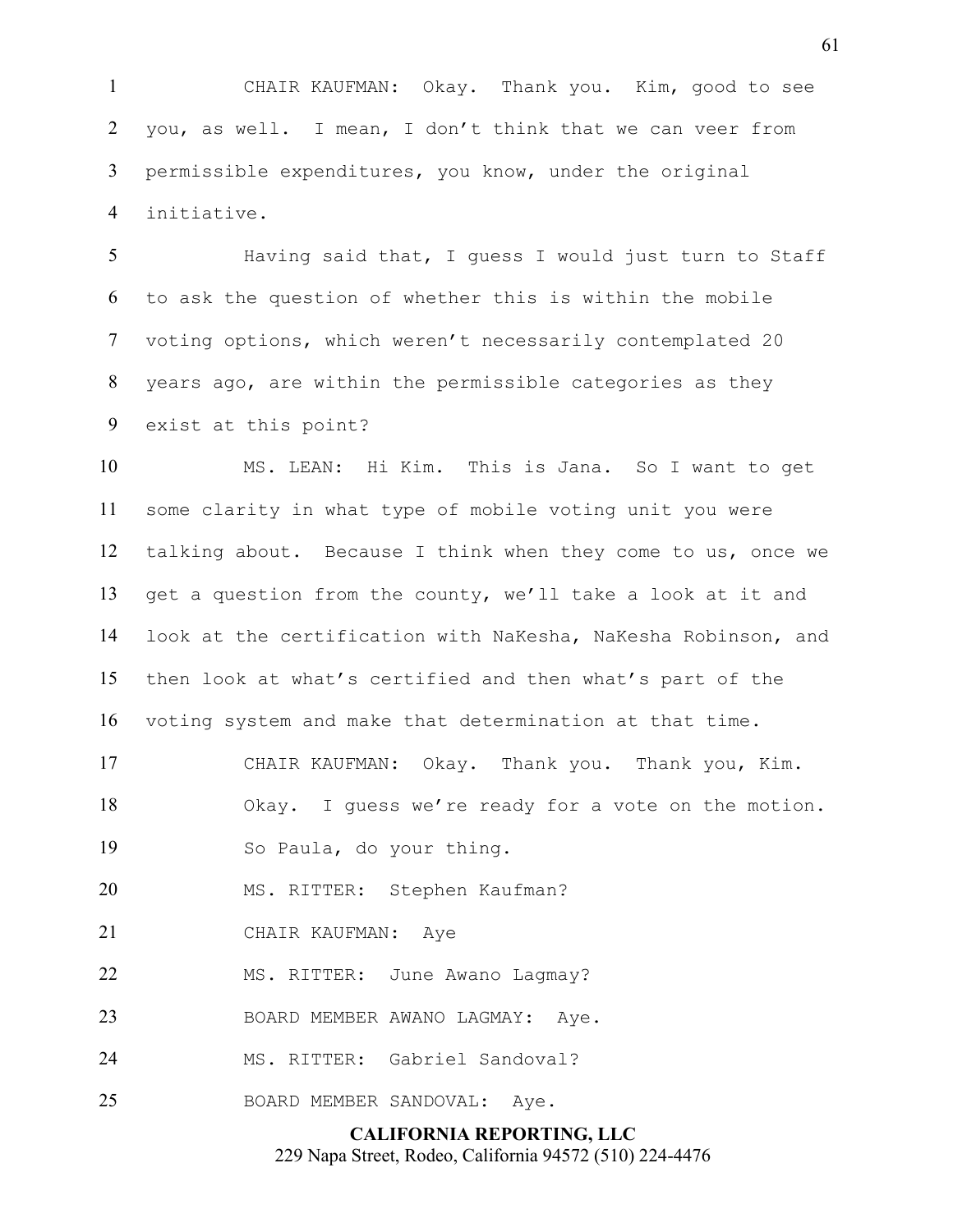CHAIR KAUFMAN: Okay. Great. We have a consensus on that.

So Jana, you and I can work on a communication to the counties, which we should try and do as expeditiously as our calendars allow, given the timeline here. So I'm prepared to work with you to get that done over the next few days if we can.

8 MS. LEAN: Let's do it.

CHAIR KAUFMAN: And then we will see who's out there awaiting funds. And, hopefully, some of these questions that we're ruminating about will take care of themselves when we see what comes in the door.

13 But in the meantime, Jana, I quess I would also say to you and Staff, you know, if we can continue or start thinking about ways to adjust that Category 3 in the formula, the polling place, and how we might come up with a different way of saying that without veering too far from the original formula that was -- you know, again, a lot of time and effort and thought went into it. It has been the model that has been sustained for quite a number of years. And the less we can veer from that, I think the better footing we'll be on, so let's see what kind of little tweaks we could make to still respect that original notion of how to distribute funds or allocate funds. Okay?

MS. LEAN: Okay.

**CALIFORNIA REPORTING, LLC** 229 Napa Street, Rodeo, California 94572 (510) 224-4476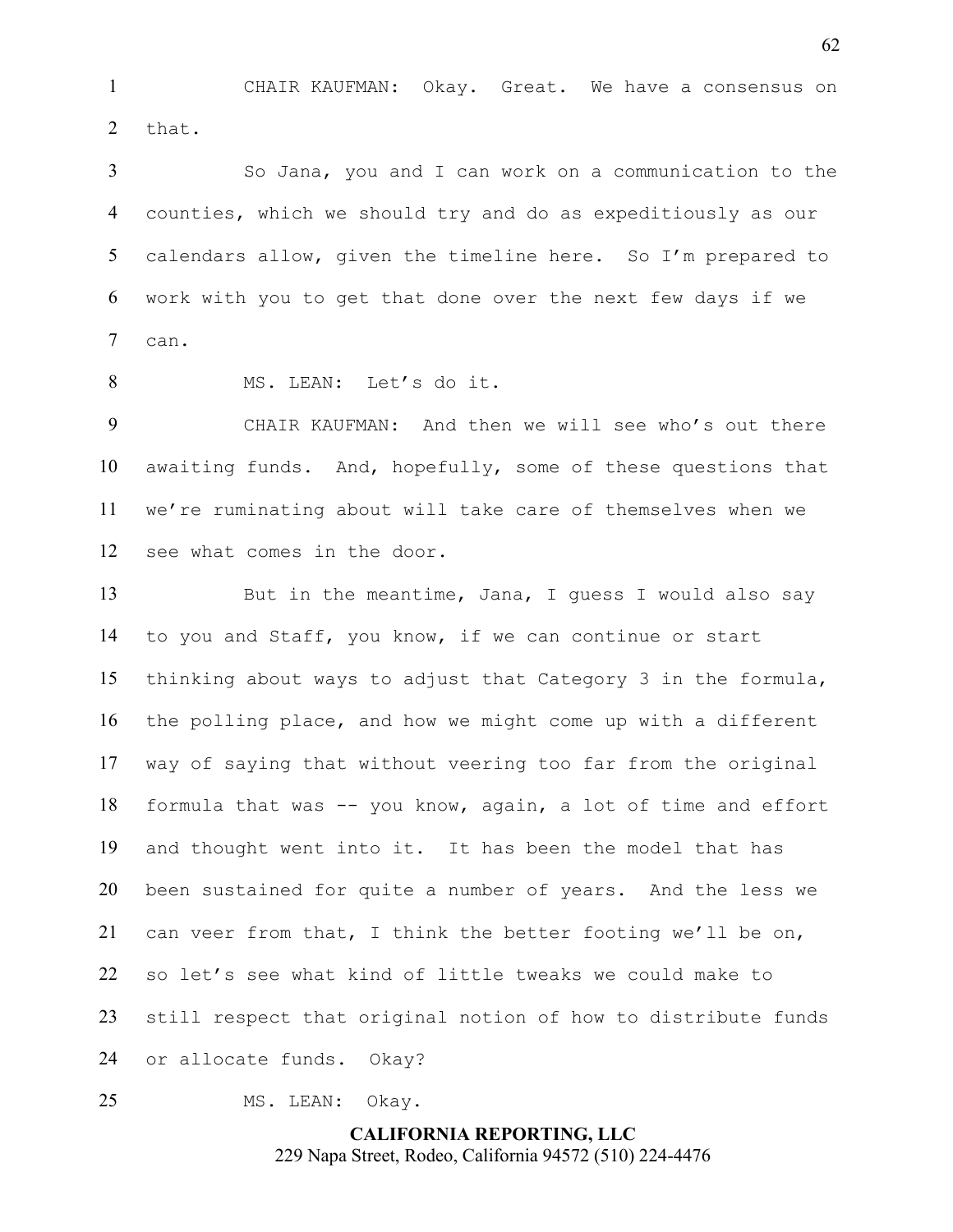CHAIR KAUFMAN: All right. Is there any other business from fellow Commissioners or Staff that we should be considering this morning?

BOARD MEMBER SANDOVAL: I wanted just to thank the 5 staff for their work on this, as well as welcome again, Joan and Paula. Nice to see you in person.

7 MS. RITTER: Thank you.

CHAIR KAUFMAN: Thank you, Gabriel. And I will -- BOARD MEMBER AWANO LAGMAY: Nothing from me.

CHAIR KAUFMAN: -- I will echo the appreciation for the staff reports today. This was more of a challenge than you all have been -- or more of a load than you all have been faced with in a while, so it's good that you kind of worked those kinks out and got your sea legs back. I hope we have an equal amount of funding requests that we need to consider over the next few months. So, again, we can kind of finish fulfilling our purpose and get these funds distributed.

With that, do we have a motion to adjourn this fine meeting?

BOARD MEMBER AWANO LAGMAY: I move to adjourn.

BOARD MEMBER SANDOVAL: Second.

CHAIR KAUFMAN: Gabe seconds. All in favor, say aye? Aye.

BOARD MEMBER AWANO LAGMAY: Aye.

BOARD MEMBER SANDOVAL: Aye.

## **CALIFORNIA REPORTING, LLC**

229 Napa Street, Rodeo, California 94572 (510) 224-4476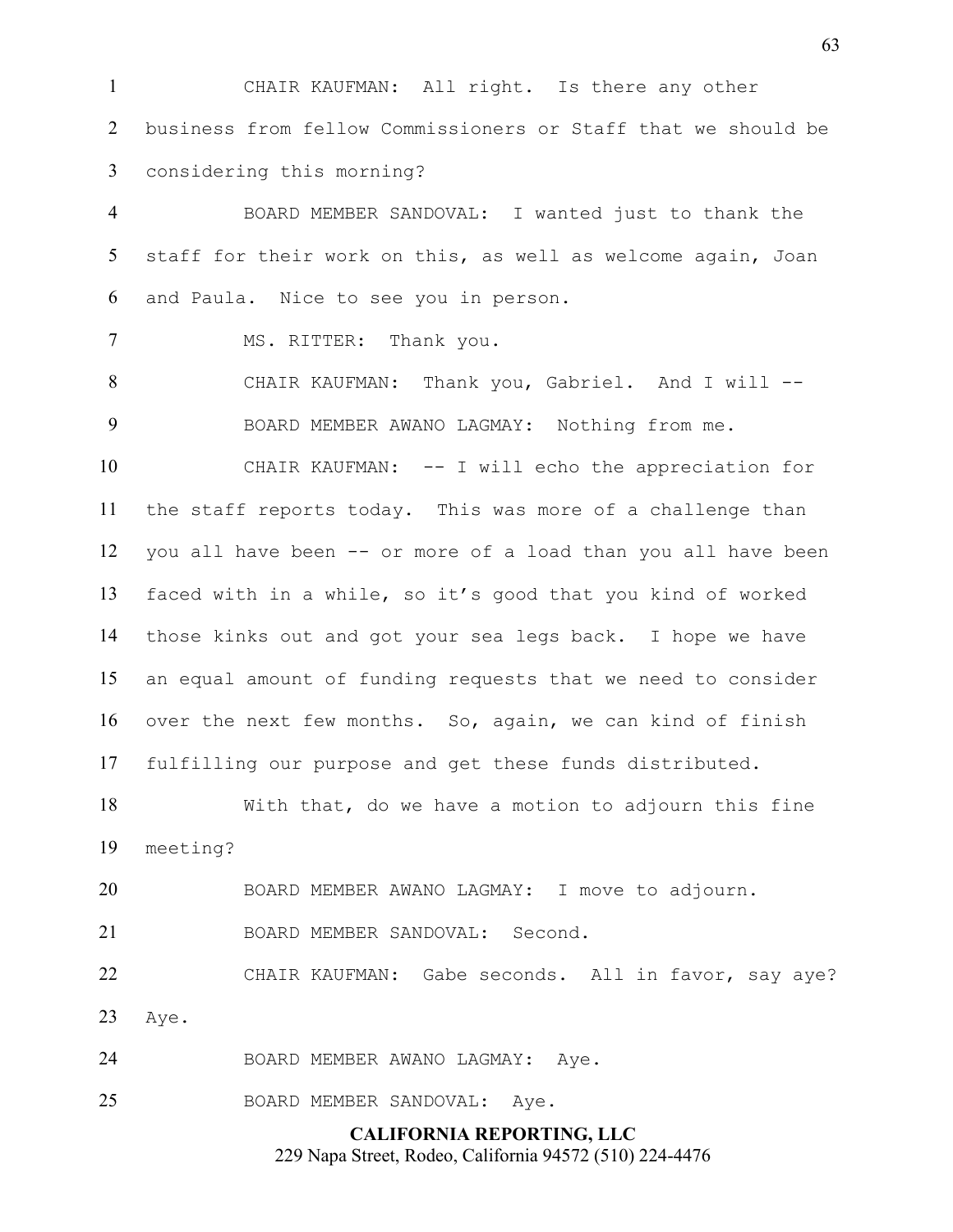CHAIR KAUFMAN: Okay. We are done for today, a full agenda. It was good to feel like we did something today, so thank you all. And we'll be in touch in the next few days. MS. LEAN: All right. Thank you. BOARD MEMBER AWANO LAGMAY: Thank you. CHAIR KAUFMAN: Bye everybody. BOARD MEMBER AWANO LAGMAY: Bye-bye. 8 BOARD MEMBER SANDOVAL: Bye everyone. (Thereupon, the hearing was adjourned at 11:25 a.m.) --o0o-- 

## **CALIFORNIA REPORTING, LLC** 229 Napa Street, Rodeo, California 94572 (510) 224-4476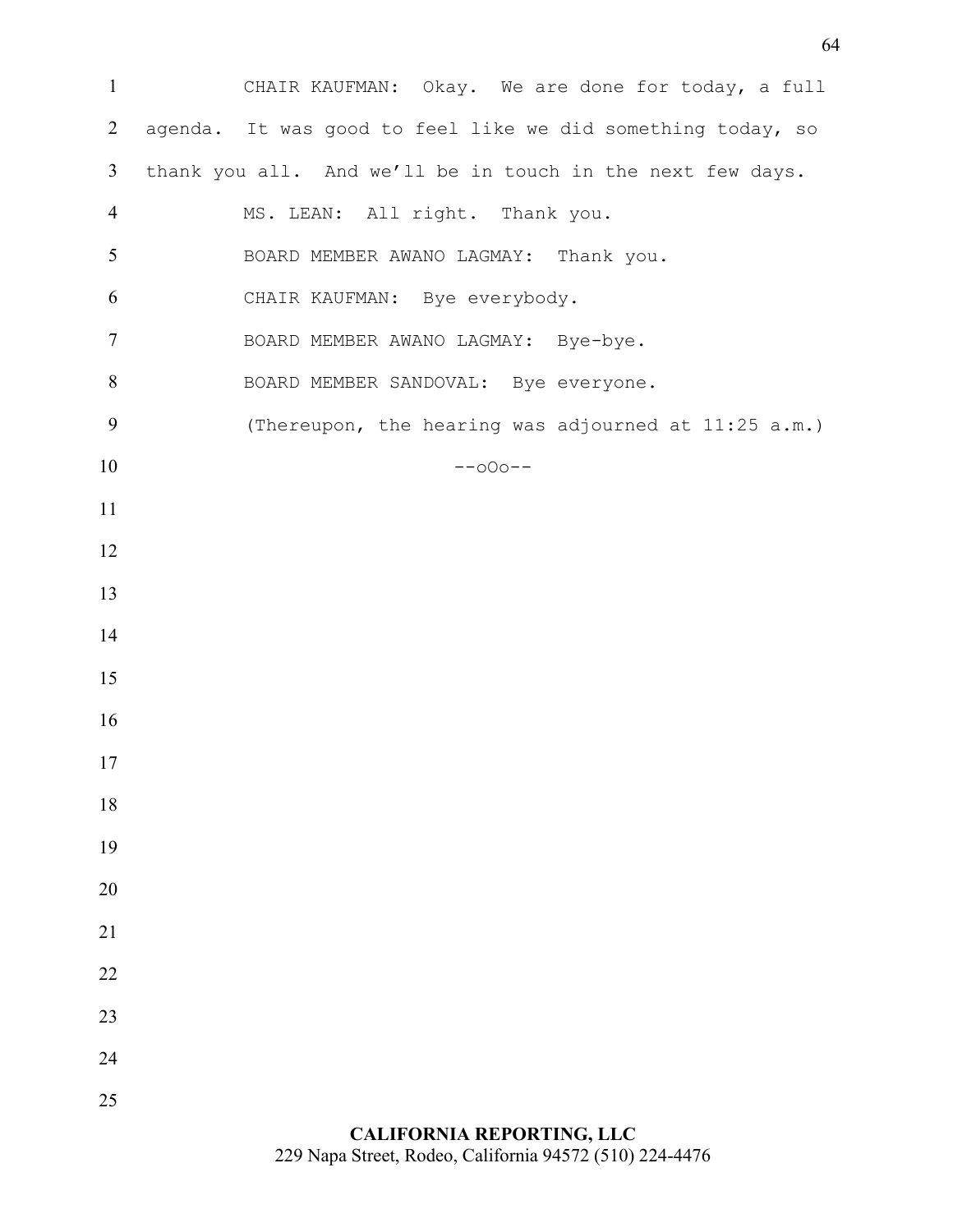## CERTIFICATE OF REPORTER

 I do hereby certify that the testimony in the foregoing hearing was taken at the time and place therein stated; that the testimony of said witnesses were reported by me, a certified electronic court reporter and a disinterested person, and was under my supervision thereafter transcribed into typewriting.

And I further certify that I am not of counsel or attorney for either or any of the parties to said hearing nor in any way interested in the outcome of the cause named in said caption.

IN WITNESS WHEREOF, I have hereunto set my hand this 16th day of May, 2022.

Martha L. Nelson

MARTHA L. NELSON, CERT\*\*367